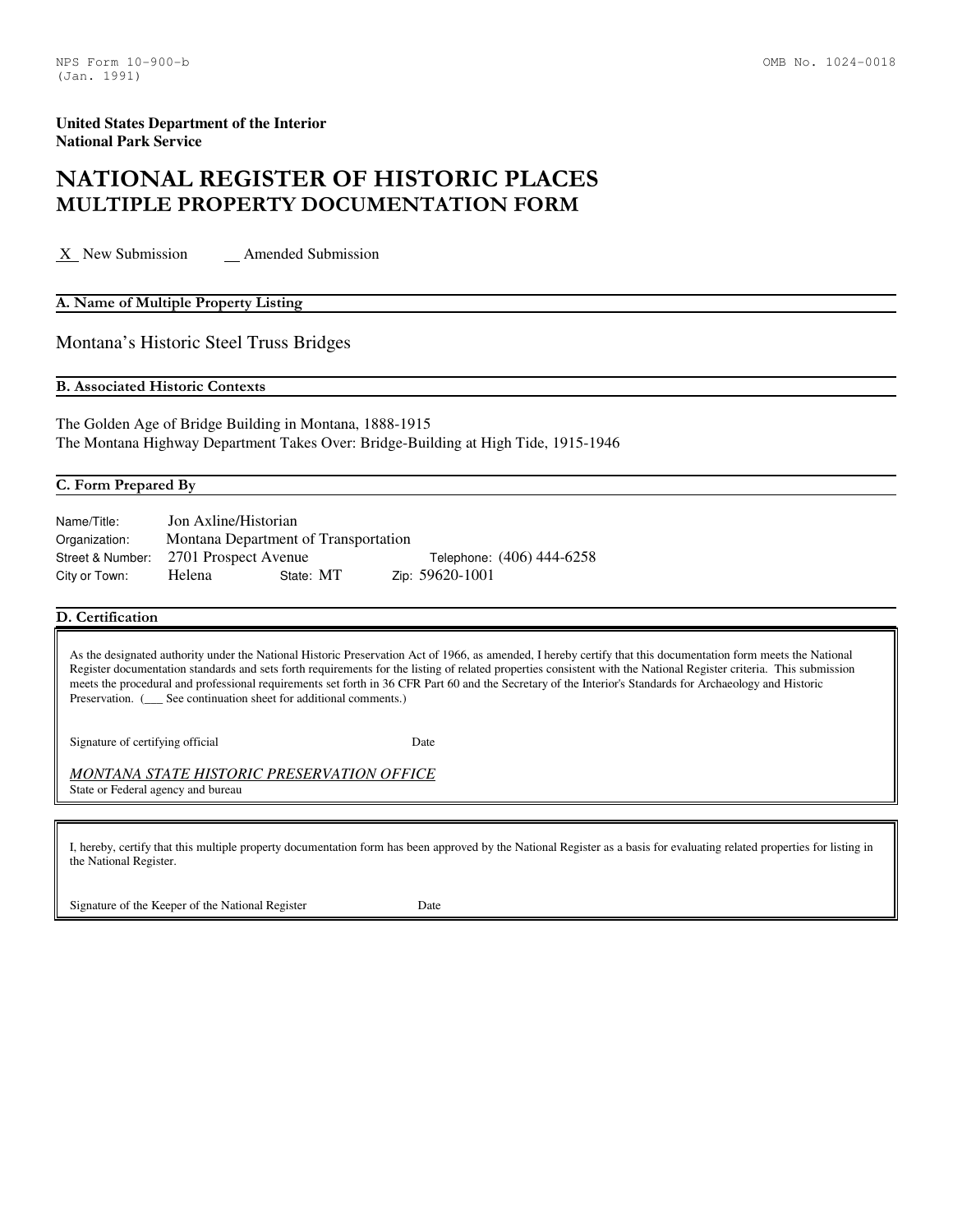# **TABLE OF CONTENTS FOR WRITTEN NARRATIVE**

|    |                                                         | <b>Page Numbers</b> |
|----|---------------------------------------------------------|---------------------|
| Е. | <b>Statement of Historic Contexts</b>                   | E                   |
| F. | <b>Associated Property Types</b>                        | F                   |
| G. | <b>Geographical Data</b>                                | G                   |
| Н. | <b>Summary of Identification and Evaluation Methods</b> | H                   |
| L. | <b>Major Bibliographical References</b>                 | T                   |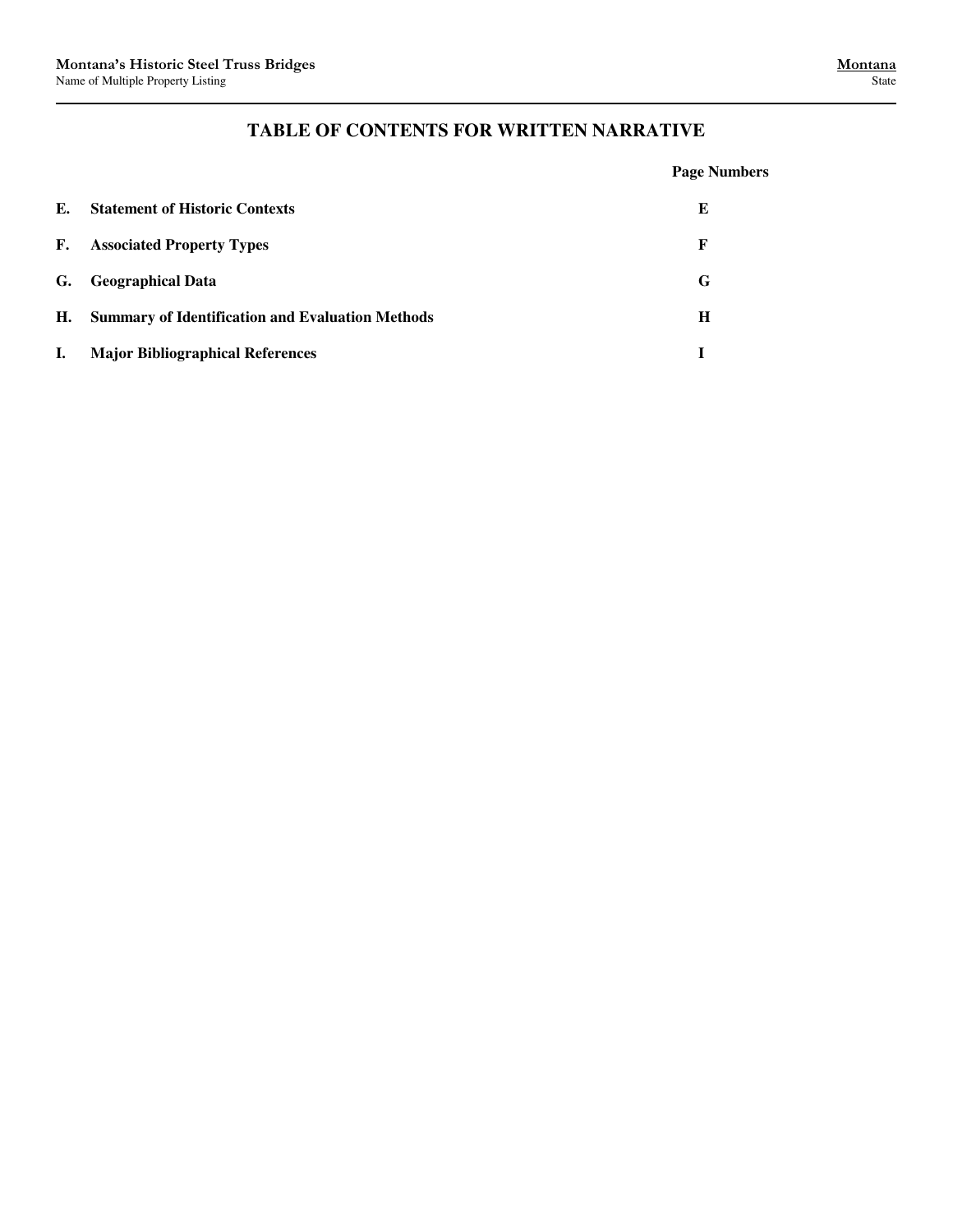# NATIONAL REGISTER OF HISTORIC PLACES CONTINUATION SHEET

Section number E Montana's Historic Steel Truss Bridges Page 1

# E. STATEMENT OF HISTORIC CONTEXTS

Historic bridges are a prominent and significant part of the Montana landscape. Truss bridges not only delineate the sites of important river crossings in an area, but also represent the hopes and dreams many Montanans had for their communities. A good bridge could make or break a community and they were much sought after by the state's residents. By the early twentieth century, bridges were important to local and statewide road improvement projects to improve transportation and commerce in Montana. The history of Montana's historic truss bridges is tied directly to the history of the state with bridges representing changes over time. The Montana Historic Steel Truss Bridges Multiple Properties Document (MPD) addresses steel truss bridges built in the state between 1888 and 1946, when the last one was built by the Montana Department of Transportation (MDT). The bridges are scattered across Montana and represent a variety of styles and forms that are indicative of the times they were built. This MPD includes through, pony, and deck truss bridges. The glossary at the end of Section E of this document describes each type of truss bridge.

#### **The Golden Age of Bridge Building in Montana, 1888-1915**

Army civil engineer John Mullan built the first bridges in northwestern Montana in 1860. The primitive log structures crossed the St. Regis-DeBorgia River and nearly all of them washed out during the spring run-off in 1861. Mullan diligently replaced the bridges and built a six-span structure across the Blackfoot River near present Missoula during the winter of 1862-63. The Blackfoot River Bridge was an important component of the Mullan Military Road until 1868 when it washed out and was temporarily replaced by a ferry. After gold was discovered in southwestern Montana in July 1862, the resulting stampede brought hundreds of newcomers to what had before been a sparsely settled area. Additional gold strikes in 1863 and 1864 triggered bigger stampedes to the region. By 1865, newly-established Montana Territory boasted a population of around 28,000 people. Transportation was critical to Montana, so, in December 1864, the first territorial legislature licensed nearly two dozen companies to build toll roads and bridges. None of the bridges, however, were designed by an engineer and they often failed or were in such poor condition that users frequently complained to the legislature about them. By 1872, user complaints and high tolls compelled the legislature to abolish the toll road system in Montana. The counties assumed control of the territory's roads and bridges and taxed their residents to maintain them. By the early 1880s, Montana was criss-crossed by a network of roads and timber bridges that were, for the most part, in deplorable condition. The remoteness of the territory, the nascent agricultural industry, and the decline of mining made the improvement of the system impractical until the territory could be connected to the rest of the country by a better and more reliable means of transportation – the railroads. $<sup>1</sup>$ </sup>

The completion of the Utah and Northern Railroad in 1881, the Northern Pacific Railway in 1883, and the St. Paul, Minneapolis and Manitoba Railroad (Manitoba) in 1887 significantly changed the way Montanans did business and how its residents got around the territory. Instead of by road or steamboat as it had been previously, by the late 1880s all commercial freight moved through the state over one of those lines. The railroads caused Montana's road system to function more as farm-to-market routes that provided access to the railroads than as an inter- and intra-state system. The counties expended little money on roads and bridges during that period. Eventually, however, good bridges would be critical to the economic prosperity of the territory. The railroads significantly changed Montana's transportation landscape and caused a profound change in the system by allowing the cheap importation of steel and other materials necessary for an evolving road network. The railroads caused a boom in vehicular steel bridge construction in the territory. The first all-steel vehicular bridge, the Missouri River Bridge at Fort Benton (24CH335; listed 1980) was built in 1888 and still stands. It had a substantial impact on the economy of Fort Benton, a former river port that transitioned into a major agricultural trade community because of the bridge and the community's location on the Manitoba Railroad.<sup>2</sup>

Prior to the Manitoba Railroad's arrival in 1887, manufactured goods destined for the Montana mining camps, trade goods targeted for the Blackfeet Reservation, and supplies for the Royal Canadian Mountain Police posts in southern Alberta and Saskatchewan came up the Missouri River by steamboat to Fort Benton. With the arrival of the Northern Pacific Railway and the demise of the river trade, Fort Benton's fortunes were clearly on the wane by the 1880s. The community needed access to the nearby Judith Basin, the center of Montana's cattle and agricultural industries, which was located just across the Missouri River. In May 1886, Fort Benton businessmen, "who could . . . be numbered on the fingers of one hand," banded together and formed the Benton Bridge Company to construct a bridge across the Missouri River to tap into the lucrative Judith Basin trade. The company raised nearly \$50,000 in private money to pay for the bridge, but because the U.S. military considered the Missouri navigable up to Fort Benton and Montana's territorial status made it dependent on Congress, the Benton Bridge Company needed Congressional authorization to build it. After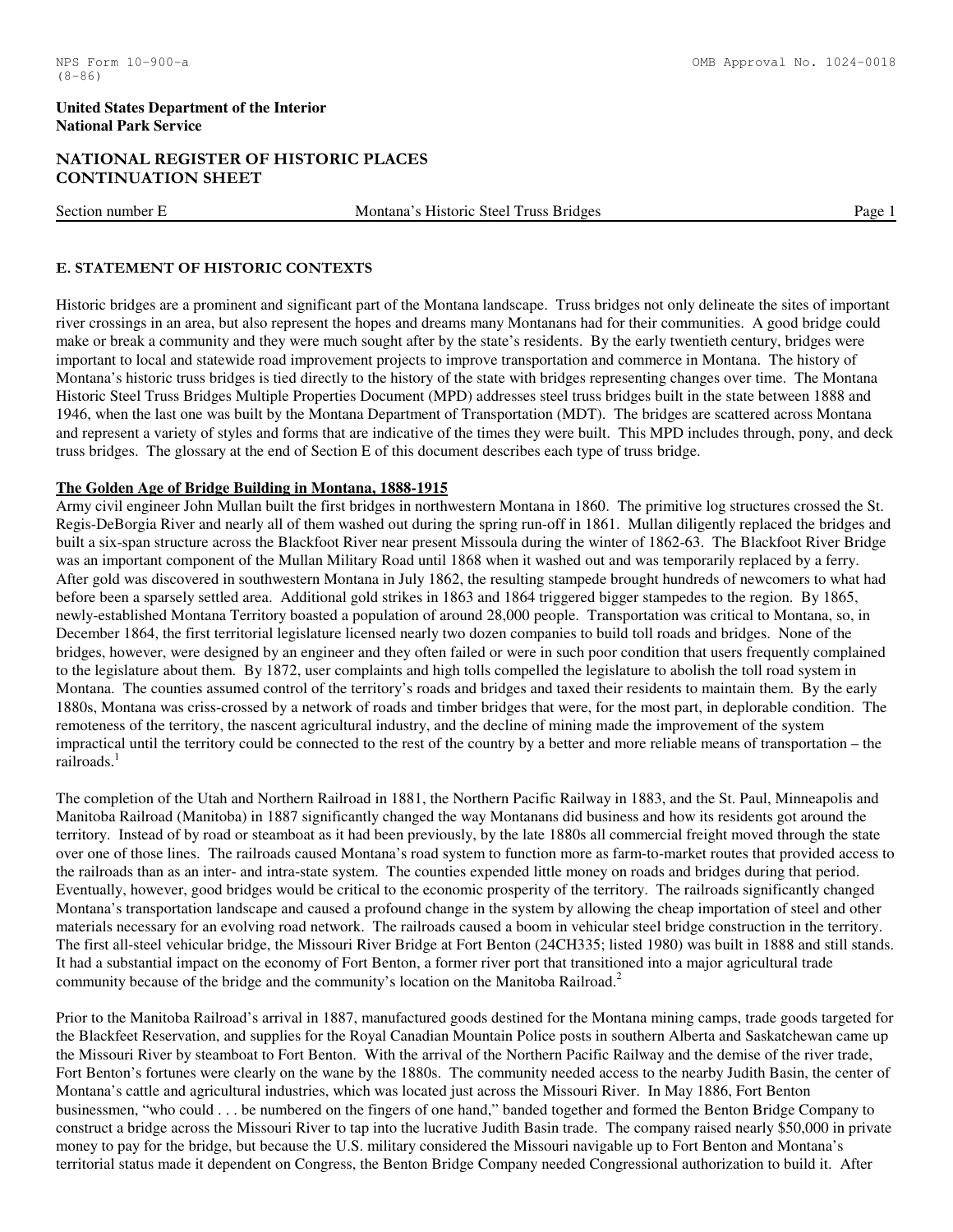# NATIONAL REGISTER OF HISTORIC PLACES CONTINUATION SHEET

Section number E Montana's Historic Steel Truss Bridges Page 2

hard lobbying by Montana's Congressional delegate, Joseph K. Toole, Congress approved construction of the bridge, but specified the overall length of the bridge, the length of the main span, its clearance over the main channel during high water and that one of the spans be a pivot-type swing span. The swing span allowed commercial and military river traffic to maintain passage up the river beyond the bridge. It was not until February 1888, however, that the Benton Bridge Company awarded the contract for the bridge to the firm of Haney & Ryan to construct the piers and the approaches to the bridge, while the Milwaukee Bridge & Irons Works got the contract for the superstructure. Along with the community, the Manitoba Railroad would also benefit from the bridge by becoming a major shipper for agricultural products, sheep, and cattle. Consequently, it gave the company a break in the shipping costs on the 27 carloads of steel that arrived in Fort Benton in mid-March 1888.

Completed in December 1888, the 825-foot Baltimore through truss bridge eventually cost Fort Benton businessmen \$60,000. The bridge functioned well for the next two decades. In June 1908, a catastrophic flood destroyed the bridge's prominent swing span, which rendered the bridge unusable, denying Fort Benton the rich Judith Basin trade. Within a month of the disaster, the county commissioners, which had acquired jurisdiction over the bridge, hired Missoula bridge-builder O. E. Peppard to construct a timber span to reopen the structure. That span remained in place until 1925 when the county replaced it with a span from the old First Avenue North Bridge from Great Falls.<sup>4</sup>

The Fort Benton Bridge marked the beginning of a new era of bridge construction in Montana, one based on modern engineering principles and the use of structural steel rather than wood. Steel became the material of choice for bridges and the Northern Pacific and Great Northern railroads could easily haul it to Montana from fabrication plants in the East and Midwest. Along with prominent steel truss structures across major river crossings, Montana counties also utilized simple timber, steel stringer, and reinforced concrete bridges on important farm-to-market roads. The immigration of people to Montana after the completion of the railroads put pressure on the county governments to provide a modern infrastructure for their constituencies. They provided access to Montana for Midwestbased bridge construction companies, who could economically ship steel bridge components to the state at prices the counties could afford. Because of the large numbers of different types of steel bridges built, the period from 1892 to 1915 was a golden age for the bridge construction companies in Montana. The standard steel truss bridge, both through and pony, bridge built by the counties during this period was the pin-connected Pratt truss. Engineers initially developed the design to serve the railroads in the 1840s and then adapted them for use by horses and wagons. Along with Pratt trusses, the companies also built Pennsylvania and Parker truss structures for the counties during that period. The Pennsylvania and Parker trusses are both derived from the Pratt truss and were developed to carry heavier loads. Many of the bridges built by the counties still survive and are representative of practical bridge technology at the turn of the twentieth century. The structural components were easily moved to the construction site, structurally reliable, functional, and economical – four factors critical to their acceptance by Montana's county commissioners. The companydesigned bridges, however, did not adhere to any state-imposed engineering standards and, occasionally, were of questionable engineering quality. Partly because of that unpredictability and fear of structural failures, the Montana legislature created the Montana State Highway Commission in 1913 to regulate the industry.<sup>5</sup>

All the counties basically followed the same pattern when considering the construction of a new bridge before the highway commission regulated the process in 1915. As county populations grew because of the expansion of the cattle and mining industries in the 1890s and, later, the Homestead Boom in the second decade of the twentieth century, county commissioners spent a great deal of time during their monthly meetings fielding requests or petitions from residents for new roads and bridges. If the commissioners determined the petition had validity (usually by the number of people who signed it), they sent their representatives to check the proposed route or bridge site and make a recommendation to the commissioners as to whether it would have some benefit to the people in the area or to the county. If the viewers recommended the project for approval, the commissioners accepted the road as a county facility or agreed to fund the construction of new bridges.<sup>6</sup>

The counties maintained funds specifically for bridge maintenance and new construction. They obtained the money from annual road taxes levied against the property owners. If the county's funds included enough money, then the bridge would be paid directly out of that source. Oftentimes, however, and especially in the Yellowstone, Clark Fork, and Milk River valleys, the size of the proposed bridge often cost more money than was available in the Bridge Funds. Also, the counties sometimes planned multiple bridge projects that required greater cash outlays than available in the budgets. In those instances, the county commissioners called for bond elections to raise money for the projects. Most county bond elections for new bridges passed, demonstrating the need for the structures and the willingness of citizens to pay for them. Once the commissioners determined that a bridge could be built and had the money to pay for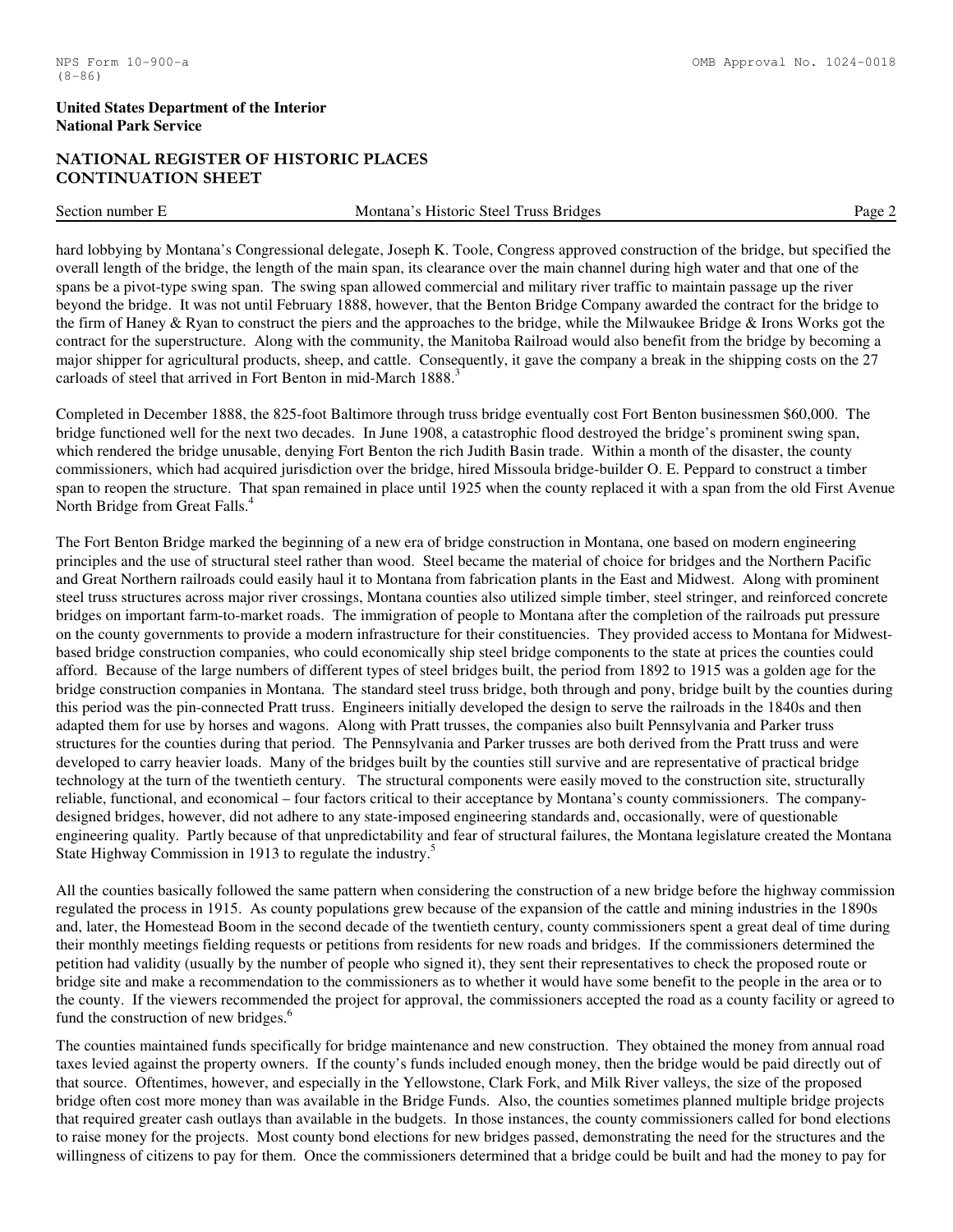# NATIONAL REGISTER OF HISTORIC PLACES CONTINUATION SHEET

Section number E Montana's Historic Steel Truss Bridges Page 3

it, they directed the County Surveyor to ascertain the type of bridge needed as well as length and width. The County Surveyor could choose an appropriate design from catalogs provided by the companies. The bridge company agents worked out the details of the bridges, including the actual structural designs, with the County Surveyor.<sup>7</sup>

Typically, seven to ten bridge companies bid on major county projects; many submitted more than one design. County records show a pattern of the same companies obtaining contracts in certain counties. The pattern was part of a common practice in the United States in the late nineteenth and early twentieth centuries. Called "pooling," it originated as a method for railroad companies to divide up territories so each company was able to profitably share in the market. In Montana, the bridge companies divided the state into geographic areas where specific bridge companies obtained county contracts on a regular basis. Between 1897 and 1903, county commissioners always awarded the Cleveland, Ohio-based King Bridge Company contracts in Lewis and Clark County. In Meagher County, the Minnesota-based Hennepin Bridge Company won all five bridge contracts awarded by the county commissioners between 1910 and 1912. The Security Bridge Company built nearly all of the steel truss bridges in the Yellowstone Valley and central Montana after 1907, while O. E. Peppard of Missoula was the primary bridge-builder in Missoula, Powell, Phillips, and Blaine counties. During the late nineteenth and early twentieth centuries in Montana and elsewhere in the United States, bridge construction was a cutthroat business with an overabundance of companies competing in a limited market. To ensure business for all, the bridge companies, through unwritten gentlemen's agreements, divided Montana amongst themselves; each firm received contracts in a specific geographic area. While the system did not directly involve the county commissioners, many professional bridge engineers believed that pooling could not work without the cooperation of at least some of the commissioners. There is no evidence, however, that Montana's county commissioners profited from the practice. Importantly, the bridge pooling system guaranteed profitable markets for all those directly involved in the system. County commission records indicate that pooling existed in Montana from about 1892 until 1915 when the newly-created state highway commission ended the practice. $8$ 

In 1906, cousins William S. Hewett and Arthur L. Hewett founded the Security Bridge Company. Between then and 1926, it was the most prodigious bridge-construction company in the state. By 1917, the company had constructed at least sixty truss bridges throughout central and eastern Montana. Most were simple pin-connected Pratt through trusses or pin-connected Pratt or riveted Warren pony truss structures. In 1911, the Hewetts relocated the company headquarters from Minneapolis to Billings, Montana, and reincorporated with Arthur as president of the firm and fellow Minnesotan William P. Roscoe as vice-president. Though the creation of the Montana State Highway Commission's bridge department in 1915 ended the primary role of the bridge construction companies in Montana, the Security Bridge Company continued to build bridges under the auspices of both the highway commission and the counties until 1926. Arthur closed the company in 1926 to pursue other business interests. The company's successor, the William P. Roscoe Company, continued to build bridges in the state until Roscoe's death in 1956. $9$ 

Another productive Montana-based bridge builder was Obert E. Peppard of Missoula. Born in Lansing, Michigan, in December 1855, Peppard was the son of a bridge builder. In the 1870s, his family relocated to Red Field, Iowa, where Obert learned bridge-building from his father. He eventually took a position as the Northern Pacific Railway's supervisor of bridges and buildings in its Missoula Division in 1882 where he oversaw the construction of bridges on the Philipsburg and Bitterroot branch lines. In 1889, Peppard decided to go into the bridge business for himself. That year, he obtained contracts from Powell County to construct two bridges across the Clark Fork River at Gold Creek and another at Deer Lodge. Over the next three decades, Peppard built many bridges throughout western Montana, including the Van Buren Street Bridge (24MO248) in Missoula and nearly every vehicular bridge across the Bitterroot and Blackfoot rivers in western Montana. Like nearly every bridge-building company in the state in this era, he bid on all the major bridge projects. Between 1907 and 1918, when steel shortages during World War I caused him to stop building bridges, Peppard built at least thirty steel bridges in the Treasure State. When he died in September 1929, the *Daily Missoulian* praised him as "one of the best known bridge builders and contractors of western Montana." Peppard built two bridges included in this MPD: the Little Blackfoot River Bridge and Browne's Bridge.<sup>10</sup>

Active out-of-state bridge companies working in Montana included the Gillette-Herzog Manufacturing Company, which built most of the bridges in Flathead County from 1894 to 1901. Its former agent, A. Y. Bayne, went into business for himself and took the older company's place as the prime bridge builder in that area. The industry in eastern Montana was mostly dominated by Midwestern companies, who had direct access to the state because of the railroads. The illegal pooling system limited competition and created bridge monopolies in the counties. Several Montana-based bridge companies existed at the time, but the competition from the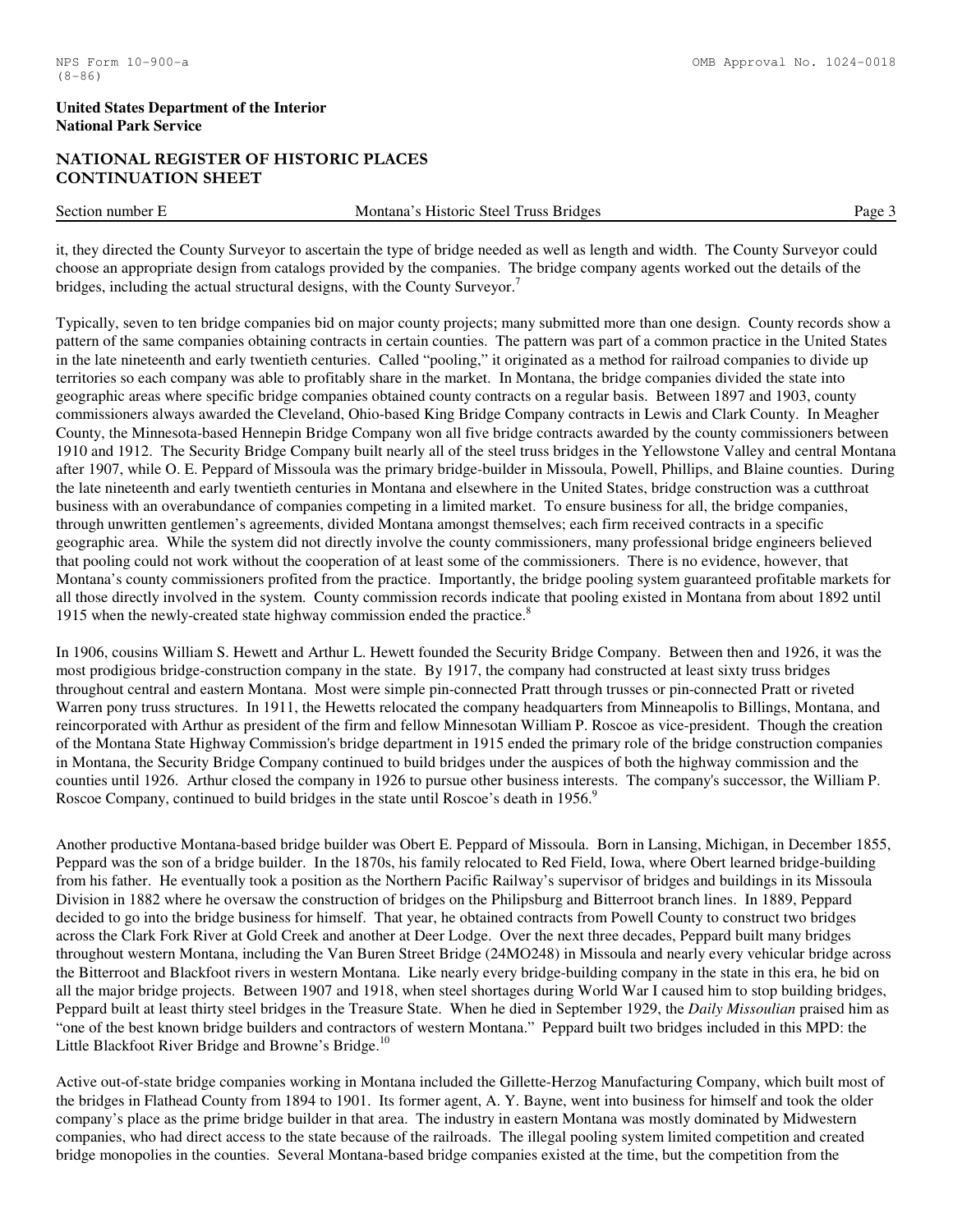# NATIONAL REGISTER OF HISTORIC PLACES CONTINUATION SHEET

| Section<br>number | Montana<br><b>Historic</b><br>Steel<br>russ<br><b>Bridges</b> | Page |
|-------------------|---------------------------------------------------------------|------|
|                   |                                                               |      |

Midwestern companies forced most of them out of business. The Security Bridge Company flourished because of its Minnesota connections and its connections to the Northern Pacific Railway. The county commissioners did not benefit from pooling because it was not always cost effective for them to participate and the quality of the product was sometimes questionable. The lack of technical knowledge about bridges and demand for the structures, often left the commissioners at a disadvantage when dealing the companies.<sup>11</sup>

Because of their limited knowledge about bridge design and construction, the county commissioners sometimes sacrificed good bridge designs in the interests of economy. Graft and fraud were rampant in the industry as fierce competition frequently pressured the more reputable firms to cut corners. One critic of pooling complained that the process of contracting for bridges made it "practically impossible for even honest officials to procure a satisfactory structure and open[ed] up the way for dishonest officials and contractors to arrange a deal whereby the public comes out second best." Further, he claimed, it allowed crooked public officials to receive part of the profits of the transaction. He concluded that the system resulted in highly priced bridges, some of which were not structurally sound.<sup>12</sup>

The bridge-building process in Montana was routine for the counties and bridge companies by 1900. After the county surveyor provided the basic dimensions of the bridge needed and the county commissioners contracted for it, the company agent ordered the structure from its headquarters office, which in turn placed an order with one of the numerous fabrication plants in the Midwest and East. The factory manufactured the bridge to the correct specifications, assembled it, marked the components, then disassembled the bridge and shipped it by railroad to the construction site. The fact that pin-connections held the bridge together instead of rivets made bridge-building an assembly line process. An "expert" sometimes accompanied the disassembled bridge to the construction site to supervise its construction. Oftentimes, however, the so-called expert was not a bridge engineer. By the second decade of the twentieth century, trained bridge engineers often cited the presence of the "expert" at the construction site and the lack of professional oversight of the process as one of the main problems with the bridge companies. The on-site assembly of the bridge was often done by local men working and generally took from three to six months to build.<sup>13</sup>

One of the most unusual bridges built under this system may well be the only one of its kind remaining in the United States. The Dearborn River High Bridge (24LC130; Listed 2003) spans a narrow canyon about eighteen miles southwest of Augusta in Lewis and Clark County. In 1896, the county commissioners officially established a road between Augusta and Bean Lake that was later extended to include the old Pend d'Oreille Crossing of the Dearborn River. After the establishment of the county road, the commissioners planned to construct a bridge at the crossing. In December 1896, the commissioners instructed the County Clerk to advertise for bids for the construction of a 250-foot "deck" bridge at the crossing about two miles southeast of the Clemons post office. On January 14, 1897, the commissioners opened the proposals in the presence of the bidding companies' agents. The commissioners awarded the bridge contract to the King Bridge Company for its bid of \$9,000. The Dearborn River High Bridge is a rare pinconnected Pratt half-deck bridge that was recently rehabilitated by the Montana Department of Transportation.<sup>14</sup>

Reliable steel bridges, like the Dearborn River High Bridge, were an important goal of the national Good Roads movement in the late nineteenth and early twentieth centuries. A good road was meaningless unless there were good bridges to carry them over river obstacles. In the late 1890s, the Good Roads movement gained momentum in the east to promote the construction of roads and bridges. In Montana, the movement to promote good roads appeared about 1900 and resulted in the creation of the Montana Good Roads Congress in 1910. While dominated by farmers, ranchers, and bicyclers, the group also included local business promoters, road associations, and individuals with an interest in the issue. The Good Roads Congress advocated the construction of farm-to-market roads, which, they believed, would result in the "autonomy and self-sufficiency" of rural communities and also promote tourism. The congress also encouraged counties to assume greater responsibility for bridge construction and enlisted the broad-based support of the state's middle class. It supported the establishment of a state highway commission to standardize road and bridge construction. The counties, however, continued to rely on the private bridge companies. By 1900, about the time the organization emerged in Montana, the number of bridge failures on the nation's highways surpassed those of the railroads and the public momentum to regulate the bridge industry increased.<sup>15</sup>

The Montana Good Roads Congress actively lobbied the Montana legislature for the creation of a state highway commission in early 1913 and remained an influential organization in the state until the early 1920s, when the need for it faded after federal legislation satisfied many of its goals. The homestead boom in Montana from 1909 until 1918 forced the counties to initiate ambitious programs to provide infrastructure to their constituents, mostly in the form of reliable access to railroad terminals and the county seats. From 1910 until the collapse of homesteading in Montana in 1918, counties oversaw the construction of hundreds of steel truss, reinforced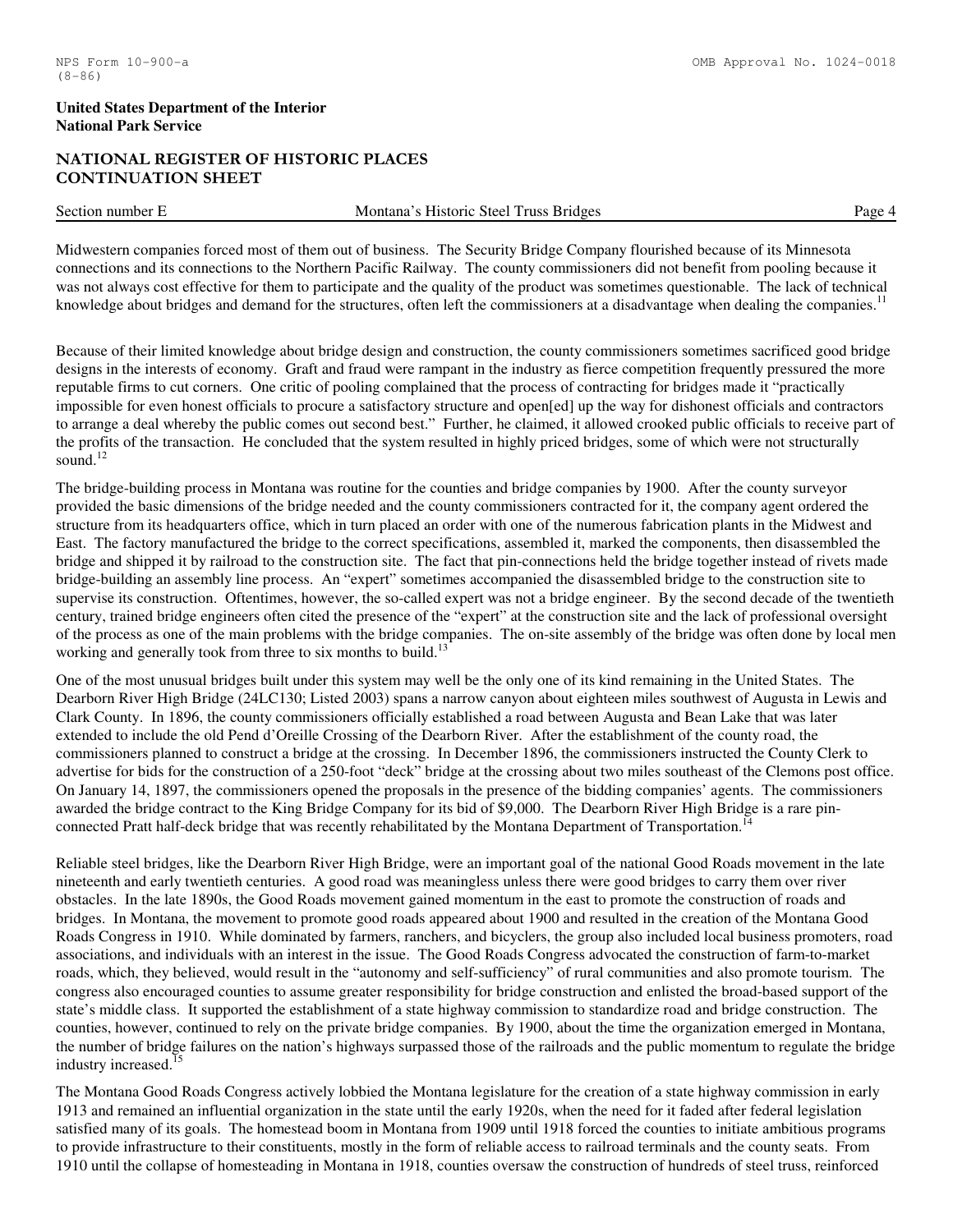# NATIONAL REGISTER OF HISTORIC PLACES CONTINUATION SHEET

| Section number E | m<br>$\sim$<br>Montana<br><b>Historic</b><br>Steel Truss<br><b>Bridges</b> | Page |
|------------------|----------------------------------------------------------------------------|------|
|                  |                                                                            |      |

concrete, and steel stringer bridges by the bridge companies. While simple farm-to-market bridges usually sufficed, the presence of a substantial bridge, whether steel or reinforced concrete, symbolized a prosperous district and aided the perception of local residents and visitors of permanency, stability, and optimism.<sup>16</sup>

Bridges built during the 1909-1918 homestead boom often reflect the complex evolution of bridge engineering technology. In the late nineteenth century, the companies constructed many combination timber and steel pin-connected bridges that utilized local resources. The use of reinforced concrete required specialized providers, and, ironically, required better transportation corridors before its use became widespread. But as manufacturing and construction methods improved, the bridge companies constructed more riveted truss bridges. Riveting reflected a technological change necessitated by the transition from horse and wagon transport to the more complex era of automobiles. The challenge for bridge engineers was the development of an enduring and quickly repairable bridge. The growing tax base and inflated agricultural prices of the 1910s made it possible for counties to finance the construction of many riveted steel bridges before the country's entry into World War I.<sup>17</sup>

The shortage and concurrent higher prices charged by the bridge companies for its products stirred a debate among professional engineers, Good Roads advocates, and progressive-minded politicians about the fees charged by the companies and the products they provided to the county taxpayers. Despite the debate about the bridge companies, the quality of the products they provided and the bridge pooling issue, the bridge companies served a valuable function in Montana. For most bridges, the critics' fears about quality proved unfounded. Because the companies could charge the counties more money if more steel was utilized on the structure, many of the bridges are over-engineered. More steel meant more money they could charge their clients, guaranteeing maximum earnings for themselves. Many structures built by the bridge companies still survive and function in their original capacity. There were few failures caused by structural flaws. Instead, damage was usually caused by overweight vehicles, collisions, floods, and ice. One Montana firm, the Security Bridge Company, went on to become an important bridge-builder after the Montana State Highway Commission regulated the industry in 1915. Indeed, one of its employees, William P. Roscoe, was the state's most prolific bridge contractor in the mid-twentieth century. Bridges built during the golden age from 1887 to 1915 still dot the Montana landscape and are testaments to the optimism and prosperity of Montana's counties in the late nineteenth and early twentieth centuries.

# **The Montana Highway Department Takes Over: Bridge-Building at High Tide, 1915-1946**

When the Thirteenth Montana Legislature created the State Highway Commission in March 1913, it caused a profound change in the state's bridge industry. The commission was the result of many years' lobbying by state good roads groups to develop engineering standards for roads and impose order on bridge-builders. Importantly, Congress's impending passage of the first Federal Aid Road Act in 1914 made it mandatory that the states establish state highway commissions to manage the federal funds. When formed, the highway commission consisted of three civil engineers appointed to the position by the governor. At first, the commission was only an advisory body that provided information on modern road construction techniques to the state's counties. It published pamphlets (one with the compelling title "Drainage of Roads"), developed a statewide highway map, and met with local governments about their transportation needs. Even with the state's increased influence on road and bridge matters, the counties still followed the old system of advertising and letting contracts for new bridges because there was no state money available to them for construction.

In June 1913, the highway commission sponsored a conference in Helena that included the state's county surveyors and a few county commissioners to outline the priorities the commission should follow in developing its road and bridge programs. The highway commissioners divided the attendees into five advisory committees, each assigned to develop recommendations for specific problems related to road construction, surveying, mapping, convict labor, and bridges. The bridge committee's recommendations addressed the main problem then plaguing the counties: their dependence on the bridge construction companies.<sup>18</sup>

The committee recommended that all bridge company plans be submitted to the State Highway Commission for approval before the counties let the contracts. The commission would check the plans, bids, and building materials to ensure the counties got their money's worth when purchasing a new bridge. The committee, however, recommended against the highway commission developing standardized bridge plans to allow counties the option of choosing the most suitable and affordable designs. The committee also recommended the highway commission investigate the use of reinforced concrete for bridges rather than the more expensive steel. Despite the committee's recommendation, the commission's initial interest in concrete was only for culverts.<sup>19</sup>

The 1915 Legislature ordered the highway commission to adopt most of the committee's recommendations, thus requiring the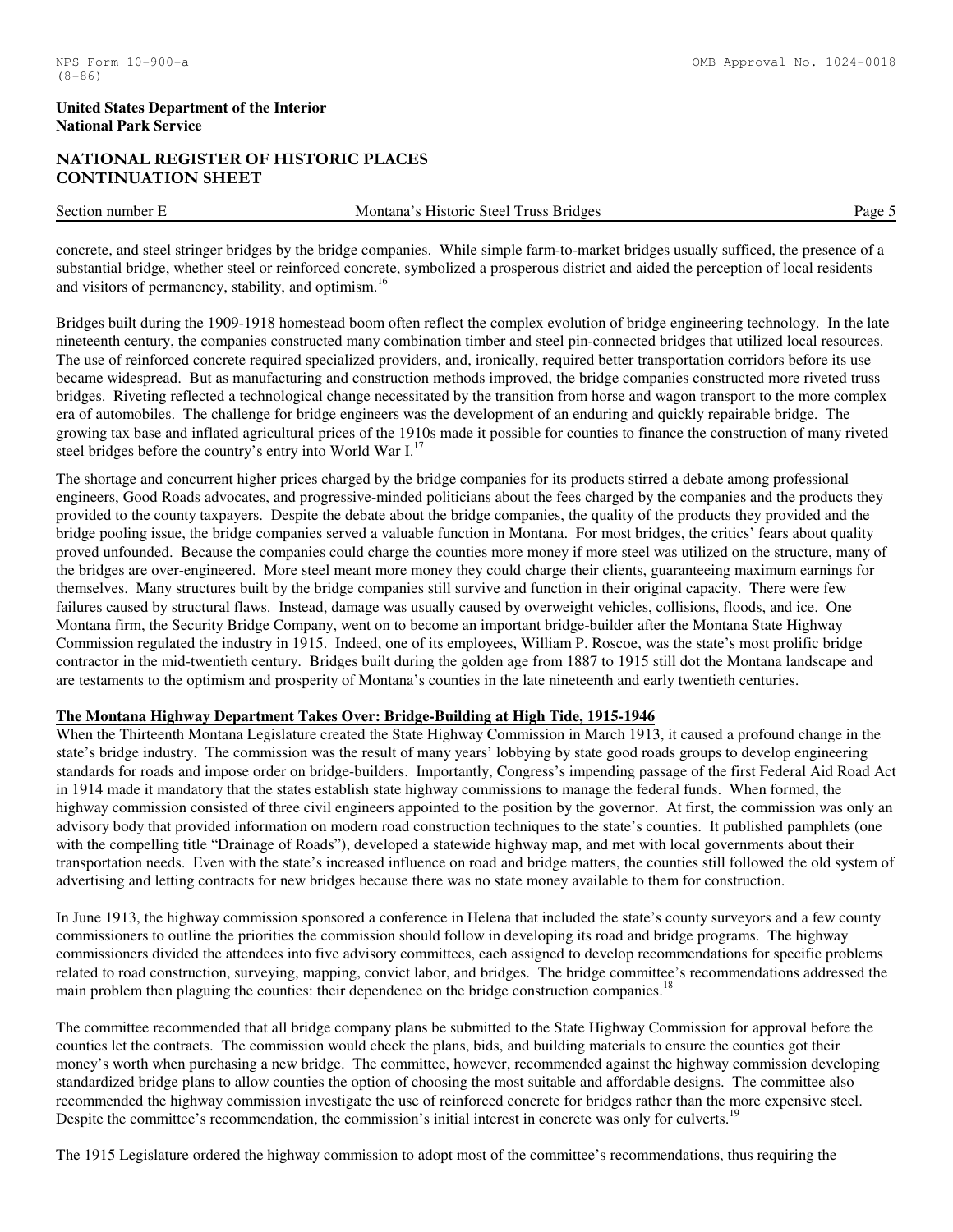# NATIONAL REGISTER OF HISTORIC PLACES CONTINUATION SHEET

Section number E Montana's Historic Steel Truss Bridges Page 6

commission to address the issue of bridges. The legislature ordered it to provide to the counties standard plans and specifications for all bridges that cost more than \$500. Typically, bridges that cost less than that amount were built through county force account and did not require a contractor or the time-consuming advertising/bidding process. More expensive bridges, however, entailed the advertising for bids and the development of detailed plans. Instead of allowing bridge companies to submit as many designs as they saw fit to win a particular contract, they could only submit one design. The legislative mandate suggests that the counties recognized the problem of pooling, dishonest contractors, and their "utter lack of any technical knowledge" about bridge engineering.<sup>20</sup>

The 1915 state legislature also expanded the State Highway Commission to accommodate its added responsibilities to the counties for standardized bridge designs, the review of bid packages, and contract oversight. The expansion coincided with an economic boom in Montana. In 1909, the federal government passed the Enlarged Homestead Act to promote the agricultural development of the Great Plains. The opportunity for free land and economic self-sufficiency in the American West proved irresistible to people throughout the United States. Between 1910 and 1918, nearly 400,000 would-be farmers and their families moved to the Treasure State. At the same time, mineral production in Butte and the surrounding area also increased. Demand for building materials, generated by the booming economy and staggering population growth proved a boon to the state's timber industry. The immediate pre-World War I years were, indeed, a good time to be in Montana. $^{21}$ 

In March 1915, the highway commission formed a bridge department and hired Utah engineer Charles A. Kyle to oversee because of his extensive experience in the design and construction of steel bridges. Over the next month, the commissioners and Kyle hammered out the details of Montana's new bridge-building system, which included guidelines for letting contracts and distribution of standardized bid sheets to all the counties. Kyle also devised thirteen standardized steel truss bridge designs and one combination wood and steel truss design, which he sent to the counties by mid-July of that year. Although these bridge plans were housed at the county courthouses, the commission required contractors to obtain final plans from the bridge department in Helena to ensure that the contractors built the bridge to the specifications defined in the standard plans. The counties remained responsible for letting the contracts and paying for the structures. The state, however, supervised the construction and inspected the bridges before authorizing payments to the contractors. Even though the law encouraged the counties to follow the new process, a few hold-outs, including Sweet Grass and Valley counties, ignored the law and continued to build any type of bridge they wanted or adapted the state designs for their own purposes. Most counties welcomed the involvement of the state bridge department in their bridge projects.<sup>22</sup>

On July 18, 1915, the highway commission supervised its first contract letting for a 240-foot bridge over the Bitterroot River near Florence in Ravalli County. A few days later, Valley County awarded a contract to the Illinois Steel Bridge Company for a commission-designed structure across Beaver Creek. Shortly after the contractor completed the bridge, Kyle discovered the structure's deck did not meet the 20-ton standard load limit specified by the state. The contractor never submitted shop drawings of the structure to the commission. Instead, it bypassed the commission and sent them directly to the county surveyor, who approved the plans. Although the county eventually strengthened the Beaver Creek bridge, the episode demonstrated that even with the standards the counties could still modify the designs without any serious repercussions from the state.<sup>23</sup>

Browne's Bridge (24BE1534/24MA1210) on the Big Hole River just south of Melrose is the oldest remaining through truss bridge in Montana that utilized the highway commission's standardized bridge plans. It is a classic example of the standardized commissiondesigned riveted Warren through truss bridge. Unlike the pin-connected Pratt trusses, designed primarily for horse and wagon traffic, highway department engineers designed the sturdy Warren trusses for automobile and tractor traffic. Browne's Bridge is a single-span structure located just a few yards downstream of the original site of Browne's Bridge, an old toll bridge built in 1866. By 1915, old age and high water caused both Beaverhead and Madison counties to condemn the old toll bridge. Residents continued to use it despite the center span's tendency to sway whenever any weight was placed on it. In September 1915, the highway commission and county commissioners let the contract for a new bridge to Missoula contractor O. E. Peppard. Within weeks of completion of the new bridge, high water washed out the old bridge, which had become a "melancholy reminder of the passing of the old west, and its pioneer men and their works."<sup>24</sup>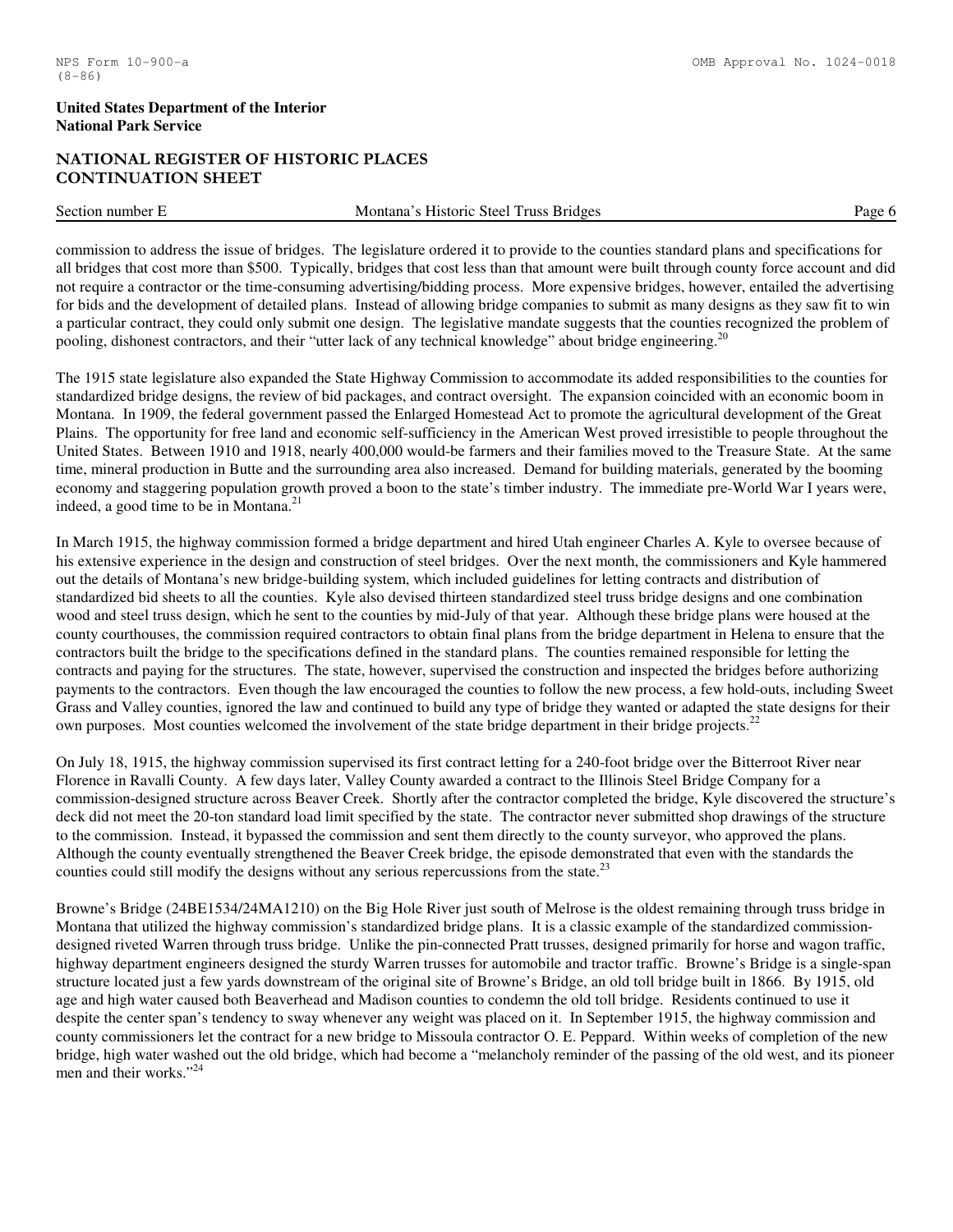#### NPS Form 10-900-a OMB Approval No. 1024-0018

#### **United States Department of the Interior National Park Service**

# NATIONAL REGISTER OF HISTORIC PLACES CONTINUATION SHEET

Section number E Montana's Historic Steel Truss Bridges Page 7

By the end of its first year, the commission's bridge department had worked through the procedural details of its new system and regularly provided plans to the counties for steel truss bridges. The commission promoted Kyle to Chief Bridge Engineer and authorized him to hire "competent engineers to supervise the construction of new steel bridges" in the state. Indeed, by the end of 1915, Kyle and his assistants had overseen the counties' construction of nearly seventy steel bridges in the state. Within a year, Kyle had also developed standard plans for timber, reinforced concrete, and steel stringer bridges.<sup>25</sup>

In 1916, the highway commission and the U.S. Department of Agriculture, which oversaw the federal Bureau of Public Roads (BPR) and the Forest Service, began plans to build two large bridges on the Yellowstone Trail in Mineral County. Responding to pressure from the lumber companies and the Yellowstone Trail Association, Mineral County had embarked on an ambitious bridge-building program just two years after its formation from the western part of Missoula County. In its original incarnation, the Yellowstone Trail incorporated portions of the old Mullan Road on the north side of the Clark Fork west of Alberton, a small Milwaukee Road division point in eastern Mineral County. By 1916, however, plans were underway in the county to move it to the south side of the river to St. Regis where it would cross over again to the north side. The Alberton and St. Regis bridges were critical to county's plan. The bridge department designed both bridges, but because both structures would be located on a county road within a national forest, the USDA and Mineral County shared in the funding for the projects. The county let contracts to the Wausau Iron Works of Wausau, Wisconsin for the St. Regis bridge and the Lord Construction Company of Missoula for the Alberton bridge in 1916. Of the two structures, only the Alberton bridge still exists intact. Now called the Natural Pier Bridge (24MN243), it replaced an old timber through truss built by Missoula County. Both the old and the new bridges utilized a rock outcrop in the Clark Fork for one of its piers. Along with incorporating the outcrop into its plan, the bridge is a standard highway commission-designed, two-span riveted Warren through truss. The county ran out of funds twice while building the structure, forcing two bond elections and a grant from the USDA to complete the bridge in late 1918.<sup>26</sup>

The state legislature reorganized the highway commission in 1917 to better manage the additional responsibilities caused by Montana's \$1.5 million share of the first Federal Aid Highway Act. The policies and procedures enacted by the commission concerning the bridge department remained in effect. The restructured highway commission was more concerned with road-building than bridges – with the exception of two Great Falls reinforced concrete bridges on Second Avenue North and Tenth Street (24CA308). Despite the aesthetic appeal of the reinforced concrete bridges at Great Falls, the commission continued to focus on steel as its material of choice. In late 1920, the highway commission initiated construction of what would be the largest steel truss bridge built by it to that date. The bridge would incorporate all the latest design features for steel Warren trusses. The Bonner Bridge (24MO451) on the Yellowstone Trail in Missoula County replaced an aging through truss that had been badly damaged in the 1908 flood. In 1919, the highway commission announced plans to replace the failing bridge. Missoula County awarded the contract for the new bridge to the Security Bridge Company in December 1920, which began work on it in March 1921.<sup>27</sup>

Within weeks, however, the commissioners received complaints from Missoula County regarding the poor condition of the detour and from the Security Bridge Company that a change in the plans required a substantial increase in the tonnage of steel needed to build the bridge for which the firm had not anticipated and not considered in its bid to construct the structure. The commissioners directed the company to make the detour passable and authorized it to adjust its bid and order the additional steel needed to complete the bridge. By early October 1921, Missoula County work crews began construction of the approaches to the bridge. The final cost of the bridge was just under \$110,000, making it the most expensive steel bridge built for highway use in Montana up to that time.<sup>28</sup>

# **The 1920s**

The 1920s marked a transitional period in the construction of bridges in Montana. Changes in the organization and funding of the Federal Aid highway system by Congress in 1922 and 1926 had a profound effect on Montana, the State Highway Commission, and the counties. Most notably, was the formation of the Montana Highway Department in 1919. Prior to then, all activities occurred under the aegis of the highway commission, known collectively as the State Highway Commission. With the creation of the department, however, the highway commission became responsible for the political agenda of road and bridge building as well as awarding contracts, managing the department's budget, setting policies, and working with the federal Bureau of Public Roads (BPR). The highway department was responsible for the actual design, construction, and maintenance work on Montana highways. The department operated under the direction of the Chief Engineer, who supervised other department heads, including the bridge department. The Chief Engineer was responsible for ensuring that the highway department carried out the program set by the highway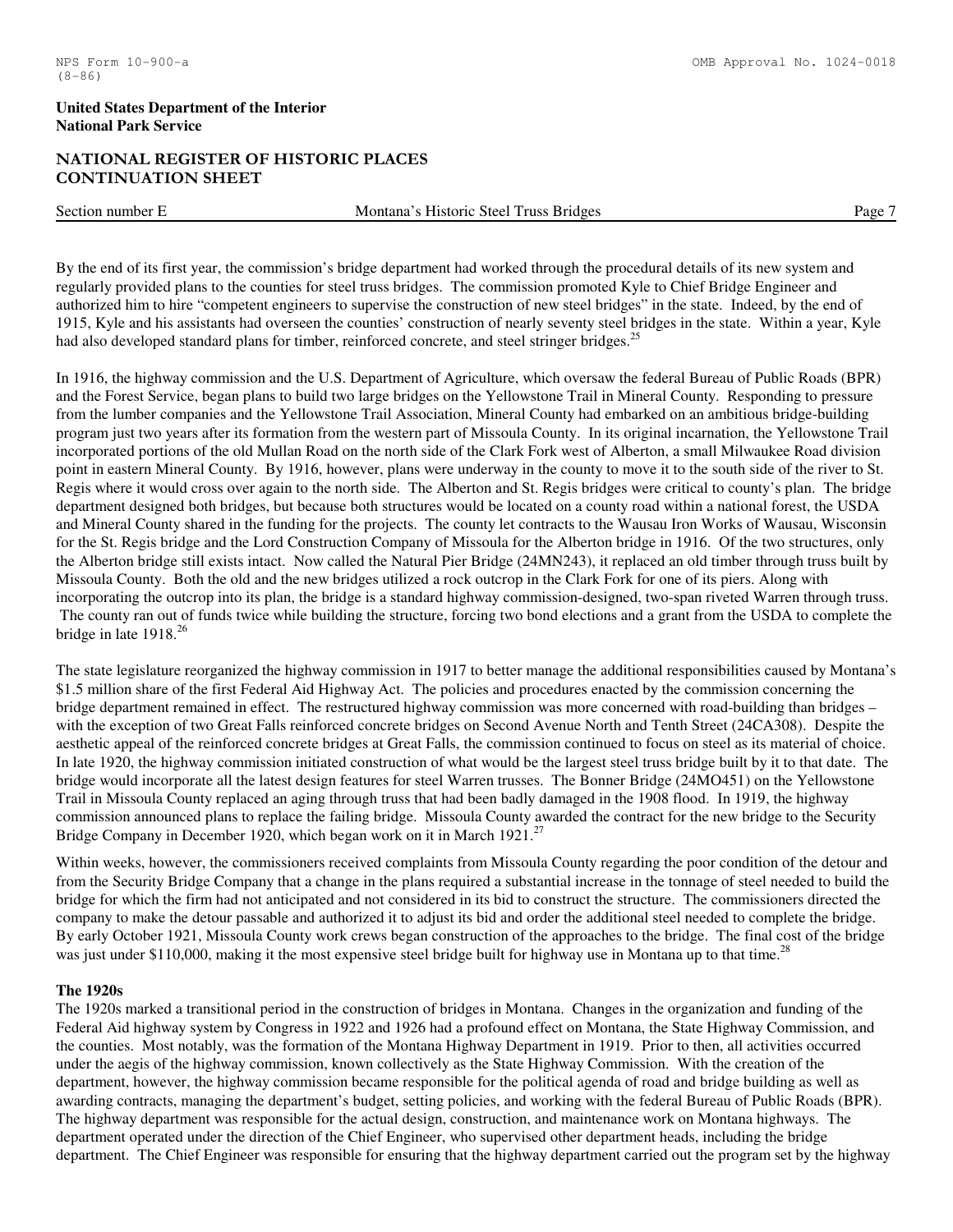# NATIONAL REGISTER OF HISTORIC PLACES CONTINUATION SHEET

Section number E Montana's Historic Steel Truss Bridges Page 8

commissioners. The commission's and highway department's relationship with the BPR also became more formalized in the 1920s. The BPR channeled federal funds to the state, approved all projects scheduled by the department, and had the final approval of plans developed by the state's bridge department. It was also responsible for the design and construction of roads and bridges on federally owned land, such as the national forests and national parks, and on Indian Reservations. The process of road and bridge building in Montana became much more bureaucratically structured in the 1920s as the federal government channeled more money into the state for that purpose.<sup>29</sup>

The Federal Aid Act of 1921 and its 1922 amendment more than doubled the federal allocation for road and bridge construction in Montana. Although the commission used most of the money for road improvements, a substantial amount found its way into the highway department's bridge budget. Prior to 1926, the counties were responsible for the construction of roads and bridges within their jurisdictions. Increasingly during the 1920s, however, the state gradually gained control of highway and bridge construction in Montana by reducing the amount of matching funds needed by the counties. The counties were nominally the lead in the process, but it was the highway commission that controlled the purse strings. In 1926, the commission assumed control of the entire preconstruction and construction process – including payment for the project with federal and state funds. The counties still provided partial funding of bridges, but the commission through the highway department managed the contracts with the builders and decided where the bridges would be located. Steel shortages during World War I disappeared by the early 1920s, allowing bridge department engineers to modify the basic structural designs developed in 1915 to accommodate heavier traffic caused by the evolution of automobiles and commercial trucks. The state's revitalized road and bridge construction program benefitted when returning veterans and out-of-work farmers made labor more plentiful to the contractors.

Although the State Highway Commission funded the construction of many single-span bridges during the 1920s, it could afford only a few major bridge projects. One of those was a new bridge across the Yellowstone River at Glendive (24DW290; Listed 1988). The Commission contracted with the Boomer, McGuire, and Blakeslee Company of Great Falls to build this six-span Warren through truss bridge on Bell Street in Glendive in 1924. The bridge, which took two years to build, replaced a truss bridge that had been originally constructed in 1895 and rebuilt in 1900. With the completion of the new bridge, the state demolished the old structure.<sup>30</sup>

Big bridges in Montana's picturesque areas along primary tourist travel corridors also garnered much attention by the highway commissioners. The main east-west route through the state was U.S. Highway 10, the federal designation of the old Yellowstone Trail; today Interstates 90 and 94 east of Billings parallels much of old U.S. 10. In western Montana, bridge engineers wrestled with the same problems that plagued John Mullan in the mid-nineteenth century – the terrain through which the St. Regis and Clark Fork rivers pass. The rugged environment, though, also provided them the opportunity to design some truly spectacular bridges that enhanced the motorists' experience in western Montana. One of the most picturesque bridges in Montana is the Scenic Bridge (24MN304) located four miles east of Tarkio in Mineral County. The bridge spans a spectacular Clark Fork chasm underneath a Milwaukee Road Railroad bridge on the Interstate 90 frontage east of Tarkio.

Sometime in the late 19<sup>th</sup> or early 20<sup>th</sup> centuries, Missoula County constructed a timber through truss bridge across the Clark Fork in the Alberton Gorge. It was situated in a precipitous canyon on sharp "S" curves at the bottom of steep approach roads. The narrow bridge reportedly filled motorists with fear. In early 1926, the Mineral County commissioners condemned the bridge and called for a special bond election to raise money to match federal and state funds to construct a new bridge. The election succeeded by only eighteen votes. The William P. Roscoe Company of Billings began construction of the bridge in the late summer of 1927. Roscoe, a former vice-president of the Security Bridge Company, had formed his own contracting firm in 1926. Structural problems with the foundation of the bridge drove final construction costs to more than \$85,000. Roscoe completed the three-span, 424-foot Pratt deck truss structure in early May  $1928.^{31}$ 

Mineral County businessmen hoped the bridge would provide a boost to the county's economy. On May 8, businessmen from Superior and Alberton and the county commissioners met at the bridge site to plan for the official opening of the structure, which they set for May 13. The commissioners officially christened it the Scenic Bridge in an attempt to cash in on the tourism potential of the deck truss structure. Over a thousand people attended the grand opening. Superior resident Eugene Harpole presided over the festivities, which included sporting events, a picnic, and music provided by Missoula's Legion Drum Corps. The local chambers of commerce furnished ice cream and coffee to the celebrants. Keynote speaker Howard Toole, a Missoula attorney, spoke to the crowd from the west end of the structure. The *Mineral Independent* called the structure "one of the finest bridges in Montana, and outside cities, perhaps one of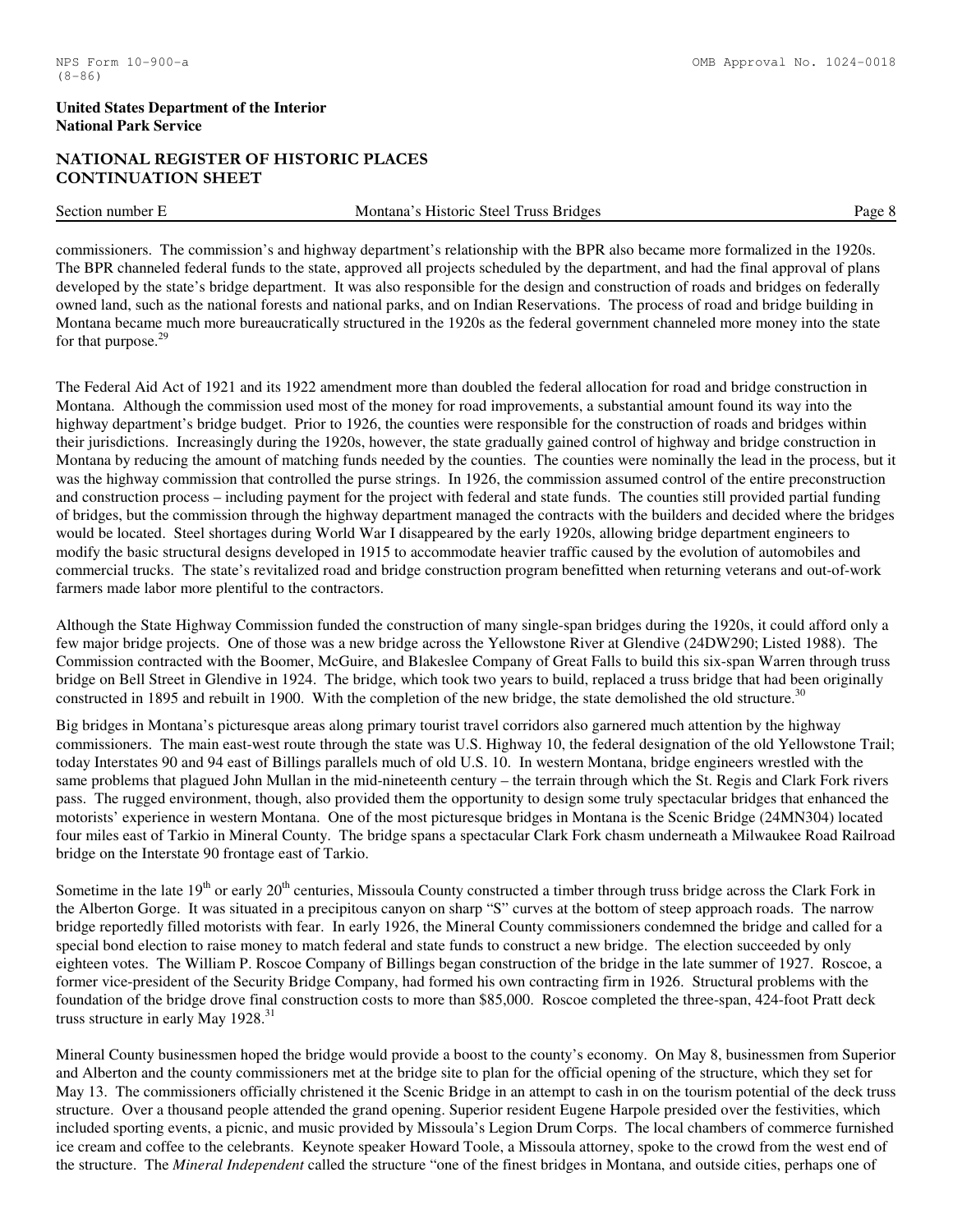# NATIONAL REGISTER OF HISTORIC PLACES CONTINUATION SHEET

Section number E Montana's Historic Steel Truss Bridges Page 9

the most beautiful in the west."<sup>32</sup>

The Scenic Bridge is one of only a handful of deck truss bridges built by the highway department from 1926 to 1941. The trusses on this type of bridge are located under the deck instead of alongside the driving lanes. This type was used primarily on river gorge crossings and provided unobstructed views of what often was very impressive scenery. All of the deck truss bridges built by the Commission during the 1920s, including the Gardiner Bridge, are of riveted Pratt trusses. Increasing and heavier traffic demands compelled the Commission to switch to riveted Warren trusses for deck truss bridges during the 1930s. The Scenic Bridge and another deck truss at nearby Cyr (24MN305) provide magnificent views of the Alberton Gorge and surrounding area. The Scenic Bridge perhaps influenced the thinking of the highway commissioners and the BPR about how a bridge could take advantage of and enhance the landscape of a scenic area when it began planning for the construction of a new bridge at Gardiner (24PA790) in December 1927. The new bridge generated debate about both location and the picturesque qualities of the north entrance to Yellowstone National Park. The highway department began planning for a deck truss bridge at Gardiner in late 1927 to replace a deteriorated and unsafe throughtruss bridge. The bridge project was tied to a major highway project to relocate U.S. Highway 89 south from Corwin Springs through Yankee Jim Canyon to Gardiner to provide a safer highway for automobile traffic to the country's first national park. The proximity to Yellowstone National Park though, sparked a confrontation between the highway commission and the Bureau of Public Roads, which had the final approval of the project, about the bridge design and the federal funds allocated to the project. Also involved in the debate was the Livingston business community and the National Park Service, which saw the new bridge as an opportunity to provide an aesthetically pleasing entrance to the park through Gardiner.<sup>33</sup>

The Park Service proposed that the new bridge be located downstream of the old bridge, while the highway commission insisted that it be built at the site of the old bridge. The disagreement eventually dragged in Park Service Director Horace Albright and BPR Chief Engineer Laurence Hewes in July 1929. Highway Department chief engineer Ralph Rader met with the men in Gardiner to discuss the structure's location, but there was little room for compromise, even after the county commissioners threatened to withdraw their \$10,000 contribution to the project. Hewes, an engineer known in the BPR for his attention to details, sided with Albright in the controversy and supported the downstream site based on its "aesthetic and landscape viewpoint" as an approach to the park's entrance.<sup>34</sup>

A second meeting held in Livingston in September failed to produce any agreement between federal officials, state agencies, and county commissioners. The highway commission and Rader countered the Park Service's insistence on the alternate location by observing that two bridges would be necessary to please the Park Service. Rader believed that a second bridge was redundant; besides, there was only enough money in the budget for one. Eventually, in September 1929, the Commission and federal agencies compromised and agreed to construct a bridge on Second Street. The state commissioners agreed to build a second bridge at Gardiner to improve the aesthetics of the approach to the park once the Park Service made funds available. The Great Depression interceded in 1930 and a second bridge was never built. $35$ 

By the time the agencies reached a compromise, the only way to get across the river at Gardiner was either the railroad bridge or a precarious pedestrian suspension bridge. The BPR completed the highway bridge in 1930, but the highway department could not finish the approaches until the following year because of bad weather. The absence of graded approaches failed to stop Gardiner residents from using the bridge – they simply leaned ladders at each end of the bridge and climbed up and down from the deck.<sup>36</sup>

The 1920s was a decade of tremendous expansion for Montana's highway system. By 1928, the highway commission had improved over twenty percent of the state's 4,673 road miles by straightening dangerous alignments, grading, improving drainage, installing guardrails, and surfacing dirt roads with gravel, scoria, asphalt, and, occasionally, concrete. It also constructed nearly 400 bridges. Even with the improvements, Montana's roads had a reputation for being truly abysmal. Popular Westerns writer Hoffman Birney complained in 1930 that Montana's roads were the "poorest of any state in the Union. Even the glorious scenery of the Rockies can't entirely make up for ruts, chug-holes, mud, and detours to say nothing of broken springs or stone-bruised tires." Sturdy, resilient, and less prone to wash-outs than they had been in the past, bridges fared much better than the roads. Many of the bridges built by the highway department in the 1920s were still in use on the state's highway system at the turn of the  $21<sup>st</sup>$  century. The Great Depression, however, would mark a period of consolidation as economic calamity forced the Montana and federal governments to improve the system through emergency make-work projects. The construction materials would remain the same, but many of the designs would be modified and simplified to make them easier to construct and less expensive to build. The bridges of the 1930s fit perfectly with the decade – they were spare in appearance and functional in design. Because of the simplicity and relative ease of assembly, they were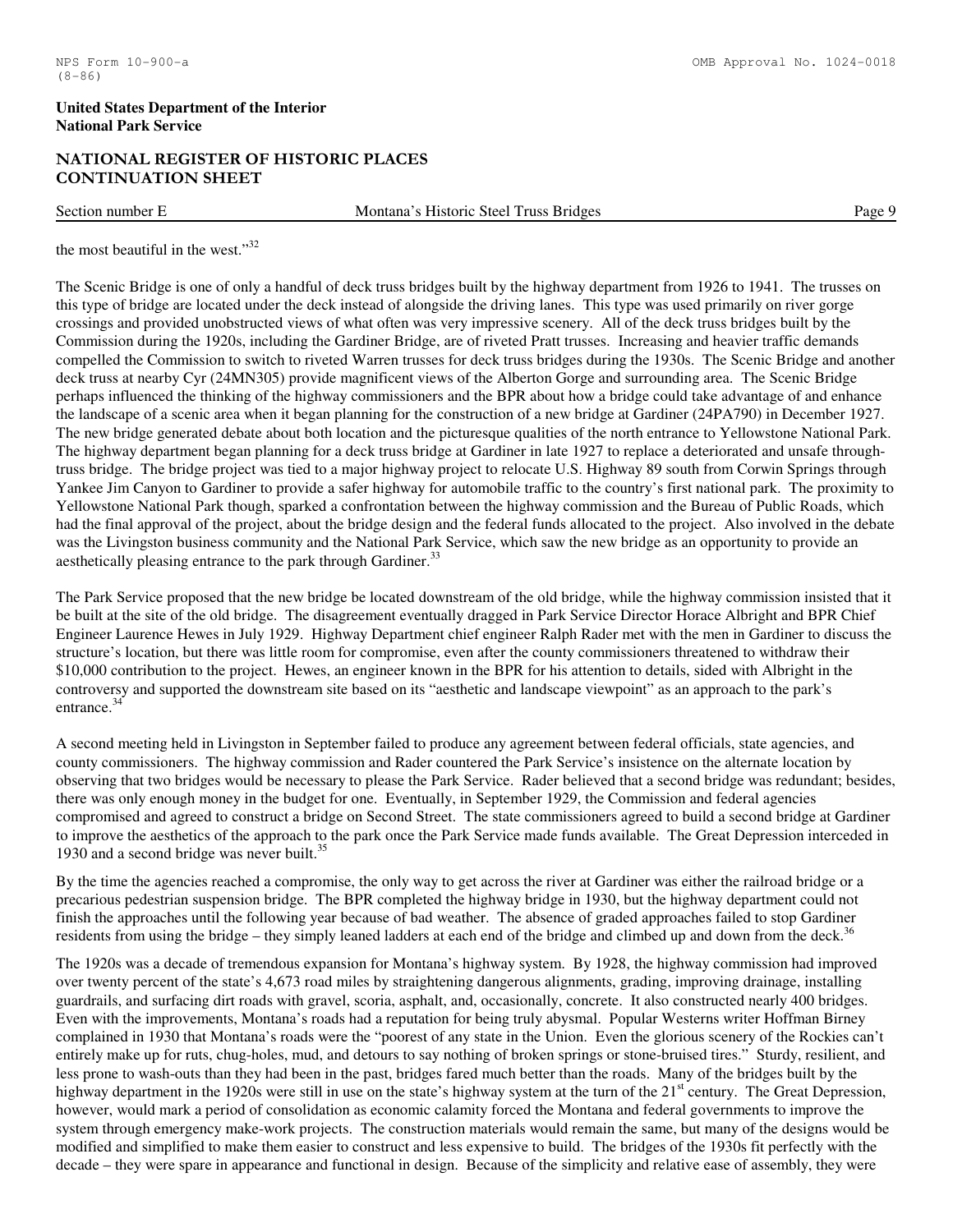# NATIONAL REGISTER OF HISTORIC PLACES CONTINUATION SHEET

Section number E Montana's Historic Steel Truss Bridges Page 10

perfect for the federal government's make-work programs of the Great Depression.<sup>37</sup>

#### **The 1930s**

The Great Depression devastated Montana. Drought and declining prices for agricultural goods, copper, timber, and oil put thousands of Montanans out of work and their families in desperate need of relief. Ironically, hard times contributed to the transformation of Montana's transportation system from one of the worst in the United States to one of the nation's best in less than a decade. President Franklin Delano Roosevelt's New Deal programs put unemployed Montanans to work on a variety of public works projects, including improvement or construction of the state's roads and bridges. The transformation, however, was not always an easy one as federal and state governments struggled to work out the details of the funding formulas, strict employment guidelines, and set priorities for the road and bridge building programs.

From 1930 to 1941, the Montana Highway Department built nearly 3,000 miles of road and 1,213 bridges, many of which still survive on the state's two lane roads. The federal government believed that one of the paths to economic recovery was highway projects. Only about seventeen percent of the bridges built by the department during the 1930s were steel truss, reinforced concrete, and girder bridges. Most were inexpensive timber structures designed to span the countless creeks and dry coulees in eastern Montana. They also met the intent of the federal government's economic relief programs: they required large numbers of laborers. While not structurally distinctive, timber bridges played a vital role in the state's economic recovery by putting hundreds of unemployed men back to work.<sup>38</sup>

While reinforced concrete did not meet the needs of the federal and state road-building programs of the Great Depression, neither did steel truss bridges. Increasingly during the decade, the department moved away from the use of through and pony truss structures because of high construction costs, chronic steel shortages, the dependence on skilled labor, and height and width clearance restrictions. Instead, it reserved trusses for wide river crossings on the Missouri, Clark Fork, Milk, Powder, Bitterroot, and Yellowstone rivers. The most effective bridges for intermediate crossings were steel stringer and girder bridges. They did not have the height restrictions of the trusses and did not require as much steel to build a good functional river bridge. In many ways, these types of bridges also fit better with the Montana engineers' policy of building bridges of "honest structural design with simple lines, and . . . good workmanship." Like today's prestressed concrete structures, steel stringer and girder bridges were not much to look at, but they were functional. $39$ 

Benedict J. Ornburn supervised the highway department's expanded design section from 1929 to 1942. Born in Granville, Missouri in 1900, he attended the University of Missouri and, after graduation, worked for the Missouri Highway Department. In November 1929, Chief Engineer Ralph Rader hired Ornburn as a design engineer for the Montana Highway Department. The highway commissioners promoted him to Chief Bridge Engineer of the highway department in 1935. Ornburn had very specific ideas about which designs were appropriate for specific locations. He was also well aware the public was interested in bridge aesthetics. In 1938, engineer Vere Maun wrote in the highway department's newsletter, *The Center Line*, that "In recent years both engineers and the public have become more critical of the appearance of bridges and are asking that where possible, they harmonize with the surroundings." Ornburn certainly influenced Maun's faith in the "good appearance" of bridges, since his designs included "simple lines" that kept the structures "in proportion to [their] environment." That philosophy, promoted by Ornburn, was the guiding principle for the bridge department during the 1930s. By all accounts, Ornburn was a taskmaster who demanded the best from his engineers and designers. He resigned his position at the highway department in April 1942 and went to work in the war industries.<sup>40</sup>

One of the bridge engineers hired by Ben Ornburn was John H. Morrison, Jr. who later became the department's chief bridge designer. Born in Manchester, England in August 1902, Morrison emigrated to the United States with his family in 1911 and became a U.S. citizen in 1916. Two years later, he went to work as an apprentice surveyor and draftsman for Lewis Oldershaw, a consulting engineer in New Britain, Connecticut. In 1922 Morrison and his younger brother headed west from New Britain to see the Pacific Ocean. In October of that year, they arrived near the community of Arlee, Montana, where they went to work for a Montana Highway Department location crew, which was plotting an alignment for U.S. Highway 93. From 1922 to 1930, Morrison obtained practical experience in the field and also obtained a degree in engineering from Montana State College in Bozeman. In 1930, he accepted a job with the highway department as a bridge designer and project engineer. The highway commission promoted Morrison to the position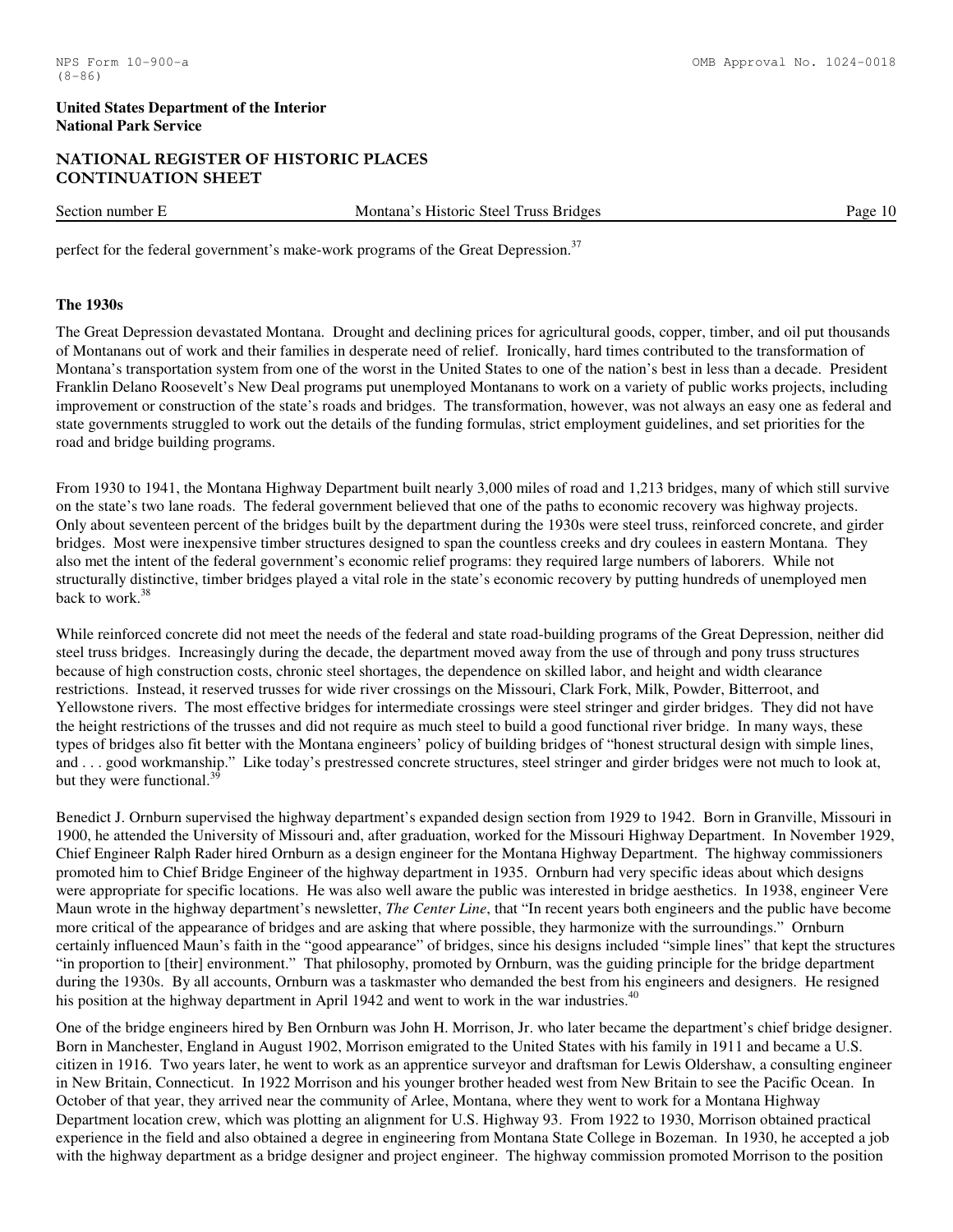# NATIONAL REGISTER OF HISTORIC PLACES CONTINUATION SHEET

Section number E Montana's Historic Steel Truss Bridges Page 11

of Chief Bridge Designer in 1935.<sup>41</sup>

Before the onset of the Great Depression, the federal law stipulated that the state match the federal funds provided to Montana. The state raised the funds primarily through taxes on gasoline sold in the state. After 1930, however, the state did not have the revenue necessary to match the federal funds. Beginning in 1930, the federal government funded Montana's bridge program through a series of emergency relief acts. The legislation, simply stated, provided Montana with its federal funding allocation without the matching money from the state. Instead, the federal government planned to withhold portions of the state's future allocations until the amount was paid off. Funding provided by the U.S. government by the Hoover Administration, however, was quite a bit different than during Roosevelt's New Deal a few years later. In December 1930, the Administration pushed through its first Federal Road Relief Act. It allocated \$1.67 million to Montana for road and bridge projects. In early 1931, the state legislature enacted the first of several debentures to supplement the federal money. $42$ 

Importantly, Hoover's federal relief legislation placed restrictions on the money to provide the maximum amount of employment and, therefore, ease the states' unemployment problems. Specifically, Congress stipulated contractors hire local workers, maintain maximum thirty hour work weeks, and that only a minimal amount of machinery be used on road and bridge projects to ensure the need for manual labor in quantity. The State Highway Commissioners warned any contractor who did not comply with the employment provisions would be disqualified from bidding on future contracts. The system worked well enough that the Roosevelt Administration continued the employment policies in its New Deal programs.<sup>43</sup>

The commission contracted the first of several emergency relief projects in late January 1931. Among those were four bridge projects, including the Yellowstone River bridge at Sidney. Local campaigning for the bridge had begun in the late 1920s, when a group of northeastern Montana businessmen petitioned the commission for a crossing at Sidney. The bridge was an important part of their plan to develop a north-south road through the region. Fortunately for them, the proposed bridge also fit nicely with the commission's plans to build new bridges across the upper Missouri and Yellowstone rivers to facilitate the shipping of agricultural and manufactured goods between Canada, the United States, and Mexico. The Portland Bridge Company completed the massive six-span, 1,220-foot, riveted Pennsylvania through truss structure in June 1932. The *Sidney Herald* followed the company's progress on the bridge and was well aware of its significance to not only Sidney, but the residents on the east side of the Yellowstone, who were isolated there eight months of the year because there was no way to cross the river after the ice broke up in the spring.<sup>44</sup>

The Sidney Chamber of Commerce sponsored a daylong bridge dedication celebration on July  $4<sup>th</sup>$ . North Dakota governor George Shafer, Montana Lieutenant Governor and gubernatorial candidate Frank Hazelbaker, and State Highway Commission chairman Oliver S. Warden spoke to a crowd of over 8,000 area residents while standing on a flag-draped span of the new bridge. Festivities included a tug-of-war between representatives from the east and west sides of the Yellowstone River, a golf tournament, musical entertainment by the fifty-piece Medicine Lake band, a free barbeque, and a fly-over by a squadron of private planes from North Dakota. The Sidney and Culbertson bridges opened up a major route between Regina, Saskatchewan and points south that significantly enhanced the agricultural economy of northeastern Montana by including the region on a significant north-south highway route.<sup>4</sup>

The Sidney Bridge was the exception during that initial period of direct federal involvement in bridge projects. Most of the funds expended by the highway commission were for timber and reinforced concrete bridges built in conjunction with highway improvement projects. The commissioners scheduled few large steel truss bridges for construction because they required skilled steel and concrete workers, riveters, and other tradesmen who did not meet the prerequisite of utilizing mostly unskilled labor. From 1930 to May 1933, less than one percent of the 504 bridges built by the highway department were steel trusses.

Notwithstanding the infusion of federal funds in 1931 and even after a second round of relief money from Congress in 1932, the Montana Highway Department and the contractors continued to struggle economically. Evidence suggests some contractors during the early 1930s bid on projects for which they were not qualified. In July 1931, Edward J. Dunnigan, Inc. of St. Paul, Minnesota, obtained a contract from the commission to build a steel truss bridge across the Big Horn River at Custer (24TE120/24YL1603). The company, however, severely underbid the project in order to get the contract. Within a few months, it became clear to the highway department's Chief Engineer Ralph Rader and Chief Bridge Engineer Ben Ornburn that Dunnigan was not up to the task of building the four-span Pennsylvania through- truss bridge. Even though Dunnigan promised to take "steps which [would] probably result in more satisfactory progress in the future," it never did catch up; the company did not pay its bills, and the highway commissioners eventually declared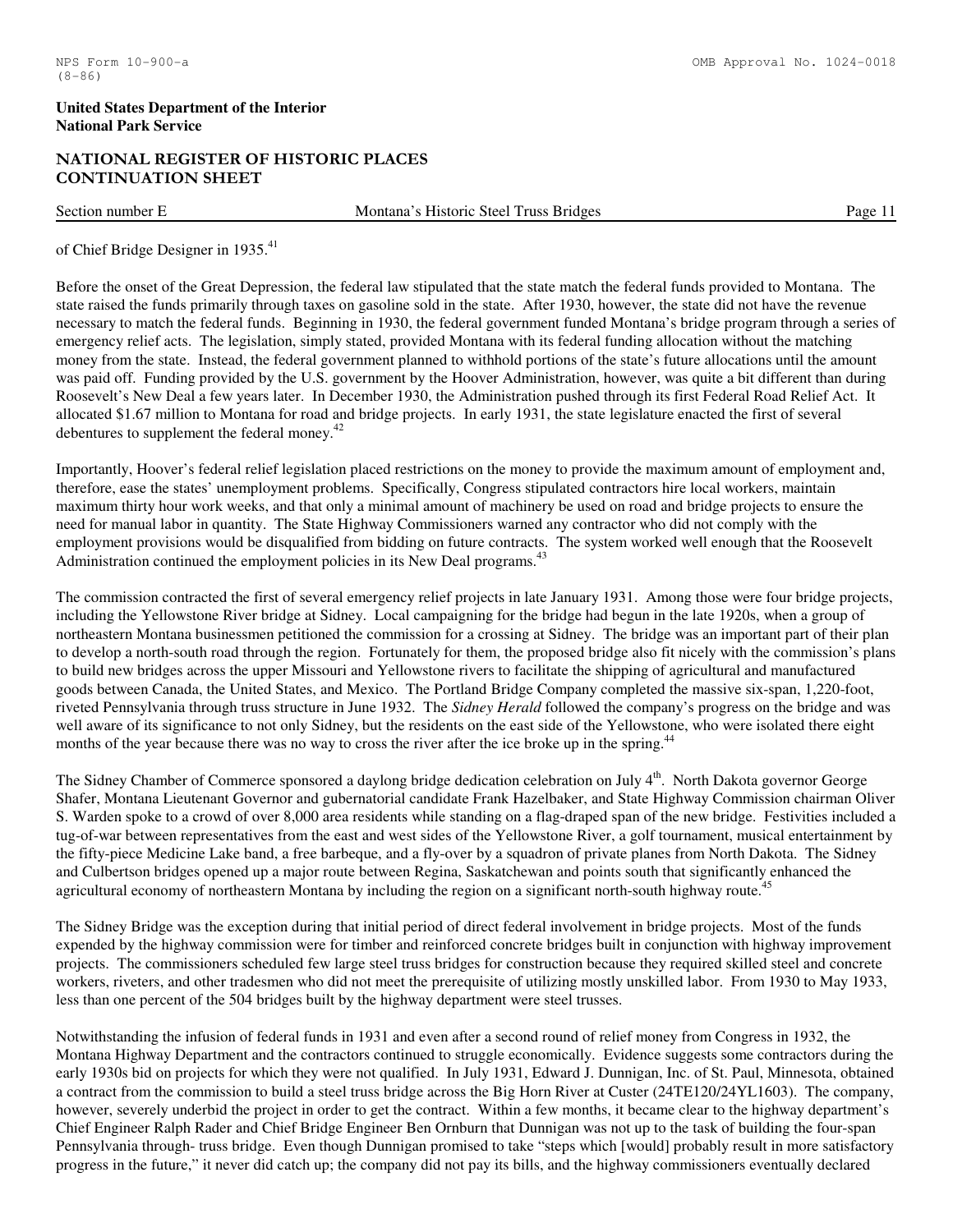# NATIONAL REGISTER OF HISTORIC PLACES CONTINUATION SHEET

Section number E Montana's Historic Steel Truss Bridges Page 12

Dunnigan in default of the contract. Highway department workers completed construction of the bridge in late 1933.<sup>46</sup>

In November 1932, the highway commissioners hired the William P. Roscoe Company of Billings for a new bridge across the Missouri River just northeast of Wolf Creek (24LC131). The bridge, along with the Missouri River bridge at Hardy (24CA389), were components of the new U.S. Highway 91 alignment between Great Falls and Helena. Prior to 1932, motorists traveling between the two cities had to take a circuitous route around the Missouri River canyon that had changed little since it was part of the old territorial Benton Road. The new road through the scenic Missouri River canyon included a new type of truss bridge that had hitherto not been constructed in Montana. The Wolf Creek Bridge is a simply-supported continuous span Warren through truss. Instead of individual spans each delineated at the piers, a continuous through truss is essentially one single truss resting on three or more piers. The 476 foot bridge was the first continuous span truss built by the highway department in Montana.

Because the project was funded under the strict employment guidelines of the 1932 federal relief law, Roscoe had to make certain he followed its stipulations. The novelty of the bridge's design proved irresistible to the highway department's bridge staff, who made frequent trips to the construction site to observe its progress. The regular presence of so many state-employed engineers at the site made Roscoe nervous and compelled him to write Ben Ornburn a letter accusing him of sending his employees to spy on him. Ornburn responded that "If men have been placed on your work as detectives, this [has] been done without the knowledge of the State Highway Department. We have never resorted to placing 'stool pigeons' on any contractors work . . . It is our intention to make every reasonable effort to see that the labor provisions are enforced, but you can rest assured that we will do so by fair methods . . . ." He was not quite truthful with Roscoe. The highway department may not have had "stool pigeons" on every road and bridge project, but it did have a resident engineer on all its projects. Project Field Engineer H. H. List's job was to make sure that Roscoe followed the highway department's plans and complied with the federal employment provisions. If the contractor failed to comply, List reported back to Chief Engineer Rader, who reported the violation to the state highway commissioners.<sup>47</sup>

Because the Wolf Creek Bridge required new construction techniques, department engineers and Roscoe experimented with its construction as they went along. The continuous span design meant that the bridge could not be permanently riveted until the entire structure had been assembled. The engineers were unsure about how it would function as an interconnected structure in regards to stresses and reactions. The engineers and contractor tested it by raising the structure from the piers and abutments to make sure it functioned correctly, it was raised with hydraulic jacks equipped with pressure gauges borrowed by the Oregon Highway Department. The Wolf Creek Bridge was the first of eight continuous through truss bridges built by the department through 1946. It was also the last major bridge built in Montana under the auspices of the Hoover Administration's relief programs.<sup>48</sup>

#### **The New Deal**

Within three months of his inauguration in March 1933, President Franklin Roosevelt pushed through legislation creating the National Industrial Recovery Act (NIRA). Title II of the Act created the Public Works Administration (PWA), which distributed the \$400 million allocated to the states for public works projects, including roads and bridges. Montana received nearly \$7.5 million from the PWA specifically for road and bridge construction. The PWA initiated the greatest boom in road and bridge construction yet seen in Montana. By the time the U.S. Supreme Court declared the NIRA unconstitutional in May 1935, the Montana Highway Department had overseen the construction of 228 bridges, only five of which were steel truss structures. Prior federal legislation funded projects occurred only on the state's primary highway system. The NIRA's road and bridge program, however, was the first real federal effort to integrate a system of primary highways, secondary farm-to-market roads, and urban routes into a national transportation system.<sup>49</sup>

The NIRA continued many of the policies first used under Hoover's Emergency Relief Act. Primarily, it specified thirty hour work weeks, minimal use of heavy equipment, strict wage scales for skilled and unskilled labor, and, importantly, the hiring of as much local labor as possible. NIRA also mandated labor be obtained through district National Reemployment Service offices and that the contractors keep detailed records of wages paid, number of men employed, and hours worked. NIRA's intent was to put as many men to work on public works projects as possible. Oftentimes, however, the contractors misunderstood the employment regulations or just ignored them. Despite the increased paperwork and the lower wages, contractors rarely had problems obtaining labor on road and bridge projects.<sup>50</sup>

On only one bridge project during the 1930s did labor unrest play a major role in its construction. The Orange Street bridge (HAER No. MT-99; now demolished) across the Clark Fork in Missoula best represented the cooperation between the public and the state's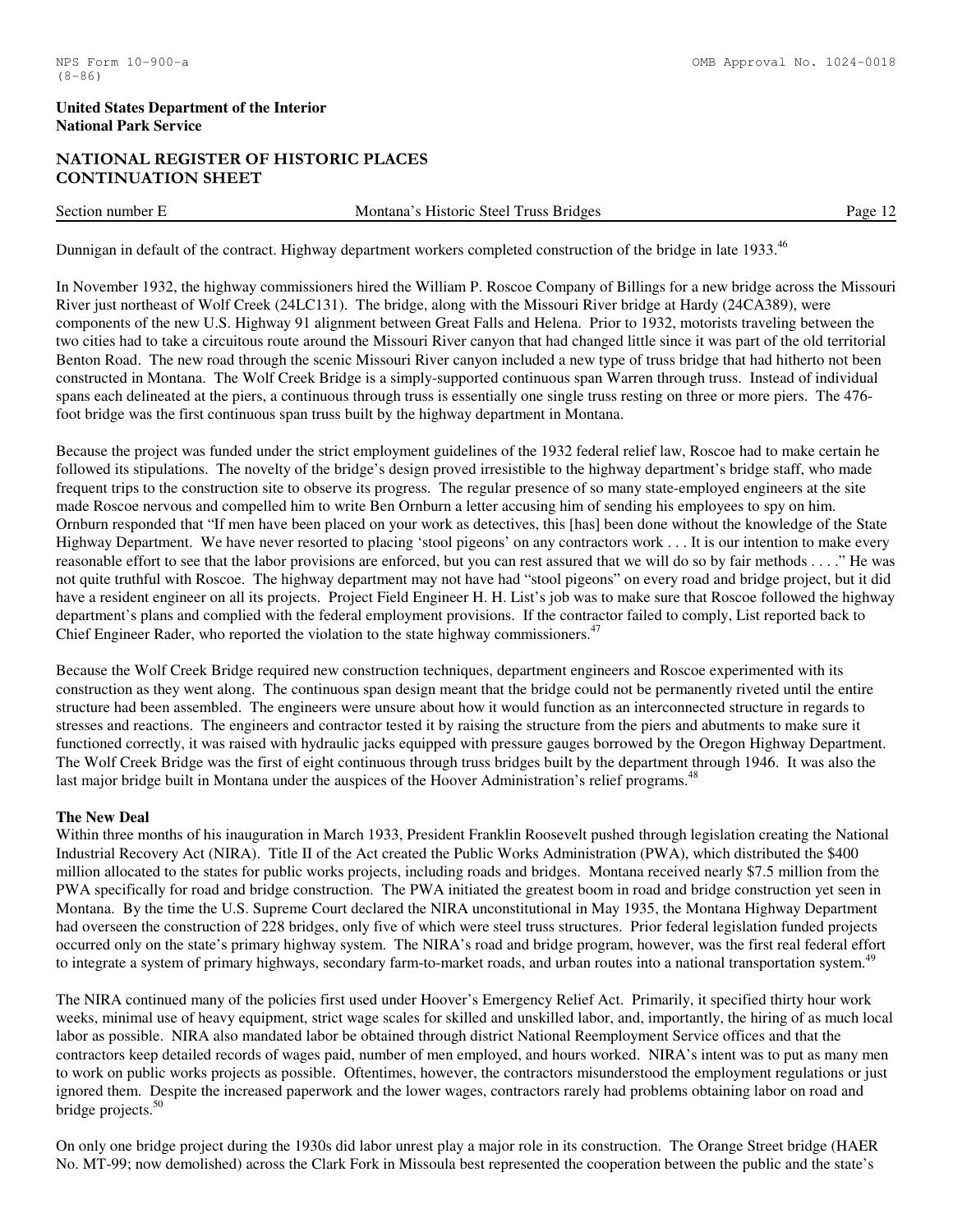# NATIONAL REGISTER OF HISTORIC PLACES CONTINUATION SHEET

| Section<br>, number | <b>russ</b><br><b>Bridges</b><br>Historic<br>Steel<br>itana<br>Mо | ימαי |
|---------------------|-------------------------------------------------------------------|------|
|                     |                                                                   |      |

bridge engineers to design a structure that harmonized with its surroundings. The bridge was a seven-span Warren deck truss structure. Deck trusses in the 1930s served much as the old reinforced concrete arch bridges did during the 1920s, by providing a visually stunning gateway to a community. Although many unemployed Montanans were happy to go back to work, the Orange Street bridge project demonstrated there was some dissatisfaction by the Montana Trades and Labor Council and Teamsters Union over the wages paid to the workers stipulated by federal law. The PWA's successor agency, the Works Progress Administration (WPA), stipulated wage scales based on the skills of the workers. In many cases, the wages specified by the WPA were less than the scales negotiated by the unions with the contractors prior to 1935. Although labor representatives frequently petitioned the state highway commissioners to resolve the inequity, the commissioners' hands were tied by federal regulations. In this case, labor unrest distinguished the Orange Street bridge project because of the unions' frustration over the standard wages paid under the terms of the WPA. The Montana Trades and Labor Council picketed the building site during much of the time the bridge was under construction. At the neighboring Milwaukee Road overpass project, five Teamsters' Union members attacked and severely beat contractor Tom Staunton and an assistant outside a Missoula restaurant for hiring scabs on his bridge project. Regardless of the trouble experienced on the Orange Street bridge projects, labor problems on Montana bridge projects during the 1930s were rare.<sup>51</sup>

Projects funded and built during the New Deal years included the long-awaited Missouri River bridge at Culbertson (demolished 1988). Before the 1930s, the Missouri River inhibited the economic development of northeastern Montana. In 1930, however, an effort by developers resulted in the construction of the Wolf Point Bridge (24RV438/24MC438; Listed 1997), which reduced the area's economic and social isolation by providing direct access to central and southern Montana. The citizens' campaign to get the Wolf Point Bridge built provided the model for future bridge projects in the region. On a wintry night in December 1929, a group of farmers from the south side of the Missouri River crossed the ice to meet with the Culbertson Commercial Club about building a bridge between Roosevelt and Richland counties. For much of the year, residents south of the river depended on a paddlewheel ferry to carry them across the Missouri to Culbertson, where the Great Northern Railway maintained a station and depot. During the winter months, they either stayed at home or risked crossing the Missouri on the ice. The farmers' appeal could not have been timed better. Plans were already underway by northeastern Montana promoters to build a road from Saskatchewan south over the Missouri to connect with U. S. Highway 10 near Glendive. $52$ 

Just a couple of months later, the business promoters in northeastern Montana and southern Saskatchewan formed two groups, the Missouri Bridge Association and the Sioux Pass Missouri River Road-Bridge Association. Fifteen members of both organizations petitioned the State Highway Commission to construct the road and bridge. Although the commissioners supported the project, they did not have the federal funds necessary for the project. The groups, they said, needed to raise \$120,000 to pay for part of the project before they would discuss it with the Bureau of Public Roads. Through county bond elections in Roosevelt, Richland, and Sheridan counties and a \$30,000 contribution from the Great Northern Railway, the organizations were able to raise the money for the project. True to their word, the commissioners met with the BPR and instructed the highway department's chief bridge engineer, Ben Ornburn, to begin designing the structure. State and federal funds, however, were not yet forthcoming. Because the Missouri River was navigable at Culbertson, the highway department also needed the approval of the War Department's U.S Army Corps of Engineers and Congress before the bridge could be built. $53$ 

The bridge did not come about quickly or smoothly. The State Highway Commission discovered that the revenues it used to match the federal allotment from the gas tax had dried up and were not available for the project. President's Hoover's relief programs provided some money, but not enough to build any big projects like a bridge across the Missouri River. Consequently, the proposed Culbertson Bridge languished for nearly two years before the highway commission had enough money to fund its portion of the bridge – and only because FDR's recently enacted NIRA legislation provided \$7,439,748 to Montana for road and bridge projects. Contractors flocked to Culbertson during the summer of 1933 in anticipation of the commission awarding the project. On August 23, 1933, the State Highway Commission finally let the "long cherished dream" to contract. The Seattle-based Puget Sound Construction Company won it with a low bid of  $$305,156.70$ , about  $$80,000$  below Ben Ornburn's estimate.<sup>54</sup>

The Culbertson Bridge was a seven-span, 1,169-foot structure. It consisted of two 380-foot Pennsylvania through- truss spans, three 100-foot Warren deck truss spans, and two 50-foot steel I-beam spans. The bridge was 21-feet wide with just barely enough room for two ten-foot driving lanes. The bridge's superstructure consisted of an alloy of silicon and carbon steel, which kept the price of the structure affordable.<sup>5</sup>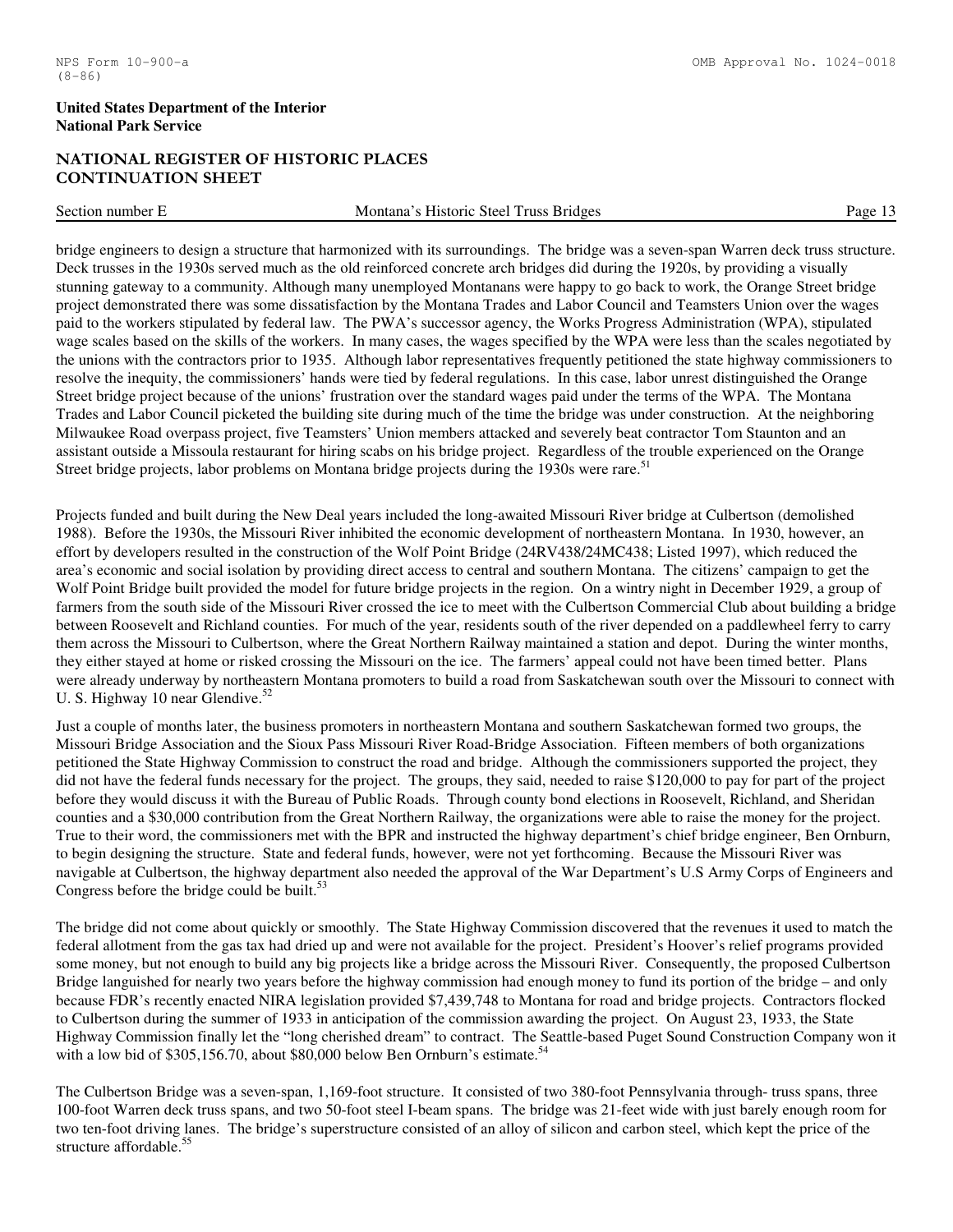# NATIONAL REGISTER OF HISTORIC PLACES CONTINUATION SHEET

Section number E Montana's Historic Steel Truss Bridges Page 14

Like the Sidney Bridge, the bridge's promoters in northeastern Montana planned a celebration to dedicate the new bridge on September  $22<sup>nd</sup>$ . Festivities included speeches by the key people involved in the construction of the bridge, including Culbertson Commercial Club president John W. Stahl, Chief Highway Engineer Ralph Rader, Democratic Senate candidate James Murray, and Ben Ornburn among others. The keynote address was given by Senator Burton K. Wheeler, who called the completion of the bridge an integral part of the success of the Fort Peck Dam project.<sup>56</sup>

Increased federal funding for road and bridge construction provided the Montana Highway Department the opportunity to replace many older bridges in the state with structures comparable to the Culbertson bridge. Many of the older structures dated to the late nineteenth and early twentieth centuries and had been badly damaged by vehicular collisions, ice jams, or were just worn out. In March 1930, high winds blew down a span of the new Clark Fork bridge at Paradise in northwestern Montana. Ice destroyed the Yellowstone River bridge at Terry, and the old East Bridge in Billings had become so unsafe that the county stationed watchmen at both ends to prevent vehicles weighing more than five tons from crossing it.<sup>57</sup>

Collisions proved more damaging to bridges than natural calamities. In the early evening of November 3, 1934, an oil tanker slammed into the north span of the 1914 Yellowstone River bridge south of Laurel. The force of the collision pushed the span off the abutments and into the river. A truck, driven by Fromberg farmer Charles Carroll, was halfway across the span when the tanker knocked it off the piers. The span slowly sank, the "water of the river gurgling under the wood flooring." Deputy sheriff Herbert Bailey and residents of a transient camp south of the river prevented any serious accidents by blocking the approaches to the bridge. Because engineers could not salvage the structure, the state highway commissioners began plans to construct a new bridge south of the city. Laurel residents did not dispute the need for a new bridge, but were concerned about the commission's initial plans to locate it a mile downstream which would have bypassed Laurel's business district. After much debate, the commissioners decided to build a new bridge at the site of the old bridge on U.S. 310.<sup>58</sup>

The ready availability of federal funds gave the highway department the opportunity to replace many bridges that had become so structurally deficient because of age that they could no longer safely carry traffic. Often the commission worked with local chambers of commerce and other business interests, like Laurel's, to ensure that it built a structure that would have maximum benefit to the concerned communities. In September 1934, the highway commission awarded an \$86,430 contract to Butte contractor William A. O'Brien for the construction of a new bridge to replace Billings' old East Bridge. The project was the result of intense lobbying of the highway commission by the Billings Shipping Corporation and the Billings Traffic Bureau, which believed the old East Bridge could not be rehabilitated to withstand the demands placed on it by modern truck traffic. The new East Bridge was the second continuous span steel through truss built by the highway department. Completed in late June 1935, the *Billings Gazette* called it a "modern structure in all details," the continuous spans and reinforced concrete pier "giving the appearance of a single span" structure.<sup>59</sup>

In May 1935, the U.S. Supreme Court declared most provisions of the National Industrial Recovery Act of 1933 unconstitutional. Consequently, the Roosevelt Administration folded parts of the Public Works Administration into other federal agencies and created new ones, including the Works Progress Administration. Under the auspices of the WPA regulations (which were virtually the same as those of the PWA), the state highway commission authorized the construction of 502 steel, timber, and reinforced concrete bridges between May 1935 and December 1941.<sup>60</sup>

As the 1930s drew to a close and war appeared unavoidable, the priorities of the state highway commissioners and the department engineers were redirected at the direction of the Bureau of Public Roads. Increasingly, discussions in commission meetings concentrated on the integration of Montana's roads and bridges into a national military strategic highway network. The BPR and Montana highway commission discussed at length which roads in the Treasure State had the greatest value to the national defense and which roads were of secondary importance to that purpose. Primary highways, like U.S. Highways 10 and 91, best served the nation's interests in the event of a national emergency because of their connections to strategically important places in Montana and their interstate connections. Secondary roads functioned primarily as farm-to-market routes and were not as critical to the defense system. The BPR and state highway commission established three categories of strategically important defense highways in April 1941. The First Priority highways included U.S. Highway 10 (the main east-west highway in the state that was supplanted by Interstates 90 and 94) and Highway 91, which today parallels Interstate 15. These two highways, along with U.S. 87 between the Wyoming border and Billings, provided the necessary interstate connections and linked Butte, Anaconda, Helena, Great Falls, Billings, and the strategically important chrome mines in Stillwater County to the system. Second and Third Priority roads provided connections to important railroad centers and less important manufacturing and mining centers in Montana.<sup>61</sup>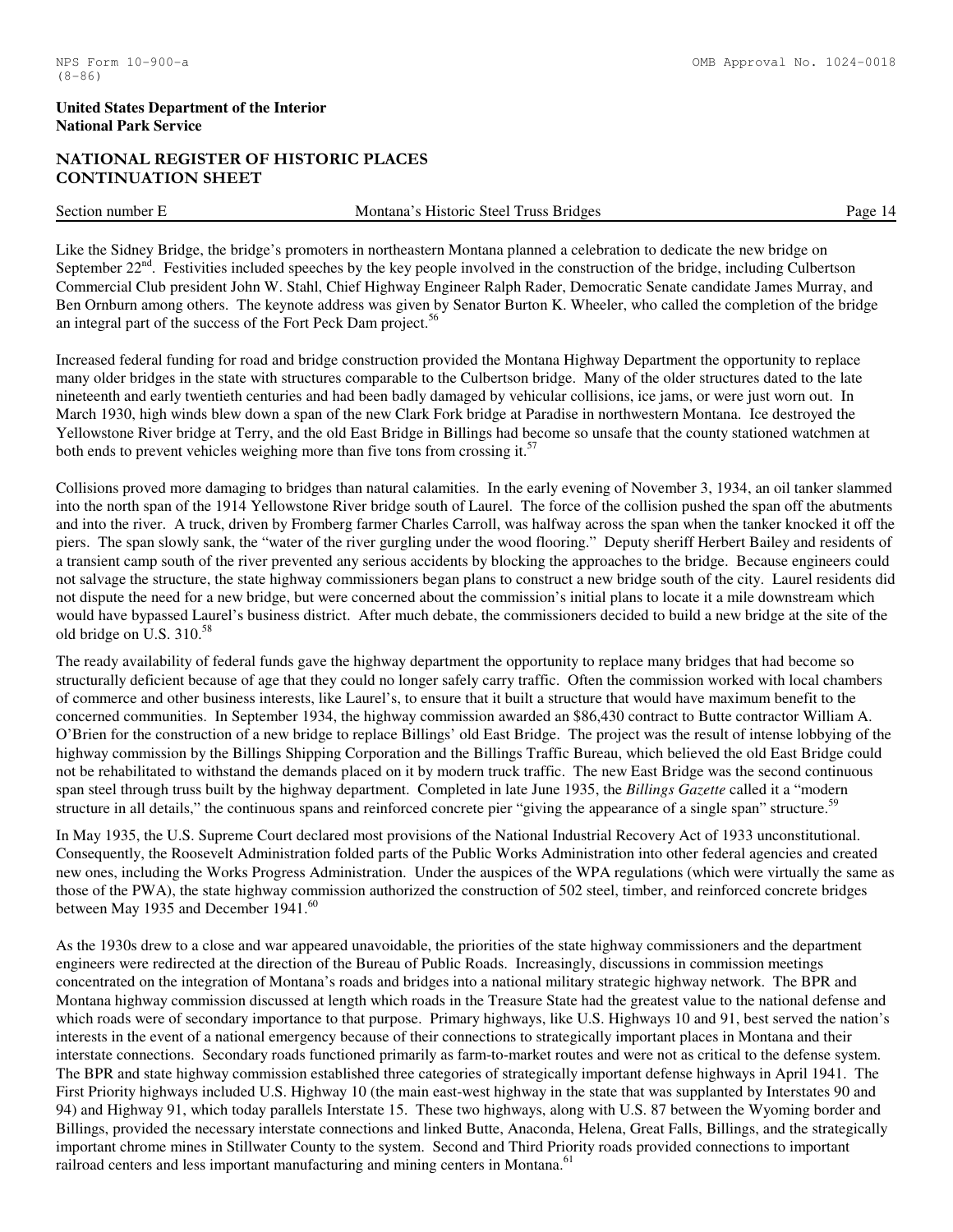# NATIONAL REGISTER OF HISTORIC PLACES CONTINUATION SHEET

Section number E Montana's Historic Steel Truss Bridges Page 15

The strategic highway system had a profound impact on Montana's bridge program. Because of the redirection of steel and oil supplies to military industries, the Public Roads Administration (formerly the Bureau of Public Roads) and the state highway commission prioritized its construction schedule to best meet the needs of the strategic highway system. The War Department deemed projects on First Priority highways as critical to national defense and directed that limited supplies of steel be utilized on those roads first. The highway commission and PRA then prioritized projects on the secondary system based on their proximity to strategically important main roads. As a result, it took years for the contractors to complete some bridge projects because they could not get the necessary building materials. Discussions between the commissioners and the highway department's engineers involved the modifications of existing roads and bridges to carry heavy military loads and debate on whether to post guards at important highway bridges in the event the United States got involved in the war.<sup>62</sup>

From April to December 1941, the commissioners let the majority of its contracts for timber, steel stringer, and girder bridges rather than road projects, which required large amounts of oil for surfacing. Not surprisingly, the biggest project was also located on a Priority One strategic highway. The Big Horn River Bridge (24BH2559; now demolished) on U.S. Highway 87 just south of Hardin was the fourth continuous span steel through truss bridge designed by the highway department's bridge engineers. The department's most prolific bridge builder, William Roscoe, got the contract to build the structure in May 1941. Roscoe had barely completed the substructure and approaches for the bridge when the Japanese attacked Pearl Harbor on December 7, 1941. Although the bridge was located on a First Priority defense highway, Roscoe could not get the 466 tons of structural steel he needed to build the bridge, forcing him to shut down the project. Roscoe finally obtained the steel, but then found that all the skilled steel workers in Montana had either been drafted, found work in the shipyards on the West Coast, or were tied up in other strategically vital projects in the state. Because of the labor shortage, Roscoe had to import steel workers from the West Coast, which caused the highway commission to allocate more money to finish the contract. The Big Horn River bridge was one of several bridge projects impacted by the country's entry into World War II. While all were eventually completed, it was not without considerable delays, design modifications, and complaints by the contractors.<sup>63</sup>

The Japanese attack on Pearl Harbor and Hitler's declaration of war against the United States ended the bridge-building boom, which peaked in 1936 and transformed Montana's transportation landscape. The Public Roads Administration, state highway commission, and the highway department built well over 1,200 bridges of all shapes, sizes, and types between 1930 and 1941. Bridges built by the counties on what would later become Federal Aid highways and "feeder" roads in the late nineteenth and early twentieth centuries were replaced by the department in an effort to modernize the state's roads. Much of the program was intended to make Montana's highways safer by providing sturdy and reliable timber, steel, and reinforced concrete bridges. Steel and reinforced concrete grade separations, moreover, provided safer crossings at busy railroad crossings. Much of the Depression-era infrastructure survives along Montana's two-lane roads. Timber, steel stringer, and girder bridges are common on the state's highways. Although not as common as before, the steel truss bridges bear mute testimony to the utilitarian art of bridge engineering prior to World War II.

From replacing deteriorated county bridges in the 1920s to expanding Montana's infrastructure during the Great Depression, the Montana Highway Department struggled to keep up with the demands placed on it by county, state, and federal agencies. World War II brought a brief respite due to material shortages and the federal government's focus on the war effort. Beginning in 1948, however, road and bridge building boomed again as the post-war economic boom, commercial trucking, recreational tourism, and the Cold War created need for improved roads and bridges. The Cold War drove much of that economic expansion as the federal government reacted to its new role as the avatar of democracy in the world. The Cold War manifested itself domestically in a variety of ways, including increased defense spending for improvement of the country's transportation infrastructure, which culminated in the Federal Aid Highway Act of 1956 which created the Interstate highway system.

#### **World War II and the Post-War Years**

Within weeks of the Japanese attack on Pearl Harbor and President Franklin Roosevelt's declaration of war, the highway commissioners canceled all bridge projects scheduled for construction for the next few years, but allowed those already underway to be completed. Only those projects deemed essential to the national defense would certified by the War Department. Unless the highway or bridge was located on a Priority One road of the Strategic Highway Network, the Army and Navy would not authorize the expenditure of federal funds. In Montana, only projects on U.S. Highways 10 and 91 fell into that category. The military retained strict control of steel, restricting its use for projects deemed essential to the war effort. As the highway department's demanding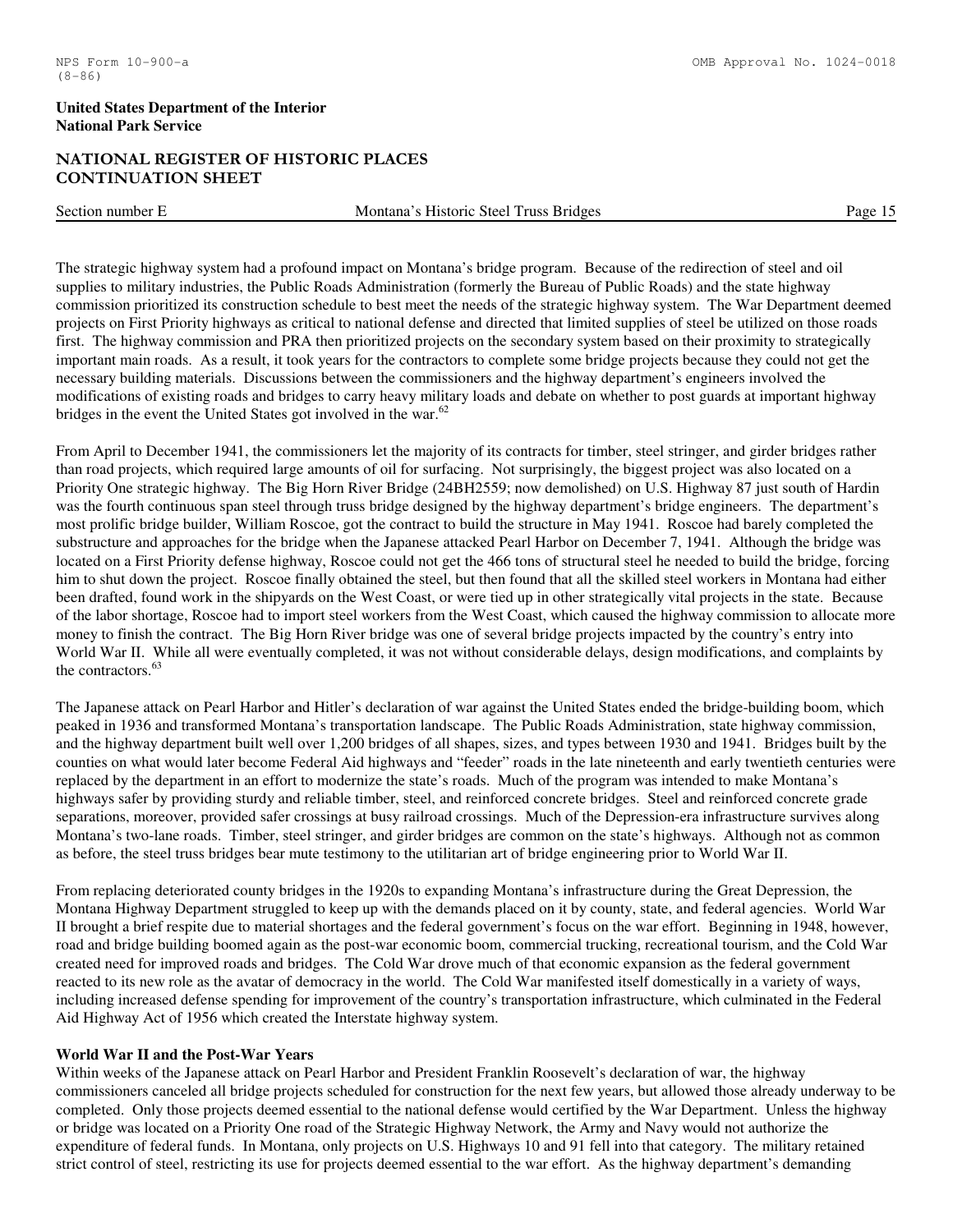# NATIONAL REGISTER OF HISTORIC PLACES CONTINUATION SHEET

Section number E Montana's Historic Steel Truss Bridges Page 16

program during the Great Depression faded, it encouraged its employees to find work in the war industries, promising them their jobs when the "national emergency" ended. The military authorized the construction of both bridges during wartime because of their importance to strategic US Highway  $10^{64}$ 

Although Montana was traversed by three major east-west routes (U.S. Highways 2, 10, and 12), only US 10 connected important commercial, industrial, and population centers in the state. The highway, which was later bypassed by Interstates 90 and 94, linked rail centers and oil refineries in Billings and Laurel to the Butte mines, Anaconda smelter, and the sawmills around Missoula to the west coast. By contrast, Highways 2 and 12 passed through sparsely populated agricultural centers. The main north-south route in the state, U.S. Highway 91 provided a connection between Salt Lake City and the Canadian border that included Butte, Helena, and Great Falls. Because the War Department had determined U.S. Highways 10 and 91 critical to the national defense, the highway commission allocated more money to road and bridge projects on those routes than it did on other roads in the state from 1942 to 1956.

The Montana Highway Department concentrated most of its bridge work during the war on U.S. Highway 10 and secondary highways in Stillwater County. Chrome mines critical to the war effort were located in the Beartooth Mountains south of Columbus off Highway 10, the only known source of the ore in the United States. Industries utilized chrome for airplane frames and other war materiel. The aging bridges in the lower Stillwater River valley did not meet federal standards for loading, roadway widths, or overhead clearances. In May 1942, the highway commissioners let a contract to build a timber through truss span across the Yellowstone River at Columbus. Built of wood because of shortages in steel caused by the war effort, the new bridge replaced an aging steel truss that could not handle the demands placed on it by the increased truck traffic between the chrome mines and U.S. Highway 10. Other priority projects related to the mines included timber bridges on Secondary Highway 420 in Stillwater County between Absarokee and the Mouat and Benbow chrome mines.<sup>65</sup>

While the needs of the U.S. national emergency drove the highway department's limited programs during the war, sometimes Mother Nature reasserted herself and placed new demands on the department. On March 27, 1943, ice destroyed the Yellowstone River bridge at Fallon. The force of the jam was so enormous that it sheered off all three concrete piers and carried three of the bridge's four spans out of sight downstream. Witnesses stated that the "entire structure seemed to break up at the same time, the spans falling from their piers and heading down the river on the ice-pack." Built in 1914 by the Security Bridge Company, the bridge had frequently withstood ice on the river, but an exceptionally cold winter followed by a rapid spring thaw caused more ice than the bridge could handle. The loss of the bridge forced motorists on US Highway 10 to make a 55-mile detour around Fallon.<sup>66</sup>

Because the War Department had designated US 10 a strategically important highway in 1941, it called for the construction of a new bridge as soon as possible. By June 1943, the highway department's bridge engineers had designed a continuous span through truss to replace the old structure. Shortly before the highway commissioners awarded the contract for the project, a delegation from Dawson County petitioned it for the construction of the bridge at an alternate site near the community of Marsh. Founded by the Northern Pacific Railway in 1910, Marsh was a shipping point for sugar beets harvested in the area. The proposed new site, the delegation argued, would be more convenient for the many sugar beet farmers living near there than it would for the people of Fallon.<sup>6</sup>

At the urging of the War Production Board and the Public Roads Administration (formerly the Bureau of Public Roads), the highway commissioners decided against the Marsh site for the bridge, which would have added ten miles to U.S. 10 and would delay construction of the strategically important bridge. Also, the Public Roads Administration and Army Corps of Engineers had already approved a new site near Fallon for the structure. The highway commissioners tabled the discussion of the Marsh site and immediately called for bids to construct a bridge across the Yellowstone River near Fallon (24PE618).<sup>68</sup>

The commission awarded the contract to the William P. Roscoe Company in October 1943. Few men have had as big an impact on Montana's construction industry as William P. Roscoe. For thirty years from 1926 to 1956, Roscoe built more bridges in Montana than any other contractor employed by the Montana Highway Department. Although he specialized in the construction of large steel bridges, Roscoe also built reinforced concrete and timber bridges across the state. Born in Wadena, Minnesota, in February 1886, William P. Roscoe dropped out of school in 1902 and worked in South Dakota as a cowboy for several years. In 1905 he returned to Minnesota and went to work for William and Arthur Hewett's Security Bridge Company as a laborer. Within a few years, he worked his way up to foreman and, by October 1915, was the company's vice president when the Hewetts moved Security's headquarters to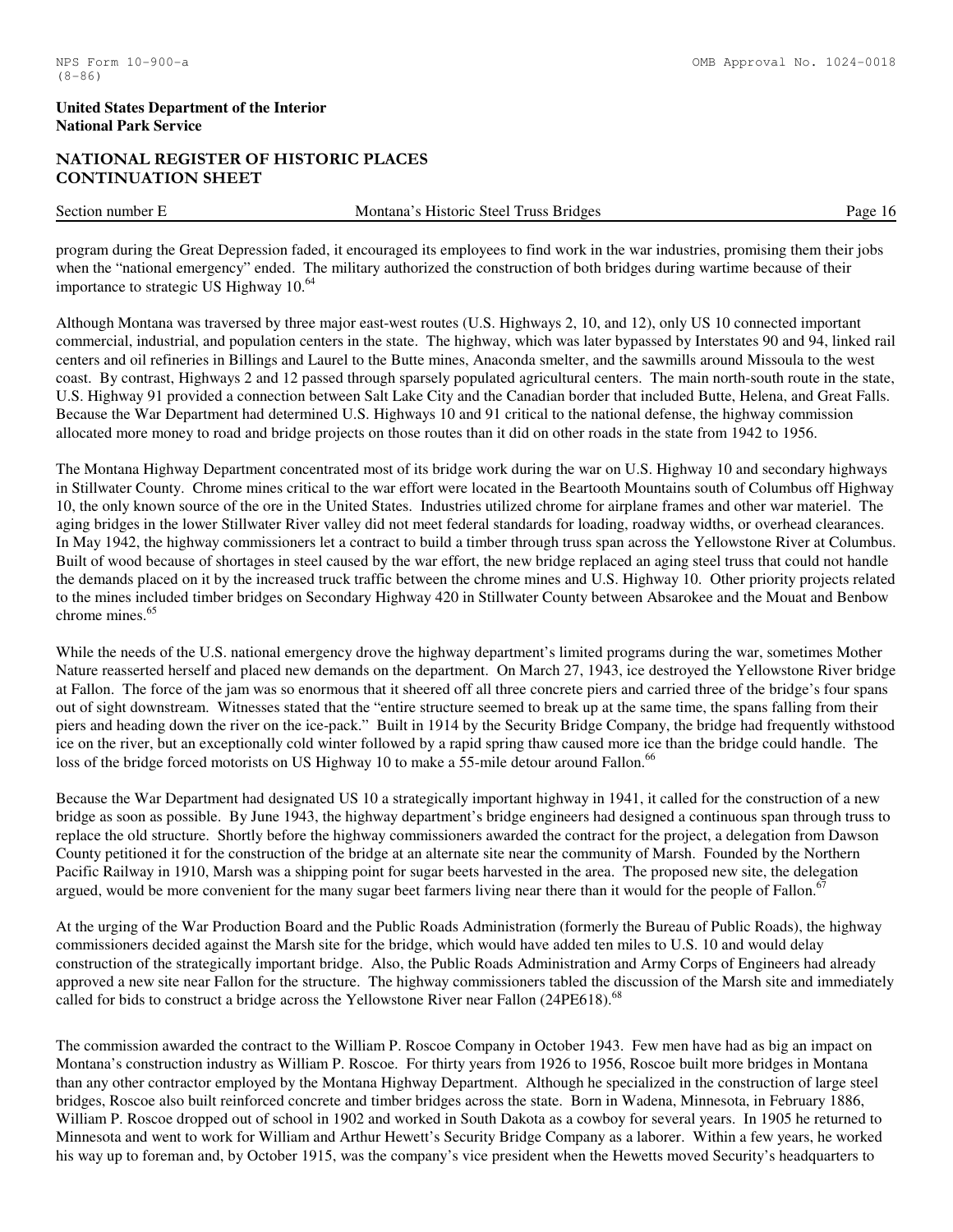# NATIONAL REGISTER OF HISTORIC PLACES CONTINUATION SHEET

| Section number | <b>Truss Bridges</b><br>Historic Steel<br>Montana | Ρασρ |
|----------------|---------------------------------------------------|------|
|                |                                                   |      |

Billings. Roscoe had supervised the construction of the first Fallon bridge in 1914 while employed by Security. He continued his association with the company until 1925, when he formed the William P. Roscoe Company in Billings. The following year, William and Arthur Hewett dissolved the Security Bridge Company. Roscoe was one of the few contractors from whom the highway department bridge engineers sought advice on construction problems.<sup>69</sup>

The new Fallon Bridge took Roscoe over a year to complete. Plagued by labor and steel shortages, high water, and inclement weather, he pushed his crews to complete the bridge by the November 1945 deadline. Roscoe hired men from the Crow Reservation to help pour the concrete piers and sub-contracted with the Texas-based John F. Beasley Company to erect the steel trusses. In July 1944, the *Terry Tribune* wrote of the construction that "To a spectator who likes to have both feet planted firmly on the earth, the sight of the steel crew high up in the air erecting and attaching the steel beams is quite a thrill. The top of the spans are 70 feet above the ground and the men walk around the 'I' beams 21 inches in width and on the cross beams nine inches wide as nonchalantly as if traveling on a broad highway." As the bridge neared completion, the highway commission contracted with Stanley Arkwright Company to build the approaches to the structure. The new bridge's location north of town, however, meant that Fallon would be bypassed by US Highway  $10^{70}$ 

By mid-October 1944, the Beasley Company had completed riveting together the steel trusses and returned to Texas. All that remained was for Roscoe to finish pouring the concrete deck. He opened the bridge for traffic on November 22, 1944, about one year after construction began on the structure. Flagmen regulated the traffic since the contractor had not yet installed the steel guardrails and workmen were still painting the bridge. The massive five-span continuous through truss bridge contains nearly 1,167 tons of structural steel, 126 tons of reinforcing steel in the piers and concrete deck, and sixteen tons of cast steel. At 1,149-feet, it remained the longest Yellowstone River bridge in Montana until surpassed by the 2,013-foot bridge on Interstate 94 immediately adjacent to it in 1968. Fallon, Glendive, and Terry residents celebrated the opening of the bridge with a concert provided by the communities' high school bands in late November. At about the same time, the highway department opened up a five-span continuous through truss bridge across the Powder River (24PE1810) on U.S. 10 about seven miles southeast of Terry. Also built by the Roscoe Company, the Powder River bridge was the last truss bridge built by the Montana Highway Department.<sup>71</sup>

The War Department funded the construction of the Yellowstone and Powder river bridges because they were critical to the war effort by keeping a significant interstate highway open. But as victory against the Axis powers appeared imminent, Congress began planning for the post-war years. To that end, it passed the Federal Highway Act of 1944, which provided the foundation for the post-war highway-building boom by allocating \$1.5 billion to the states for road and bridge construction. The money, however, would not become available to them until after the conclusion of the war. Importantly, the Act created the National System of Interstate and Defense Highways and put more emphasis on roads and bridges in urban areas and secondary highways. Those roads had been largely neglected by the highway commission during the 1930s. The Act also directed Montana Governor John Bonner, the highway department's former chief legal counsel, to create the Montana Highway Planning Committee (MHPC) to study the state's highway needs over the next decade. Changing highway design standards and traffic demands made most of Montana's highway system obsolete by the end of the 1940s. Narrow roads and bridges, tight curves, and poor alignments made to Montana's highways incapable of handling the anticipated demands traffic would place on the state's road infrastructure in the post-war years. Bonner formed the committee to address the problems, the state's future transportation requirements, and how best to finance them.<sup>72</sup>

Built in 1946, the Powder River Bridge southwest of Terry (24PE1810) was the last steel truss bridge designed and constructed by the Montana Highway Department. It replaced a pin-connected bridge built by the Security Bridge Company in the 1910s. In a sense, bridge-building came full circle with the completion of the bridge and the transition to new bridge-building technologies that would culminate in the Interstate highway program in the latter part of the century. Both Powder River bridges represented the epitome of practical bridge engineering at the time they were constructed. One was the product of the old county-sponsored system that had originated in Montana in the 1870s, while the successor in 1946 best represented the state-run program that had begun in 1915. Steel trusses best represented the height of bridge engineering in Montana, but they were not suitable to post-World War II traffic needs. The different phases of steel truss bridge engineering is well represented in Montana with examples ranging from the 1888 Fort Benton Bridge (24CH335), to the utilitarian pin-connected Pratt and riveted Warren trusses to the continuous span through trusses used between 1933 and 1946.

# **Endnotes for Section "E"**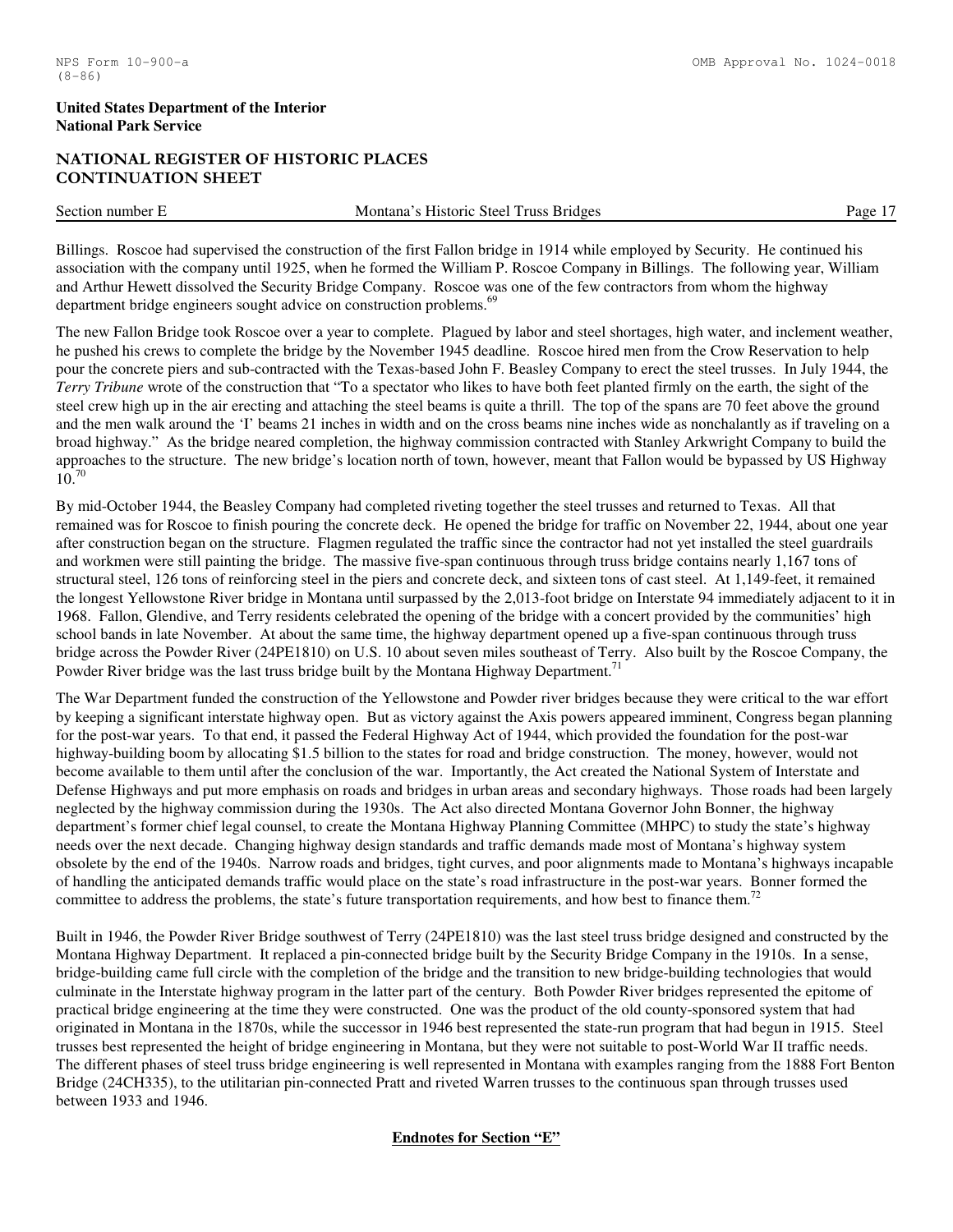# NATIONAL REGISTER OF HISTORIC PLACES CONTINUATION SHEET

Section number E Montana's Historic Steel Truss Bridges Page 18

1. Jon Axline, *Conveniences Sorely Needed: Montana's Historic Highway Bridges, 1860-1956*, (Helena: Montana Historical Society, 2005), 12-13, 1, 20; Michael P. Malone, Richard B. Roeder, and William L. Lang, *Montana: A History of Two Centuries*, Rev. ed., (Seattle: University of Washington, 1991), 68; Patricia M. Ingram, *Historic Transportation Routes Through Southwestern Montana*, (Boulder CO: Western Interstate Commission for Higher Education, 1976), 57-61.

2. Fredric L. Quivik, *Historic Bridges of Montana*, (Washington DC: National Park Service, 1982), 24, 27.

3. Axline, *Conveniences Sorely Needed*, 24-26; *Fort Benton River Press*, May 1886.

4. Axline, *Conveniences Sorely Needed*, 26.

5. Fredric L. Quivik, "Montana's Minneapolis Bridge Builders," *IA: The Journal of the Society for Industrial Archeology*, 10 (1984), 39, 42; George R. Metlen, *Report of the Montana State Highway Commission for the Years 1915-1916*, (Helena: State Highway Commission, 1916), 4-5.

6. Axline, *Conveniences Sorely Needed*, 142.

7. Axline, *Ibid*.

8. Joseph Gies, *Bridges and Men*, (Garden City, NY: Doubleday, 1963), 130.

9. Quivik, *Historic Bridges*, 41, 43; Quivik, "Montana's Minneapolis Bridge Builders," 38-39; Maurice W. Hewett, "William Sherman Hewett, 1956, Bridges Vertical File, MHS Research Center, Helena; Axline, *Conveniences Sorely Needed*, 35, 37.

10. Quivik, *Historic Bridges*, 39, 41; "O.E. Peppard Passes After Short Illness," (Missoula) *Daily Missoulian*, 26 September 1929.

11. The Gillette-Herzog Manufacturing Company built the Jefferson Slough Bridge (24GA831) and Bayne built the Swan River Bridge in Bigfork (24FH743); both are included in this MPD. Quivik, *Historic Bridges*, 33; Quivik, "Montana's Minneapolis Bridge Builders," 47.

12. Milo S. Ketchum, *The Design of Highway Bridges of Steel, Timber, and Concrete*, (New York: McGraw-Hill Book Co., 1920), 426-427.

13. Robert Newberry and H. W. Guy Meyer, "Ordinary Iron Highway Bridges," *Wisconsin Academy Review*, 30 (March 1984), 34- 35; David Plowden, *Bridges: The Spans of North America*, (New York: Viking Press, 1974), 67; Quivik, "Montana's Minneapolis Bridge Builders," 47.

14. Lewis and Clark County Commissioners Journals, Book 6, 177-178, 236, 238, 239, 336, 337; "Proposals for Bridge," *Helena Independent*, 12 December 1896; "The Contract Let*," Helena Independent*, 17 January 1897.

15. Montana Good Roads Congress, *Minutes of the Proceedings of the Montana Good Roads Convention Held at Billings, Montana, June 16th, 17th, 18th, 1910*, (Helena: Montana Lookout, 1910), 17-21; William L. Hall*, Financing Modern Highways for Montana: Report on Highway Finances to the Montana Fact Finding Committee on Highways, Streets, and Bridges*, (Helena: Montana Fact Finding Committee on Highways, Streets, and Bridges, 1956), 4; Patrick M. Morris, "The Good Roads Movement and Montana to 1916," (Masters Thesis, University of Montana, 1967), 57.

16. Axline, *Conveniences Sorely Needed*, 47-48.

17. Axline, *Ibid*, 56-57.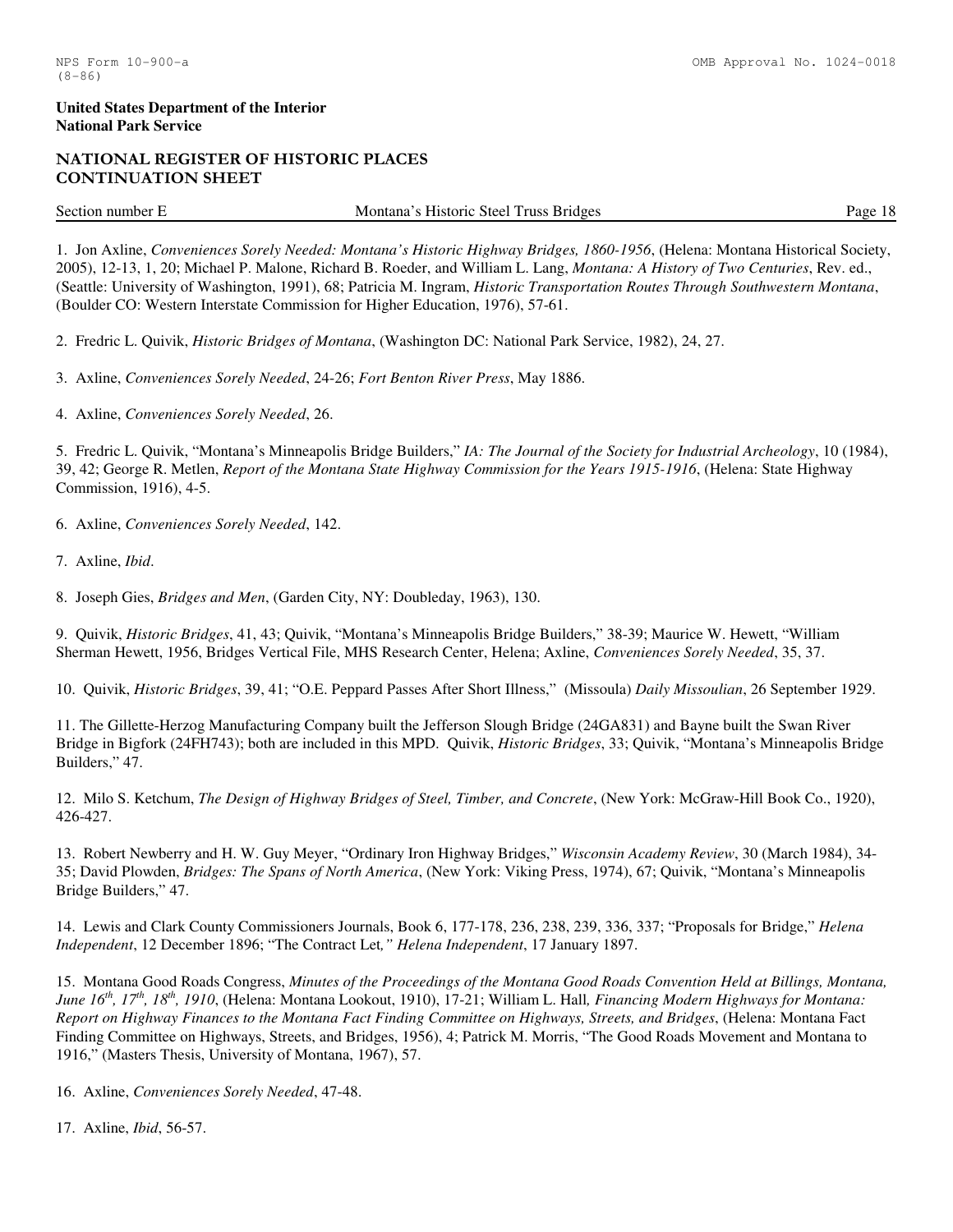# NATIONAL REGISTER OF HISTORIC PLACES CONTINUATION SHEET

Section number E Montana's Historic Steel Truss Bridges Page 19

18. Montana State Highway Commission Meeting Minutes, Book 1, 13-15, 67; *Laws, Resolutions, and Memorials of the State of Montana Passed by the Thirteenth Regular Session of the Legislative Assembly*, (Helena: State Publishing Co., 1913), 318-326; M. J. Steere, *History of the Montana State Highway Department, 1913-1942*, (Helena: State Highway Commission, 1943), 9-12.

19. Quivik, *Historic Bridges*, 43; Montana State Highway Commission Meeting Minutes, Book 1, 13-15.

20. *Laws, Resolutions, and Memorials of the State of Montana Passed by the 14th Regular Session of the Legislative Assembly*, (Helena: State Publishing Co., 1915), 332-333; Metlen, *Report of the Montana State Highway Commission*, 4-5.

21. Malone, Roeder, and Lang, *Montana*, 242.

22. Little is known about Charles A. Kyle. Born in Canada in January 1864, he emigrated to the United States with his family in 1869. By 1900, he had married and was working as a civil engineer in Chicago. In May 1915, he inquired about a new position as the bridge engineer for the Montana State Highway Commission. He accepted the job a week later at an annual salary of \$2,500. Chief Engineer George Metlen called Kyle "a structural steel designer of many years successful experience both in designing and building steel and concrete structures." Kyle was responsible for standardizing steel, timber, and concrete bridge designs for the commission from 1915 to 1917. He also attended many of the contract letting meetings in the counties, and oversaw the bidding process. In 1916, he became Chief Bridge Designer when the highway commission demoted Metlen to Bridge Engineer. When he was finally sacked in 1918, Kyle resumed his position as Bridge Engineer. Kyle continued his employment with the highway commission until 1919 when he left to seek other business opportunities in Boise, Idaho. Kyle died in Idaho in January 1936. State Highway Commission Meeting Minutes, Book 1, 70, 71, 72, 124-125, 178; Metlen, *Report of the Montana State Highway Commission*, 5-8; US Census Records, 1880, 1900-1930, Montana Historical Society, Helena.

23. Montana State Highway Commission Meeting Minutes, Book 1, 75, 81.

24. Ibid., 79; "Browne's Bridge is Condemned, *Dillon Examiner*, 7 April 1915; "First Meeting of the Commission Held Last Week" *Dillon Examiner*, 11 April 1915; "Commissioners are to Meet," *Dillon Examiner*, 4 August 1915; "Steel Bridge Being Built," *Dillon Examiner*, 13 October 1915; "Passing of Browne's Toll Bridge," *Dillon Examiner*, 15 December 1915; "Ancient Toll Bridge Across the Big Hole River Washed Out," C. December 15 newspaper clipping, Bridges vertical file. MHS Research Center, Helena.

25. Montana State Highway Commission Meeting Minutes, Book 1, 93; "Bridge Building in Montana," *Dillon Examiner*, 15 December 1915.

26. In the 1940s, Mineral County moved a span of the St. Regis bridge to Lozeau (24MN293). The county rehabilitated the bridge in 1997. Jon Axline, "Site Form: Natural Pier Bridge (24MN243)," on file at MDT Helena and Montana SHPO, Helena.

27. Montana State Highway Commission Meeting Minutes, Book 1, 81, 163.

28. The construction of a Montana Highway 200 alignment in 1949 bypassed the Bonner Bridge, which was closed to traffic by Missoula County. In 2007, the county made plans to incorporate one span of the bridge into a bicycle/pedestrian path. Consequently, one of the bridge's two spans was scrapped, while the remaining span was removed from the piers and placed on land where it currently (as of August 2008) sits. Montana State Highway Commission Meeting Minutes, Book 1, 245.

29. Steere, *History of the Montana State Highway Department*, 19-21, 23.

30. Axline, *Conveniences Sorely Needed*, 5.

31. Montana State Highway Commission Meeting Minutes, Book 3, 175,178; "Scenic' Bridge to Open Sunday," *Superior Mineral Independent*, 10 May 1928; Montana State Highway Commission Meeting Minutes, Book 4, 19; "About 1000 People Attend Celebration," *Superior Mineral Independent*, 17 May 1928.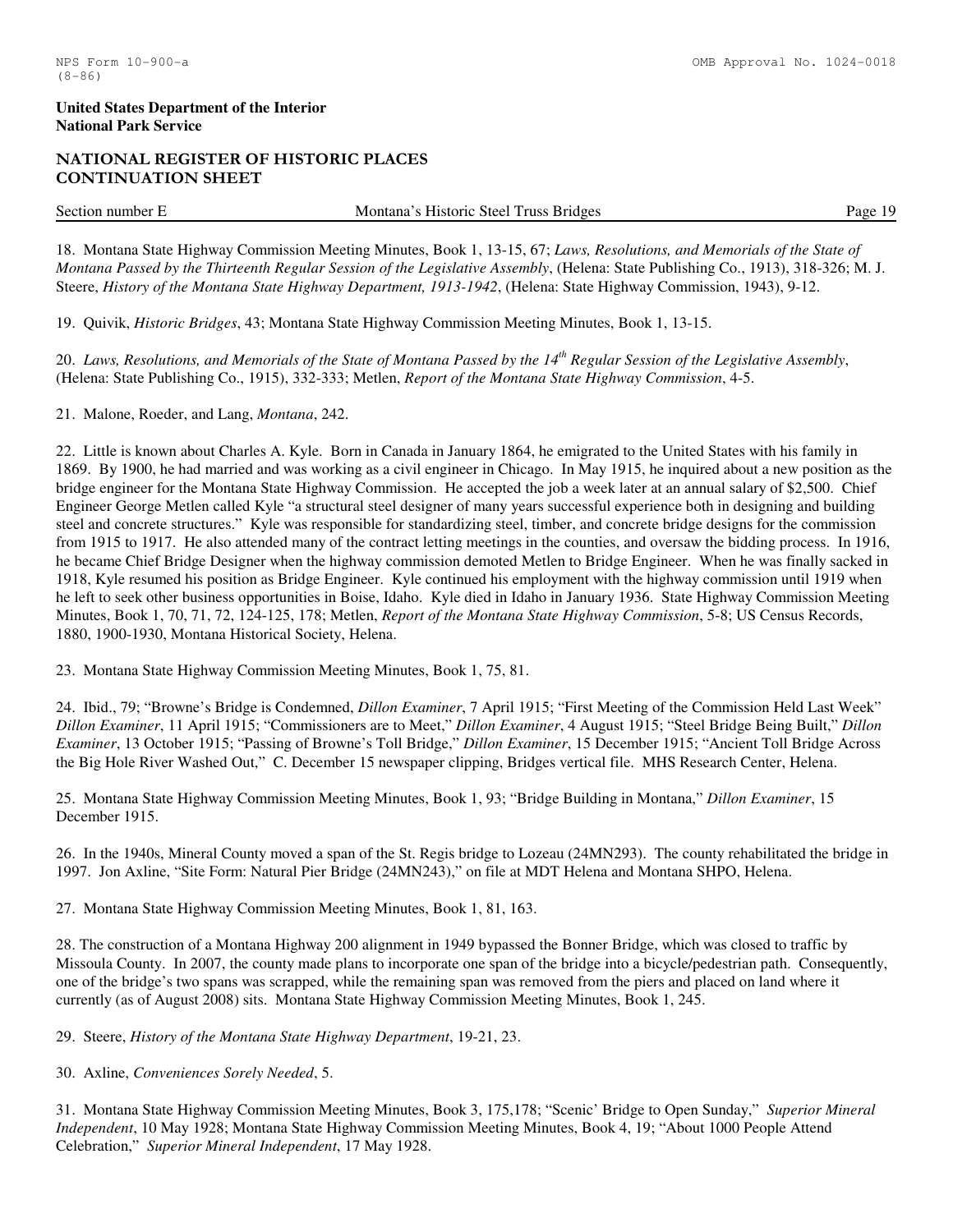# NATIONAL REGISTER OF HISTORIC PLACES CONTINUATION SHEET

Section number E Montana's Historic Steel Truss Bridges Page 20

32. Axline, *Conveniences Sorely Needed*, 75-76.

33. Montana State Highway Commission Meeting Minutes, Book 3, 253-254.

34. Ibid, 144-145, 230-231.

35. Ibid, 254-255.

36. Doris Whithorn and Bill Whithorn, *Photo History of Gardiner, Jardine, Crevasse: Entrance to Yellowstone National Park Wonderland*, (Livingston: Park County News, 1972), np.

37. Axline, *Conveniences Sorely Needed*, 81-82; Hoffman Birney, *Roads to Roam*, (Philadelphia: The Penn Publishing Company, 1930), 162.

38. Steere, *History of the Montana Highway Department*, 55.

39. Vere P. Maun, "Bridge Building," *Center Line* 1, no. 5 (May 1938), 34.

40. "Benedict Joseph Ornburn," *Center Line* 1, no. 5 (May 1938), 2; personnel card no. 6662 on file at MDT, Helena; Montana State Highway Commission Meeting Minutes, Book 6, 293-294; Maun, "Bridge Building," 34; Montana State Highway Commission Meeting Minutes, Book 5, 243-244; John H. Morrison Interview by Jon Axline, Spring 1994.

41. Theodore E. Lang, "Bringing Montana Out of the Mud: The Early Years of John Morrison, Sr.," *Montana The Magazine of Western History*, 44 (Autumn, 1994), 28, 30-34, 36, 38; "John Morrison," *Helena Independent Record*, 16 September 2003; "Morrison, 101, Engineering Founder Dies," *Helena Independent Record*, 16 September 2003; personnel card no. 6218, on file at MDT, Helena.

42. Malone, Roeder, and Lang, *Montana*, 296; Steere, *History of the Montana Highway Department*, 28.

43. Steere, *Ibid*, 28-29; Montana State Highway Commission Meeting Minutes, Book 4, 413, 447.

44. Montana State Highway Commission Meeting Minutes, Book 5, 165; *Report of State Highway Commission for Biennium Ending December 1930*, (Helena: State Highway Commission, 1930), 43; "Work Beings on Bridge Approach," *Sidney Herald*, 2 June 1932.

45. "Crew of Over 70 Will Serve Barbecue July 4," *Sidney Herald*, 30 June 1932; "Over 8,000 at Bridge Dedication Celebration," *Sidney Herald*, 7 July 1932.

46. Montana State Highway Commission Meeting Minutes, Book 5, 19, 21, 71, 97-98.

47. Ibid, Book 4, 228; Bridge Construction File ECHP No. E 172-D, US, on at MDT, Helena; "New Bridge Between Craig and Wolf Creek," *White Sulphur Springs Meagher Republican*, 23 August 1933.

48. Bridge Construction File ECHP No. E 172-D,U2.

49. Axline, *Conveniences Sorely Needed*, 96-98.

50. "New Highway Era," *Engineering News- Record*, 19 January 1934.

51. Montana State Highway Commission Meeting Minutes, Book 6, 181-182; "Staunton Drops Assault Charge Against Group," *Missoula Daily Missoulian*, 25 September 1936; Montana State Highway Commission Meeting Minutes, Book 8, 2; Jon Axline,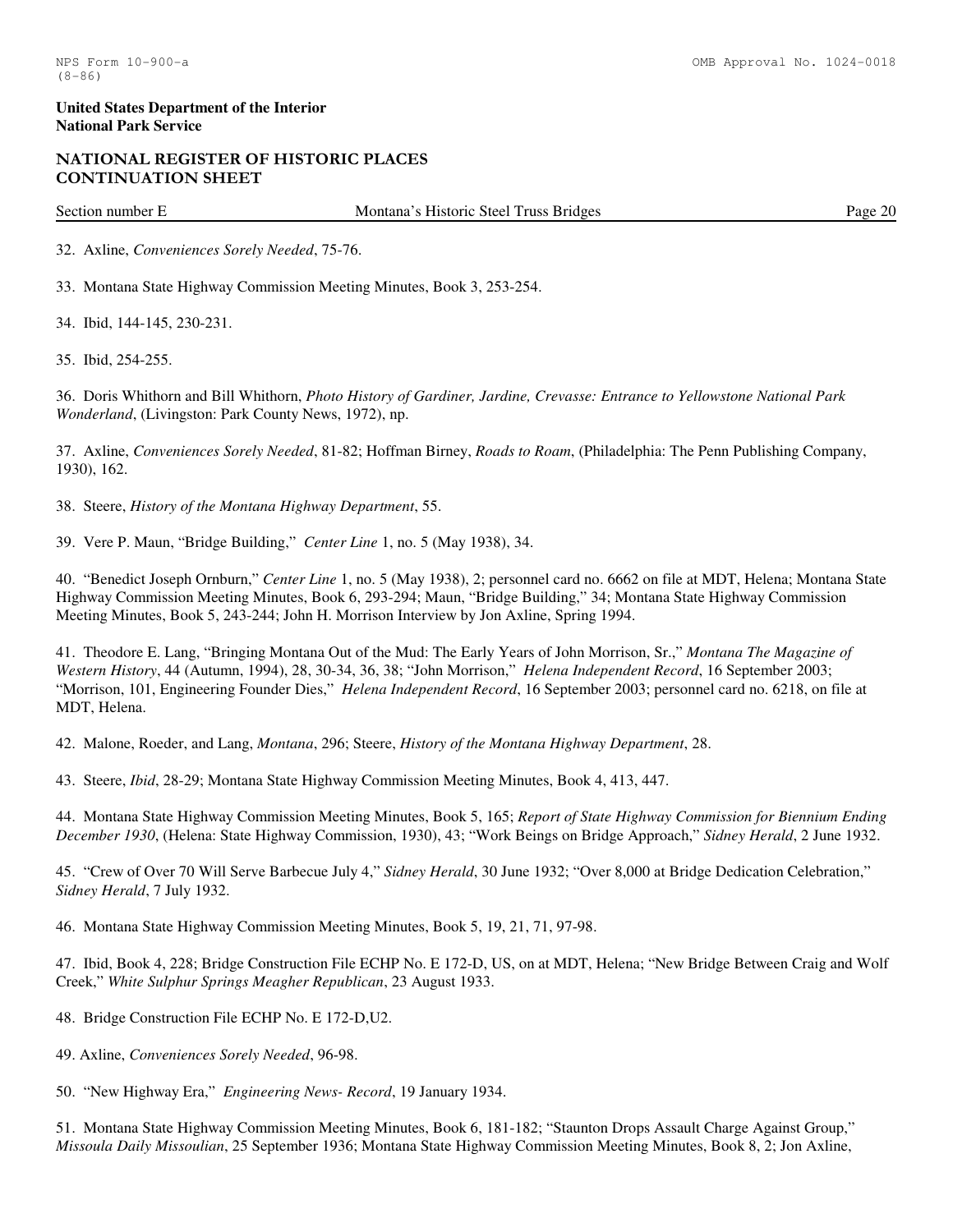# NATIONAL REGISTER OF HISTORIC PLACES CONTINUATION SHEET

Section number E Montana's Historic Steel Truss Bridges Page 21

"Orange Street Bridge (HAER No. MT-99)," 1999 report prepared for Historic American Engineering Record, on file at MDT, Helena.

52. *Culbertson Searchlight*, 8 October 1931 – 28 September 1934; Loretta Segars, *100 Years in Culbertson, 1887-1987*, (Culbertson: Culbertson Centennial Steering Committee, 1986), 144; Axline, *Conveniences Sorely Needed*, 99-100.

53. Axline, *Conveniences Sorely Needed*, 100-101.

54. *Ibid*, 101.

55. *Ibid*, 102.

56. *Ibid*, 102-103.

57. Montana State Highway Commission Meeting Minutes, Book 4, 302, 311; ibid, Book 5, 317; ibid, Book 6, 56, 74; "Span of Terry Bridge Collapses and Hinders Traffic North," *Terry Tribune*, 28 February 1930; "East Bridge is Thrown Open to Traffic Friday," *Billings Gazette*, 29 June 1935; Montana State Highway Commission Meeting Minutes, Book 7, 292.

58. Bridge Collapse Seriously Impedes Traffic," *Laurel Outlook*, 7 November 1934; "Highway Engineers Seek Date on New Bridge, Road, *Laurel Outlook*, 5 December 1934; "New Bridge Road Plans Learned," *Laurel Outlook*, 12 December 1934; "Ask Bridge, Road Story Unchanged," *Laurel Outlook*, 9 January 1935; "Community Takes Bridge Protest to Commission," *Laurel Outlook*, 23 January 1935; "Highway Commission Orders New Survey for Laurel Bridge Sites," *Laurel Outlook*, 30 January 1935; "New Bridge Here is Opened, *Laurel Outlook*, 10 June 1936; State Highway Commission Meeting Minutes, Book 6, 207, 229, 240, 287, 317.

59. "Contract is Let for Building East Bridge," *Billings Gazette*, 22 September 1934; "East Bridge is Thrown Open to Traffic," *Billings Gazette*, 29 June 1935.

60. T. H. Watkins, *The Great Depression: America in the 1930s*, (Boston: Little, Brown and Co., 1993), 241.

61. Montana State Highway Commission Meeting Minutes, Book 8, 242-243, 298-299.

62. Steere, *History of the Montana State Highway Department*, 38-39; Montana State Highway Commission Meeting Minutes, Book 8, 395; Planning Survey Division, *Montana Highway History, 1943-1959*, (Helena: State Highway Commission, 1960), 1-2.

63. Montana State Highway Commission Meeting Minutes, Book 8, 319, 320, 404, 453, 474; "Road Work Being Carried On Here," *Hardin Tribune-Herald*, 17 July 1941; "Bridge to be Closed Monday," *Hardin Tribune-Herald*, 7 August 1941; Montana State Highway Commission Meeting Minutes, Book 9, 30.

64. Steere, *History of the Montana Highway Department*, 103.

65. Montana State Highway Commission Meeting Minutes, Book 8, 427, 437.

66. Ibid, Book 8, 500; "Gorge Wrecks Fallon Bridge," *Terry Tribune*, 1 April 1943.

67. Montana State Highway Commission Meeting Minutes, Book 9, 4; Roberta Carkeek Cheney, *Names on the Face of Montana: The Story of Montana's Place Names*, (Missoula: Mountain Press Publishing, 1990), 177.

68. Montana State Highway Commission Meeting Minutes, Book 9, 16-17, 31; "Construction of Fallon Bridge is Authorized," *Terry Tribune*, 15 July 1943; "Approval of Fallon Bridge May Be Delayed Further," *Terry Tribune*, 9 September 1943.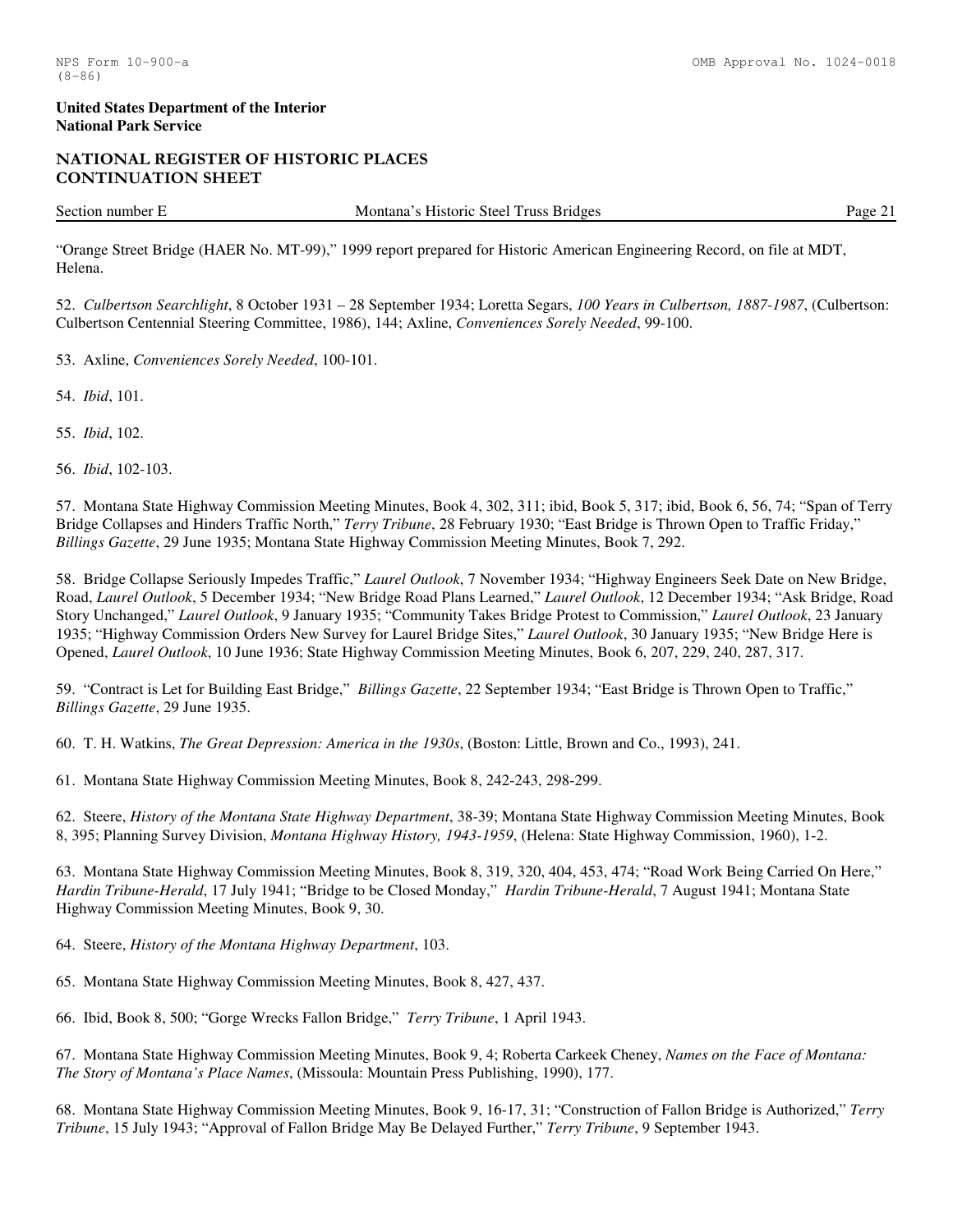# NATIONAL REGISTER OF HISTORIC PLACES CONTINUATION SHEET

Section number E Montana's Historic Steel Truss Bridges Page 22

69. Montana State Highway Commission Meeting Minutes, Book 9, 39, 40; Tom Stout, *Montana, Its Story and Biography: A History of Aboriginal and Territorial Montana and Three Decades of Statehood*, Volume 2, (Chicago: American Historical Society, 1921), 221-222; Quivik, *Historic Bridges*, 43; Jim Roscoe, Telephone Interview by Jon Axline, April 2004.

70. Montana State Highway Commission Meeting Minutes, Book 9, 39-40; "Construction Contract for Fallon Bridge is Let, *Terry Tribune*, 28 October 1943; "Crew Now Working at 1,142 Ft. Span Over River," *Terry Tribune*, 25 November 1943; "Labor Problem Critical in Bridge Construction," *Terry Tribune*, 13 April 1944; "Steel Spans the Yellowstone River at Fallon," *Terry Tribune*, 14 September 1944; Construction File No. SN-FAP 130-B(4), Unit 1: Fallon Bridge," on file at MDT, Helena.

71. "Construction of Fallon Bridge Nearing End," *Terry Tribune*, 5 October 1944; "Traffic Will Soon Cross Yellowstone River at Fallon," *Terry Tribune*, 26 October 1944; "Yellowstone River Bridge is Now Open for Traffic," *Terry Tribune*, 23 November 1944; "Combined Band Present Concert at Fallon Bridge," *Terry Tribune*, 29 November 1944; Montana State Highway Commission Meeting Minutes, Book 9, 129-130; "Construction File No. SN-FAP 130-B(4), Unit 1: Fallon Bridge."

72. Planning Survey Division, *Montana Highway History*, 3-4, 7.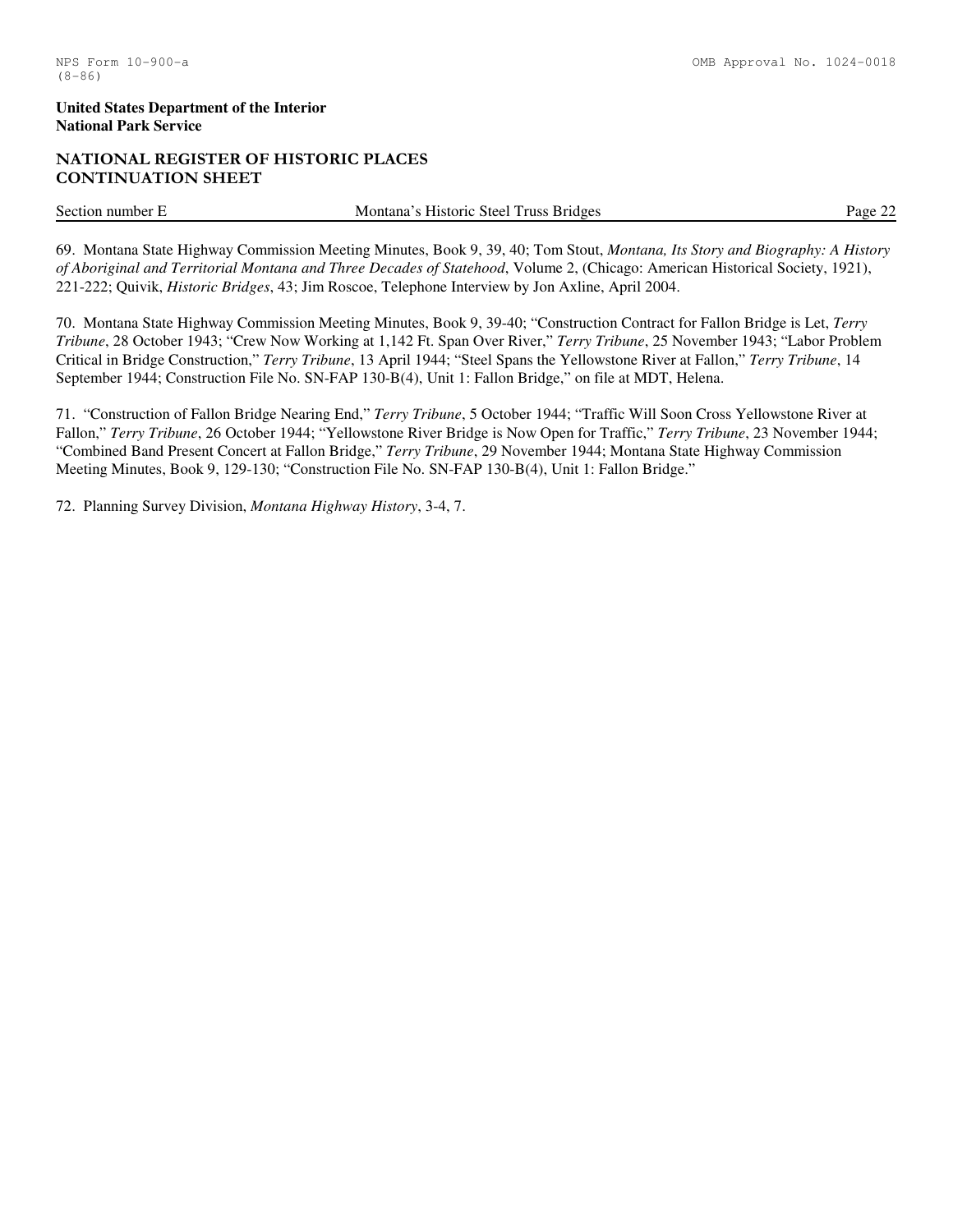# NATIONAL REGISTER OF HISTORIC PLACES CONTINUATION SHEET

Section number E Montana's Historic Steel Truss Bridges Page 23

#### **Glossary**

Abutment: A concrete or wood structure used to support the ends of bridges and to transfer traffic off the deck of the bridge.

Beam: A generic term for a variety of horizontal structural components. Beams can be constructed of wood, metal, concrete, or combinations of these materials. They may be solid, flat, I-shaped, T-shaped, latticed, or boxed.

Bottom Cord: A bridge beam running along the bottom of a truss bridge. Usually connecting to abutments or central piers or pilings.

Cantilever: An extension of a beam without support on one end. An upward force mid-beam is countered by a downward force on the end opposite the extension.

Compression: A force that works to press together or squeeze.

Deck: The horizontal surface that stretches from abutment to abutment of a bridge. Traffic and utility loads are placed on the deck. In modern bridges, most decks are concrete. The deck also provides stiffness for the bridge by connecting support beams and trusses.

Deck Truss: A type of bridge with the deck attached to the top cord of the bridge. They are more laterally rigid and structurally stable than through truss bridges. They are economical for lighter loads and smaller spans.

Diagonal Bracing: In truss bridges, this member can be used to transfer either compression or tension forces.

End Diagonals: Diagonal beams connecting the top cord to the abutments. These beams transfer loads through compression.

Eye Bar: A heavy bar with holes on either end-- "eyes--used in lower cords of pin-connected bridges.

Floor Beams: These beams stretch between the beams in the bottom cords of the bridge to support the road deck and stringers.

Guard Rails: Metal, concrete or wood panels on the side of bridges that serve to prevent traffic from leaving the bridge mid-span.

Gusset Plate: A plate used to connect various support members in Riveted Connected bridges.

King Post: The simplest truss bridge formed by a triangle. Variations have central posts.

Jersey-barriers: A type of modern closed-balustrade guard wall that is designed to deflect traffic back onto the roadway. These barriers are either permanent or can be installed in removable modules.

Lateral Bracing: Secondary bridge members used to stiffen the structure.

Pier: A mid-span bridge support. Piers transfer bridge loads from the spans to the ground. Piers can be either solid walls or multiple columns. Piers can be constructed of a variety of materials including concrete, metal or wood.

Pier Cap: A transverse member connecting the top of pier columns or the top of a wall pier. In beam bridges it supports the stringers of the bridge.

Pony Truss: A Truss bridge with a deck attached to either the top or the bottom cord with no bridge bracing above the deck. Traffic passes between the side members. This bridge type is typically used on smaller spans. While not as strong as through truss bridges, it has the advantage of having no height limitations on traffic.

Pratt Truss Bridge: Invented by Thomas and Caleb Pratt in 1844, the Pratt Bridge features diagonal members that form "V's". The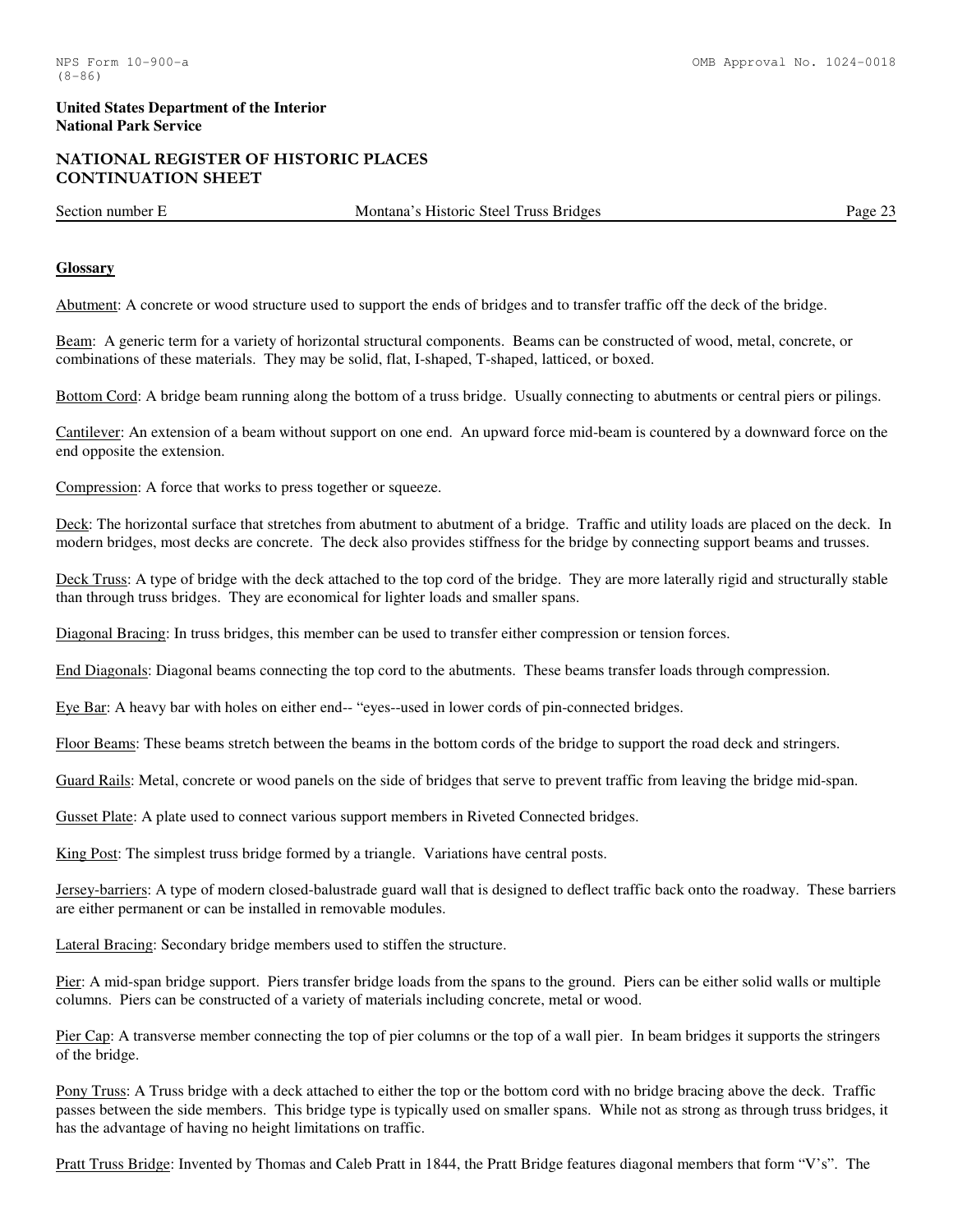# NATIONAL REGISTER OF HISTORIC PLACES CONTINUATION SHEET

Section number E Montana's Historic Steel Truss Bridges Page 24

center section often has crossing members forming an "X". The Pratt bridge has numerous variations such as the Parker, and Pennsylvania trusses .

Queen Post: A longer version of the King Post Truss bridge with a truncated peak replaced by a top cord.

Riveted Connections: The use of rivets to connect plates, girders and beams in truss bridges.

Stringers: As series of parallel beams supporting the deck of a bridge. These beams run lengthwise to the bridge and are supported by abutments and / or center supports. The terms "Stringer", "Beam" and "Girder" are often used interchangeably in the literature. However, stringers usually directly support the deck while girders are often employed transversely to support or connect the stringers. Both are composed of beams (see above).

Struts: Secondary bridge members used to stiffen the structure.

Sway Bracing: Secondary bridge members used to stiffen the structure.

Tension: A stress on material produced by the pull of forces tending to cause extension.

Through Truss Bridge: A bridge that approximates a box with bottom, side, and top structural components. The deck of these bridges may either be on the top cord or on the bottom cord within the "box".

Top Cord: The bridge beam running on top of truss bridges.

Truss: An arrangement of beams, rods, cables, or struts that are connected together to form a rigid framework. The truss is characterized by a system of triangles that are arranged to provide both tension and compression and thus carry its own and live loads across rivers, streams, or other obstacles.

Vertical Posts: In Truss bridges, the vertical posts are in tension transferring the weight of the bridge and its traffic upward to a joint supported by diagonal bracing.

Warren Truss: Similar to Lattice Truss bridges, the Warren Truss bridge is composed of a series of diagonal support members (isosceles triangles), though some Warren bridges also contain vertical members. A variation also employs an arch. Englishmen James Warren and Theobald Monzani invented the truss in 1848.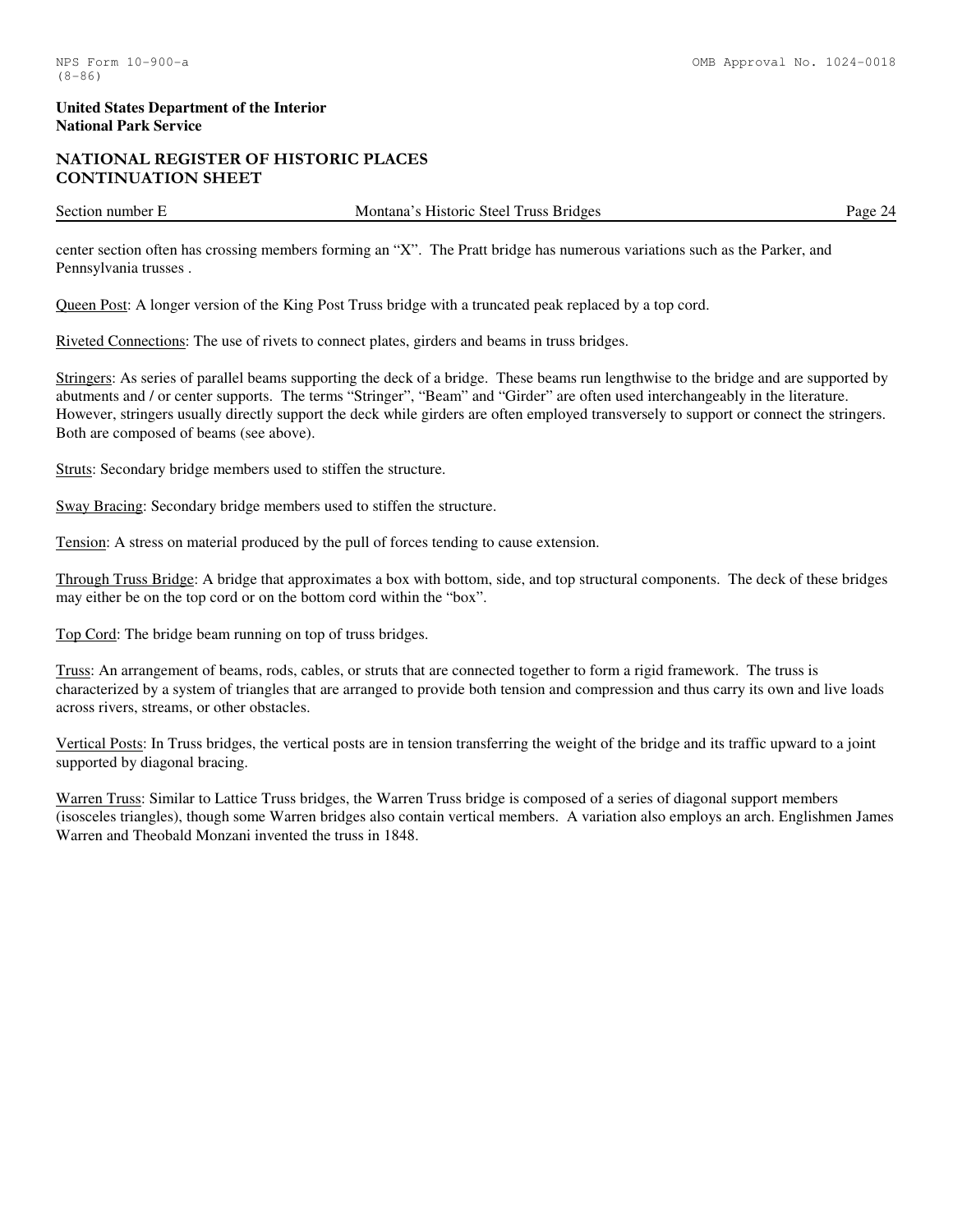# NATIONAL REGISTER OF HISTORIC PLACES CONTINUATION SHEET

# Section number E Montana's Historic Steel Truss Bridges Page 25



Diagram of Trusses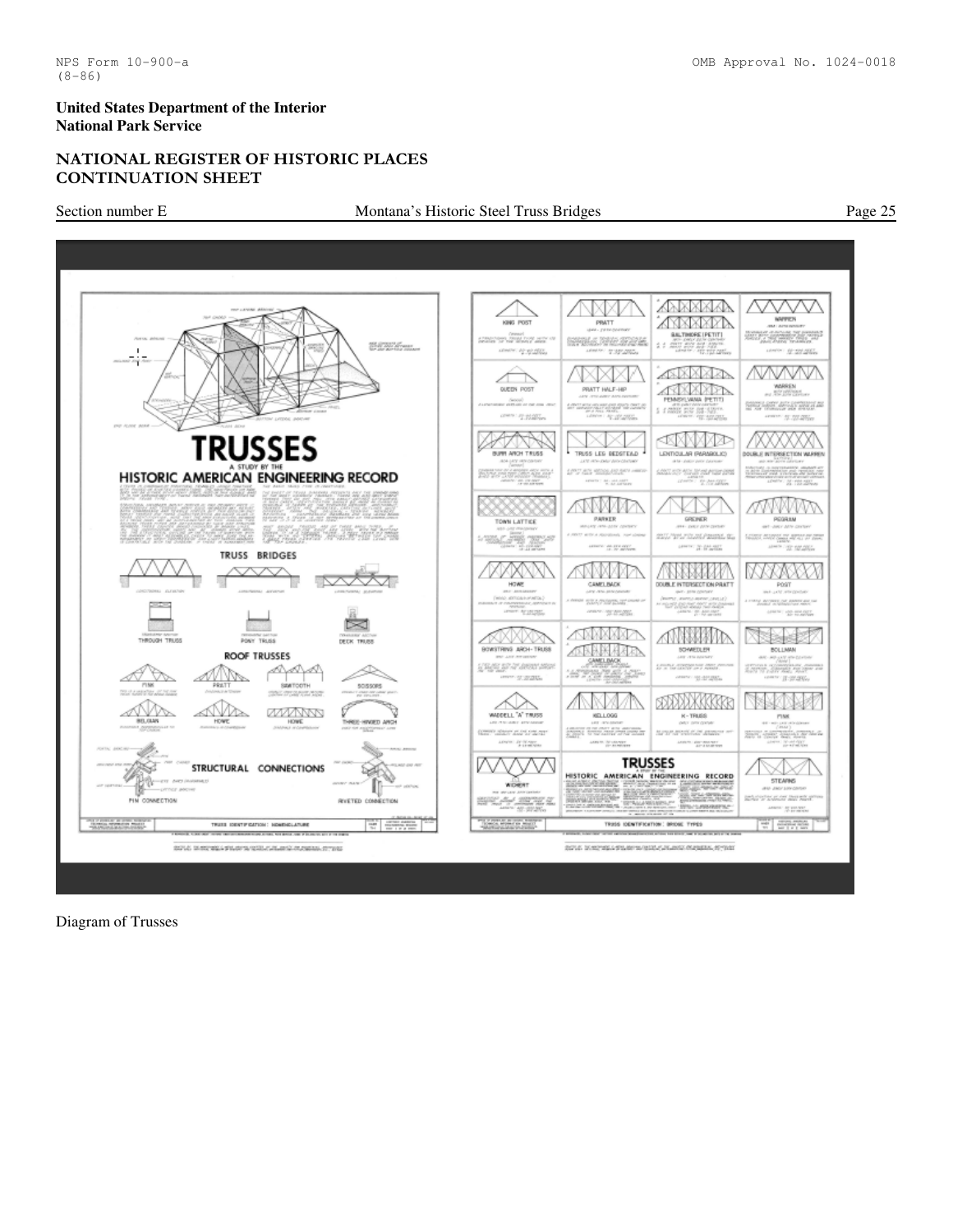# NATIONAL REGISTER OF HISTORIC PLACES CONTINUATION SHEET

| Section<br>number | œ<br>Steel<br>H <sub>1</sub> storic<br>Truss<br><b>Bridges</b><br>Montana | Page<br>$\sim$ |
|-------------------|---------------------------------------------------------------------------|----------------|
|                   |                                                                           |                |

# F. ASSOCIATED PROPERTY TYPES

# *A. Introduction: Bridges and the National Register Evaluation Criteria*<sup>1</sup>

This documentation form examines steel truss bridges constructed in Montana from 1888 to 1946. According to National Register Bulletin No. 15, "How to Apply the National Register Criteria for Evaluation," to be eligible for listing in the National Register of Historic Places, a bridge must be significant in state, local or national history, architecture, engineering or culture, and possess integrity of location, setting, design, material, workmanship, feeling, and association. In addition, the bridge must meet one or more of the four National Register Criteria:

- A. be associated with events that have made a significant contribution to the broad patterns of our history; or
- B. be associated with the lives of persons significant in our past;
- C. embody the distinctive characteristics of a type, period, or method of construction, or that represent a significant and distinguishable entity whose components may lack individual distinction; or
- D. have yielded, or may be likely to yield, information important in prehistory or history.

The specific means by which a bridge may meet each of the National Register Criteria are discussed below.

National Register Criterion A: Under Criterion A, a bridge may be eligible for the National Register through its association with historic themes. Applicable areas of significance for bridges as defined in National Register Bulletin No. 16 include:

- Exploration/Settlement: Bridges, especially early bridges, may have been associated in a meaningful way with the settlement or development of a geographically definable area. Larger bridges over major rivers may have significance for their historical associations with regional settlement or development.
- Industry: The design of bridges has been closely associated with the technology and process of producing new materials. Bridges associated with the development and introduction of new materials are important.
- Politics/Government: The construction of bridges has most often been undertaken by governmental bodies first townships, then counties, and later the state with federal regulations and financial inducements. Bridges may be significant if they represent important patterns in the methods counties awarded contracts or are associated with standardized state designs. Although the Montana State Highway Commission began providing bridge plans to the counties in 1915, it was not until 1926 that all bridge engineering work was taken over by the state. Other important bridges may be associated with federal emergency relief and New Deal programs, such as the Works Progress Administration, during the Great Depression that were intended to create labor intensive jobs.
- Transportation: Every bridge in Montana found eligible for the listing in the National Register of Historic Places is associated with the "broad pattern" of transportation. Bridges may gain additional significance under this theme if they facilitated major passage to or through a region or played an important role in the development of an effective transportation system. Large bridges, especially the costly steel through and deck trusses, represent major investments on the part of counties to address the public's demand for adequate transportation routes.

National Register Criterion B: Under Criterion B, a bridge may be eligible for the National Register if a historically significant person's importance relates directly to the structure. Since the National Register's guidelines state that properties significant as an important example of an engineer's skill should be nominated under Criterion C, it is rare that a bridge would be found eligible under Criterion B. Because all historic bridges in Montana were constructed from standardized designs or from designs purchased from a catalogue, no bridge in the state is eligible for the National Register under Criterion B.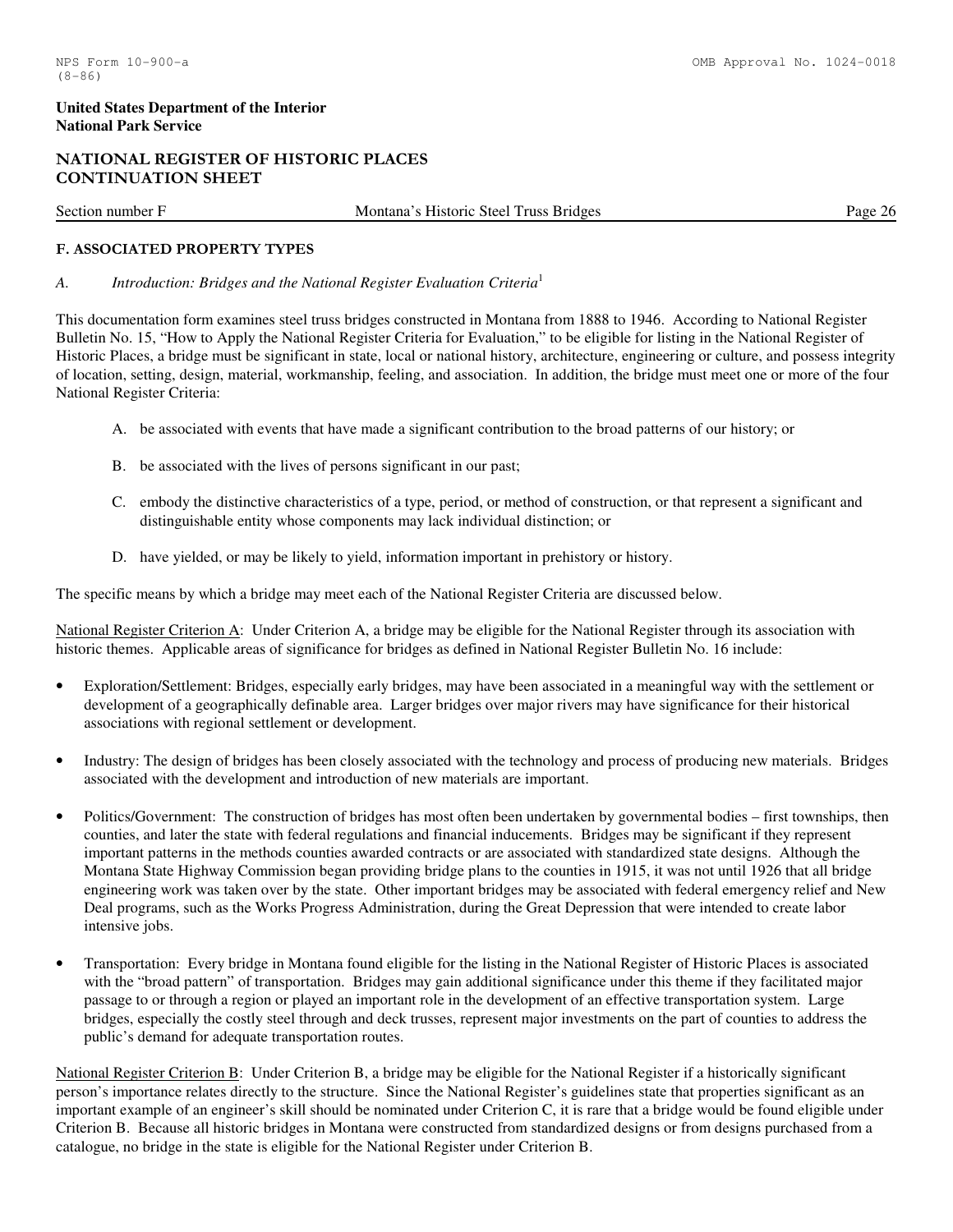# NATIONAL REGISTER OF HISTORIC PLACES CONTINUATION SHEET

| Section<br>number | Steel T<br><b>Bridges</b><br>Historic<br>russ<br>Montana <sup>2</sup> | $\sim$ $\sim$<br>Page |
|-------------------|-----------------------------------------------------------------------|-----------------------|
|                   |                                                                       |                       |

National Register Criterion C: Under Criterion C, a bridge may be eligible for the National Register if it embodies "the distinctive characteristics or a type, period, or method of construction, or represents the work of a master, possesses high artistic value, or represents a significant and distinguishable entity whose components may lack individual distinction." The only applicable area of significance for bridges under this criterion from Bulletin 16 is in the category of engineering.

The design and popular use of bridge types has been closely tied to the development of new materials and an understanding of their use. Bridges can provide excellent illustrations of the changes that have occurred in metal and concrete technologies. Some bridges may be significant as rare examples of a type, either as design experiments or widely accepted types that are no longer common. Other bridges, by their ubiquity, are significant as representative examples of a commonly used type and method of construction. Engineers also added aesthetic details, such as decorative balustrades, to some bridges which increase their significance beyond the pure mathematical application of the science.

National Register Criterion D: Under Criterion D, a bridge or its remains may be eligible for the National Register if it can yield important information about bridge technology or construction. The information should be embodied in the bridge or its remains; the mere existence, or former existence of a bridge at a particular location does not constitute sufficient important information. Furthermore, the information should not be available through other sources, such as historical documents or extant bridges. Prior inventories of Montana highway bridges have identified no properties that meet this criterion.

# *B. Property Types*

# **I. Name of Property Type:** Steel Highway Truss Bridges

# **II. Description:**

This property type includes those bridges constructed of a metal framework superstructure (the truss), over or through which the roadway passes. The framework is comprised of individual members assembled in a prominent geometric pattern of solids and voids. Each individual member consists of metal structural shapes of various sizes and configurations, used both individually and in combination with each other.

The bridges in this property type are built of metal. Steel truss types receive their names from the configuration of the truss members. In most cases, the name for each truss type comes from the person or company who developed it. Except for the Fort Benton Bridge's Baltimore trusses, the only steel truss types found in Montana are the Pratt and the Warren and their derivatives, the Parker and Pennsylvania trusses.

Pratt trusses are characterized by vertical members which, because they are designed to be in compression when under load, are relatively thick and visually prominent. On the other hand, diagonal members function in tension, and are thus relatively thin. Pratt trusses have horizontal upper chords. There are several sub-varieties of the Pratt truss, including the Parker and Pennsylvania trusses. Both types are represented in Montana. The Parker and Pennsylvania trusses both have polygonal upper chords and are stronger in long spans, making them ideal for railroad bridges and for wide river crossings for vehicular bridges.<sup>2</sup> In Montana, Pratt trusses were widely used from 1892 until 1915, although they continued to be built by the counties (with highway department bridge plans) until the late 1920s. The Pennsylvania truss came into general usage during the first decade of the 20<sup>th</sup> century; its design was suited to longer spans, reaching lengths in Montana up to 1,074 feet at the Wolf Point Bridge in northeastern Montana.

Warren trusses are characterized by diagonal members which function in both tension and compression, and therefore, are relatively thick. The diagonal members form a "W" pattern along the length of the truss. Warren trusses often also have vertical members, which are usually thinner than the diagonals. Warren pony trusses became increasingly popular in Montana in the early  $20<sup>th</sup>$  century as field riveting technology improved. In 1915, the Montana State Highway Commission standardized a riveted Warren through truss design that supplanted the Pratt truss on highway bridges within a few years. Two variations of the basic Warren truss are identified on highways in Montana: Warren pony trusses with a polygonal upper chord and a sub-divided Warren through truss with polygonal upper chords.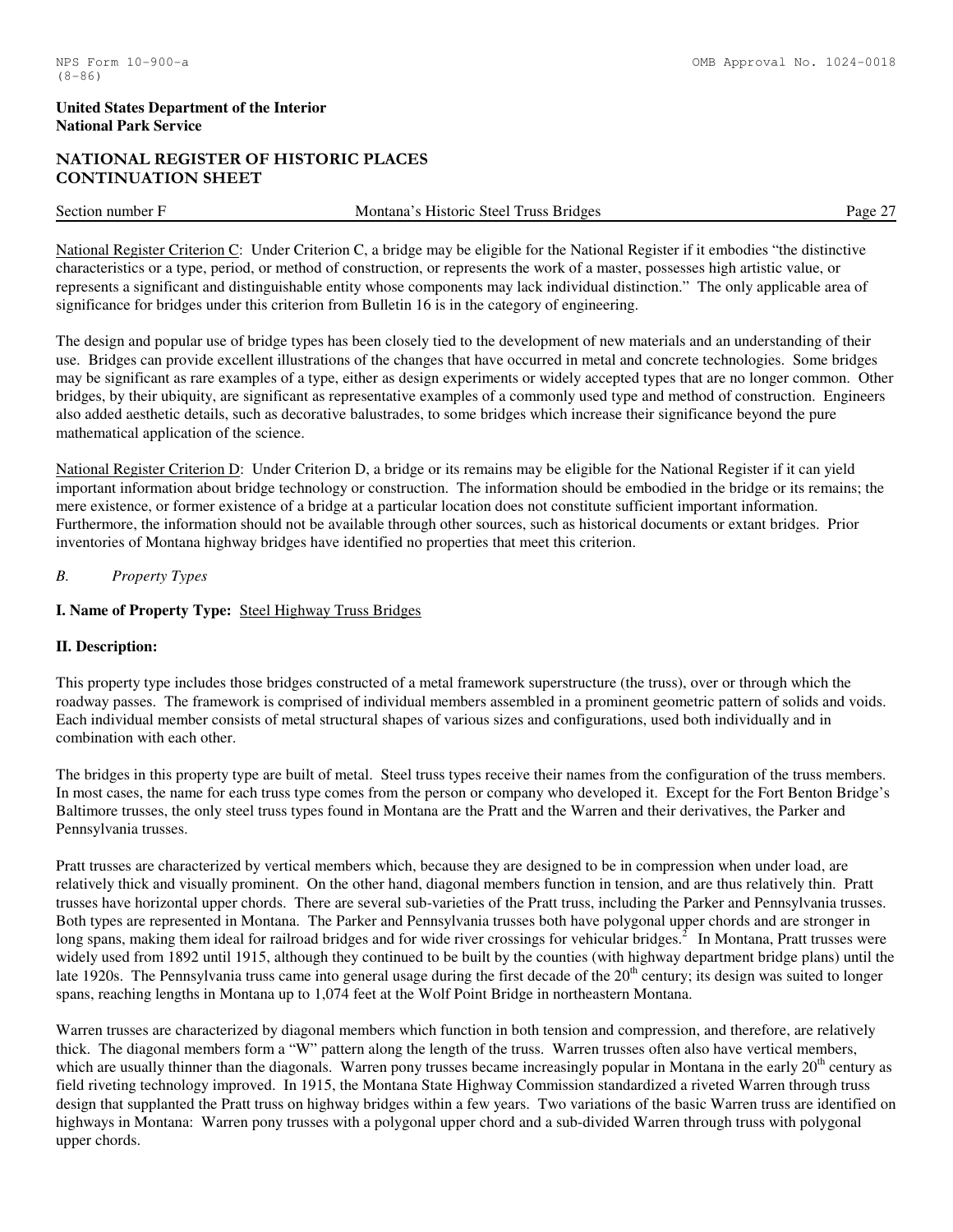# NATIONAL REGISTER OF HISTORIC PLACES CONTINUATION SHEET

| Section<br>number | -<br>Historic<br>Steel<br>russ<br><b>Bridges</b><br>Montana | $\sim$ $\sim$<br>∙ാ∝<br>$\sim$<br> |
|-------------------|-------------------------------------------------------------|------------------------------------|
|                   |                                                             |                                    |

Within each truss type, bridges are usually divided into three categories based on the location of the deck: 1) through truss bridges, 2) pony truss bridges, and 3) deck truss bridges. In a through truss, the deck or roadway is located at or near the bottom chord and vehicles pass between the truss members. A pony truss is identical to a through truss in the location of the deck, but is low enough not to require overhead lateral bracing. In a deck truss, the deck or roadway is carried on the top chord. Site conditions usually determine which type of bridge should be used. Pony and through truss bridges were generally selected when there was relatively little difference between the level of the road and the level of the water. Deck truss bridges were used where that elevation difference was great, such as when a bridge was needed to carry a road over a deep gorge. In Montana, pony trusses served relatively short spans (40 to 120 feet) and through trusses served longer spans (120 to 220 feet). Pennsylvania trusses were utilized for spans greater than 220 feet. In addition, Montana Highway Department bridge engineers specified when a Pratt truss bridge was more suitable to a crossing than a Warren truss. That determination was made based on the number of standardized width panel sections that would be needed to construct a bridge across a river. For example, if an odd number of panels would be needed, then a Pratt truss was selected. Evennumbered panels usually meant the bridge engineers would design a Warren truss for the crossing. There is also one bridge, the Dearborn River High Bridge (24LC130; listed 2003), where the deck is attached mid-way between the top and bottom chord.<sup>3</sup>

Steel truss bridges are also categorized based on the way the bridge's structural members are connected. From 1892 until 1915, most steel truss bridges were pin-connected. Pins set through the holes held members together at the each intersection of vertical, diagonal, and chord members. Pins facilitated the construction process for the counties before the Montana State Highway Commission specified riveted connections. About 1915, bridge designers and builders began to make greater use of riveted connections as field riveting technology improved. The vertical, diagonal, and chord members were riveted to a steel gusset plate at their intersection. At times, sections of a truss were riveted in a fabricating shop and then bolted together in the field. By 1920, riveted connections replaced pins in all new bridges.

Although the superstructure is the most significant aspect of bridges in this property type, the substructure is also important. In Montana, the most common substructure for bridges built between 1892 and 1915 are concrete-filled tubular steel caissons. Pairs of these caissons served as piers and, sometimes, abutments. Sometimes the substructures included timber or steel stringer approach spans. Timber and concrete also functioned as abutments, while concrete also served as piers for several Montana bridges included in this document. In 1915, the state specified the use of timber or concrete abutments and concrete piers.<sup>4</sup>

#### **III. Significance**

Within the general guidelines for significance of Montana steel truss bridges established in the introduction to the property types section, the following steel truss bridge specific information is added:

Criterion A: Both in-state and out-of-state fabricators and contractors are important to the history Montana bridge building for introducing steel bridge technologies. Bridges associated with these companies have historical significance. Companies include the Gillette-Herzog Manufacturing Company, the King Bridge Company, O.E. Peppard, the Security Bridge Company, and the William P. Roscoe Company among others. Out-of-state bridge companies were more active in areas close to Montana's borders, while the instate companies dominated the business in the interior. A number of smaller, local and out-of-state companies also successfully competed for Montana bridge contracts, especially after 1915 when the state began overseeing the advertising and bidding process for the counties.

A noteworthy pattern of bridge contract awards was identified in many Montana county records. Even though the commissioners would advertise for competitive bids for bridge construction, one bridge building company would submit the low bid year after year in the same geographic area. This was a form of collusion called "bridge pooling" which was a common, if illegal, practice throughout the United States in the late 19<sup>th</sup> and early 20<sup>th</sup> centuries. Indeed, bridge pooling was one of the factors directly responsible for the creation of state highway commissions and the state standardization of bridge plans in the years proceeding World War I. After 1915, bridge-building continued to follow a standardized practice that was under the control of the state and reliant on federal funding.

Criterion C: The Pratt and Warren trusses are the only major known truss types represented in Montana's inventory of surviving steel historic bridges. The basic forms of these two truss types exist in relatively large numbers. National Register Bulletin No. 15 states that a "structure is eligible as a specimen of its type or period of construction if it is an important example (within its context) of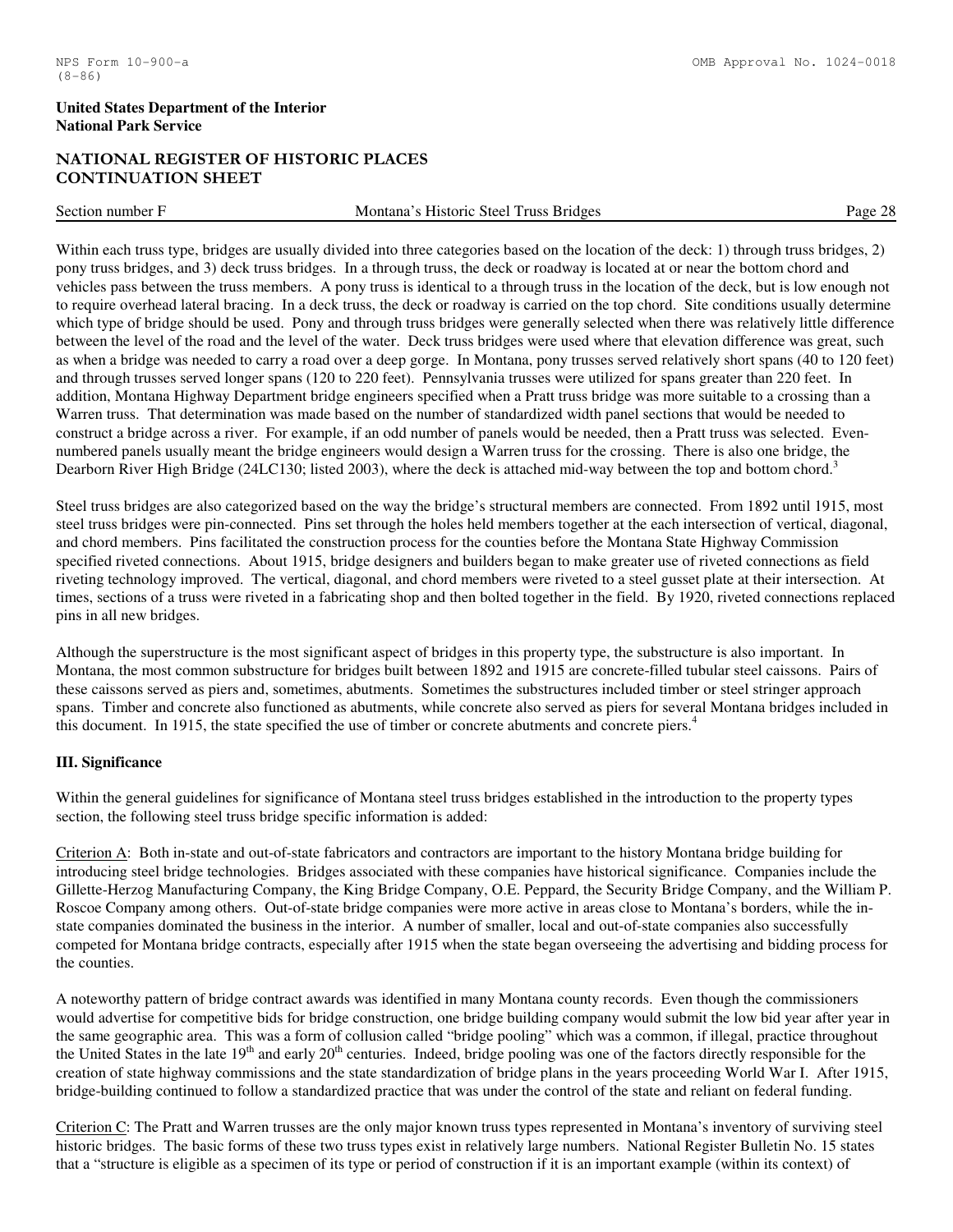# NATIONAL REGISTER OF HISTORIC PLACES CONTINUATION SHEET

| Section number | Steel<br><b>Bridges</b><br>Truss<br>. Historic<br>Montana | ററ<br>Page |
|----------------|-----------------------------------------------------------|------------|
|                |                                                           |            |

building practices of a particular time in history." Within those guidelines, the oldest and longest steel trusses within each county are significant. The oldest surviving bridges show the earliest extant use of the technology; the longest spans reflect maximum limits of the technology.

The Pratt truss, both in through and pony truss configurations, was the most common steel truss type constructed in Montana from 1892 to 1915, Pratt trusses are, therefore, significant representatives of a once common type. Because Pratt trusses remain in relatively high numbers, important representative examples should be selected for listing based on age, length, and structural details. The Pennsylvania truss is a sub-category of the Pratt, and in Montana, dates to the 1902 to the 1933 period. Since Parker and Pennsylvania trusses were used to cross wide rivers, these structures should also be evaluated for their engineering significance. Both pin-connected and riveted Parker and Pennsylvania trusses can be listed on the National Register.

The Warren truss is the only other truss type represented in Montana.<sup>5</sup> The riveted Warren through trusses gained general acceptance because the Montana State Highway Commission standardized the design in 1915 and encouraged the counties to utilize it. By 1918, they had become the most commonly constructed truss type in the state. Warren trusses are also significant representatives of a common type. Slightly more Pratts than Warrens (64 Pratts vs. 63 Warrens) survive today, probably because of the location of Pratt trusses on county-maintained roads, while the Warren trusses were on Federal Aid routes and have been replaced as the highway system evolved. Important representative examples of riveted Warren trusses should be selected for listing on the National Register based on age, length, and significance to the Montana Highway Department's construction programs. Variations on the basic Warren truss design include the massive continuous span through truss structures built by the highway department between 1933 and 1946.<sup>6</sup>

# **IV. Registration Requirements**

The period of significance for this property type is from 1888 (the construction date of the first steel bridge built in Montana and oldest surviving bridge in the state) to 1946 (when the Montana Highway Department built the last steel truss bridge in the Treasure State).

# **National Register Criterion A: A steel truss bridge in Montana may be eligible for listing in the National Register of Historic Places under Criterion A if it was or is:**

1. Associated with county-sponsored and funded infrastructure improvement programs during periods of expansion or consolidation. Montana's economy throughout its history has been characterized by recurring boom and bust cycles. During periods of prosperity in the state (i.e. 1881-1893 and 1909-1918), counties endeavored to provide good roads and bridges for its constituency. Bridges built during these periods tend to be Pratt pony and through trusses because they were relatively inexpensive and reliable. Larger bridge projects usually required bond elections. When the Montana State Highway Commission stepped into the process in 1915, it continued the pattern established by the counties, but with state oversight of the design, bidding, and construction process. By the early 1920s, though, the boom/bust cycle tended to be less relevant to the process because of the involvement of federal and state funds.

2. Documented as being constructed by a fixed competitive bidding (pooling) process in the period 1892 to 1915. Bridge-building was a lucrative business with many companies competing in a limited market. In order to assure business for all, the companies (and sometimes the county commissioners) engaged in a practice called "pooling" where Montana was divided into geographic areas where specific bridge companies obtained county contracts on a regular basis. This practice was illegal as it meant that single companies had monopolies on bridge-building in a specific geographic area. For example, the Security Bridge Company built all the bridges in portions of the Yellowstone Valley and central Montana between circa 1906 and 1915. The Missoula-based O.E. Peppard Company was most active in the counties surrounding Missoula in western Montana, while the Cleveland, Ohio-based King Bridge Company was the primary bridge contractor in Lewis and Clark County from 1894 until 1903. Bridge pooling ended in 1915 with the creation of the Montana State Highway Commission's bridge department (see below). The County Commissioner meeting minute books provide the best evidence for pooling. Bridges that can be associated with this practice would be eligible for the National Register of Historic Places under Criterion A for their association with the broad pattern of Montana's state and local history.

3. Associated with broader road-building or improvement projects. After 1915, bridge-building was usually tied to road improvement projects that encompassed them, or new bridges replaced older structures on already existing roads that were in the process of being upgraded and improved by either the state or counties. Before 1915, many steel truss bridges replaced older county-built bridges that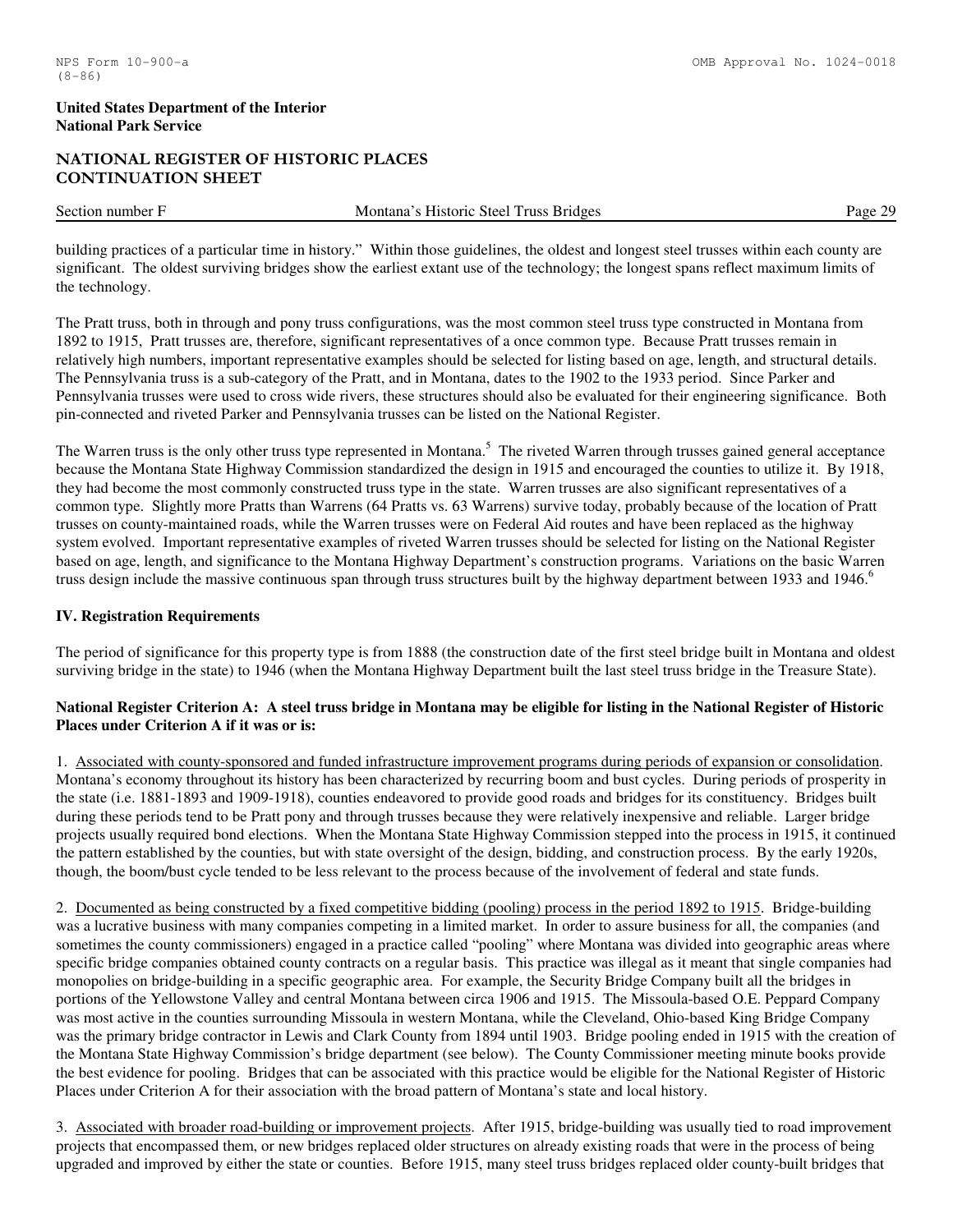# NATIONAL REGISTER OF HISTORIC PLACES CONTINUATION SHEET

| Section<br>nur<br>nne | Stee!<br><b>Bridges</b><br>. russ<br>. Historic<br>Montana | . |
|-----------------------|------------------------------------------------------------|---|
|                       |                                                            |   |

had either failed, had been condemned, did not meet traffic demands, or had become obsolete and no longer functioned properly. During the 1920s and 1930s, the Montana Highway Department initiated an extensive road and bridge building program. Unlike the county era, few state-built bridges were constructed as stand-alone structures, but, instead, were part of larger road-building activities.

#### 4. Associated with state or federal programs that encouraged the construction of modern new bridges to replace sub-standard

structures on existing or new roads. Beginning in 1915, the Montana State Highway Commission formed a bridge department, hired a bridge designer, and encouraged the state's counties to follow a prescribed process for advertising, bidding, and building steel truss bridges in the state. The process was designed to provide efficient, cost-effective bridges to the counties by standardizing the procedure and ensuring the counties got what they paid for. Bridges built under this initial phase immediately following the creation of the state bridge department would be eligible under Criterion A because they are part of a broader program to improve and modernize the state's transportation system. During the Great Depression (1930-1941), bridges were built under the Hoover Administration's emergency relief programs or during Franklin D. Roosevelt's New Deal. The state process was combined with new federal regulations to maximize labor and provide modern steel bridges using the most up-to-date bridge and steel technology. The result was the greatest period of road and bridge construction yet seen in Montana (it was surpassed in the 1960s and 1970s by the Interstate Highway program). That process was significantly modified during World War II to keep strategic highways open during the national crisis. Bridges built during this period would also be eligible for the National Register under Criterion A for their association with the war effort during World War II.

# **National Register Criterion C: A steel truss bridge in Montana may be eligible for listing in the National Register under Criterion C if it was or is:**

1. A Bridge Built Prior to 1900. Bridges built before 1900 are among the oldest spans remaining in Montana. They tend to be a little heavier than bridges built after 1900 and many may contain iron structural components. Some, like the Williams Street Bridge (24LC128) and the Jefferson Slough Bridge (24GA831) incorporate ornamental elements into the designs. The ornaments, moreover, are distinctly Victorian in design and distinguish the bridges as having been built during that era. There are few bridges remaining in Montana that date to the 1890s. The bridges are representative of the early years of practical bridge design and construction in Montana and pre-date the more extensive bridge-building programs of the  $20<sup>th</sup>$  century. Many, moreover, replaced toll bridges constructed by private entrepreneurs and the counties during Montana's territorial period.

2. A Through Truss Bridge which is not a standard Pratt or Warren Truss Designs or that contains features not standard to the designs. Bridge designers and builders often had to modify standardized designs to make them fit particular site conditions. While most Pratt and Warren designs are straightforward with few if any design modifications, a few contain adaptations that distinguish the bridge as structurally unique. They may incorporate natural geologic features into the design, rest on a modified substructure, or be of a design that was rare when the structure was constructed. In other cases, improvements in technology may lead to the development of a whole new bridge design that was not widely built in the state or became the standard for bridges built at wide river crossings, i.e. continuous span Warren through trusses. After 1933, continuous span Warren through truss bridges largely supplanted Pennsylvania trusses for wide river crossings in Montana. Some bridges also utilize materials in their superstructures that are not steel or iron which also reflects an adaptation to a unique situation.

3. The Oldest Bridge in a County or area (prior to 1915). Bridges with documented dates of construction as the oldest in a county or in an area have local significance.

4. The Oldest Bridge of a Type in Montana. The first Pratt truss or the first Warren truss or the first of a particular design modification (i.e. continuous span structures) have local and statewide significance.

5. The Longest Bridge of a Type in Montana. Long spans represent the maximum limits of the technology available at the time the bridges were built and have significance.

6. A Bridge where all of the structural components (other than the decking) is original to the structure. Like most man-made structures, modifications are made to bridges as the demands placed on them change. Substructures can be altered to handle heavier loads, additional structural components added, and new guardrails replace original railings. Modifications might also be made to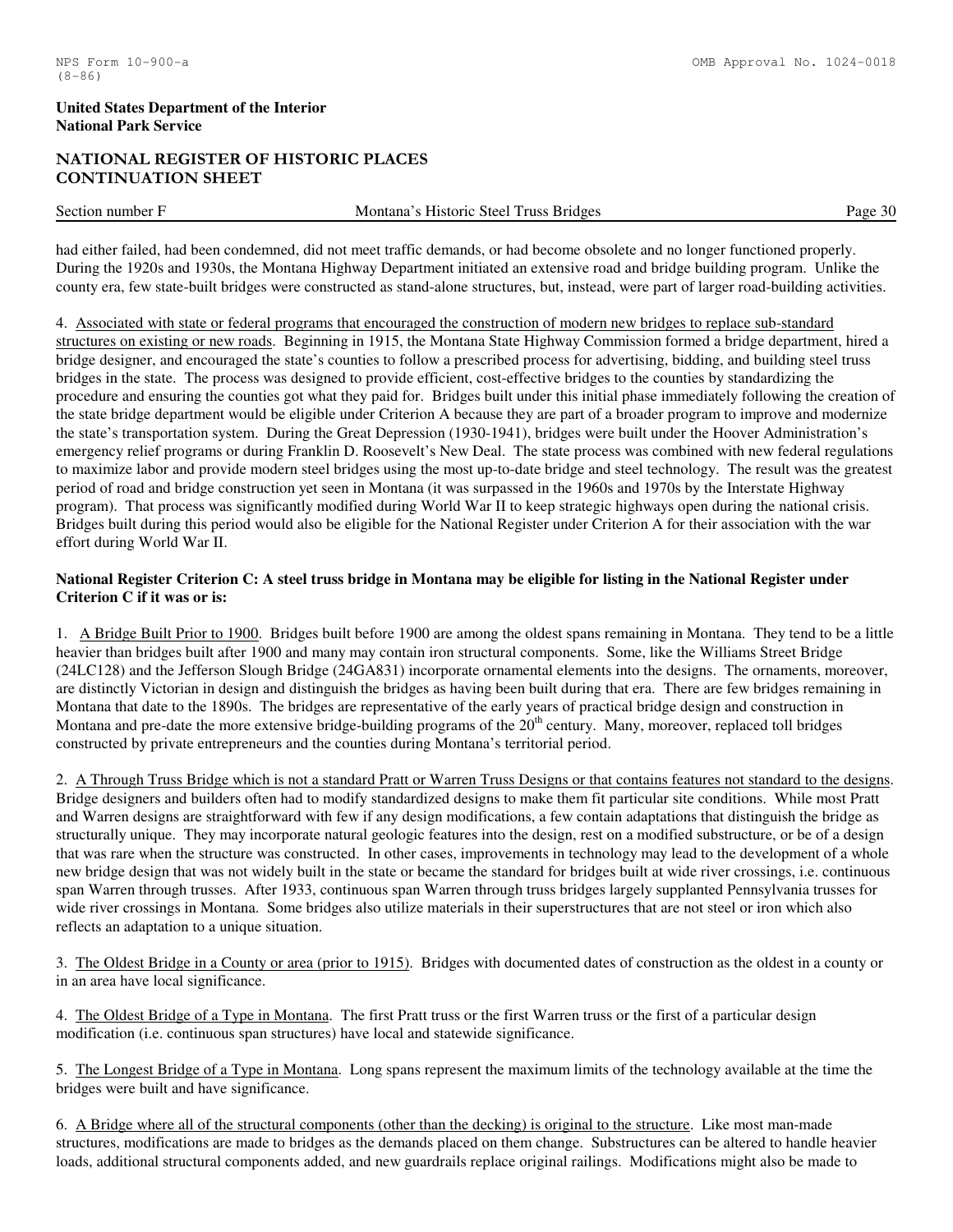# NATIONAL REGISTER OF HISTORIC PLACES CONTINUATION SHEET

Section number F Montana's Historic Steel Truss Bridges Page 31

portal braces to increase the height clearance or approach spans added or subtracted. Finally, bridges still at their original locations would have more integrity than those relocated – even during the historic period.

# **V. Integrity**

In addition to the requirement that a bridge must meet one of more of the National Register criteria to be considered eligible for listing in the National Register, it must also retain integrity. The integrity of each bridge is assessed through the following aspects:

Design: The most important parts of a steel truss bridge design are the configuration of the truss and the connections. A steel truss bridge retains integrity of design if it is capable of conveying these engineering features. A steel truss bridge has lost integrity of design if the spatial relationship between its members has been changed or the connections have been replaced with connections differing from those used historically.

Materials: A steel truss bridge retains integrity of materials if the superstructure retains materials original to the construction, replacement materials were installed during the period of historic significance, or modern repairs or replacements are the same type as those used during the period of significance. Materials include the individual and composite members and the connections. Because the superstructure is the most important feature of the bridges in this property type, neither an original substructure nor an original deck and railing system are necessary for the bridge to be eligible (although these original components may add to the significance of the bridge). On the other hand, for a bridge in this property type to be eligible, replacement substructure or deck components must be of such scale and composition that they do not overwhelm or otherwise detract from a clear visual impression of the steel frame of the superstructure and its function.

Workmanship: The superstructures of bridges exhibit no workmanship because all of the materials used were mass-produced and prefabricated.

Setting and Location: Bridges which are eligible under Criterion A for their associations with an important crossing must have integrity of location. Bridges eligible under Criterion C may have been moved during the historic period, but they should retain integrity of setting; i.e. they should still span a channel or body of water, railroad tracks, or some other barrier to vehicular travel. Physical and visual intrusions can diminish the integrity of setting and location, but do not in themselves, preclude eligibility unless the relationship of the bridge to the topographic feature which resulted in its construction has been destroyed.

Feeling and Association: These two aspects have equal effect on overall integrity. In general, the integrity of design, materials, and workmanship has a direct bearing on the integrity of feeling and association of a bridge will be lost if modern materials are of such scale and contrast to the remaining historic materials that the observer is more impressed by the alterations than the historic resource.

#### **Endnotes for Section "F"**

1. This section of the MPD is adapted from "Historic Highway Bridges of North Dakota (February 1997), prepared for the North Dakota State Historic Preservation Office by Mark Hufstetler of Renewable Technologies, Inc. of Butte, Montana.

2. Carl W. Condit, *American Building*, (Chicago: University of Chicago Press, 1982), 143.

3. George R. Metlen, *Report of the Montana State Highway Commission for the Years 1915-1916*, (Helena: State Highway Commission, 1916), 5-6.

4. *Ibid*, 6.

5. The Fort Benton Bridge (24CH335) includes two Baltimore through truss spans. The bridge was listed in the National Register in 1980.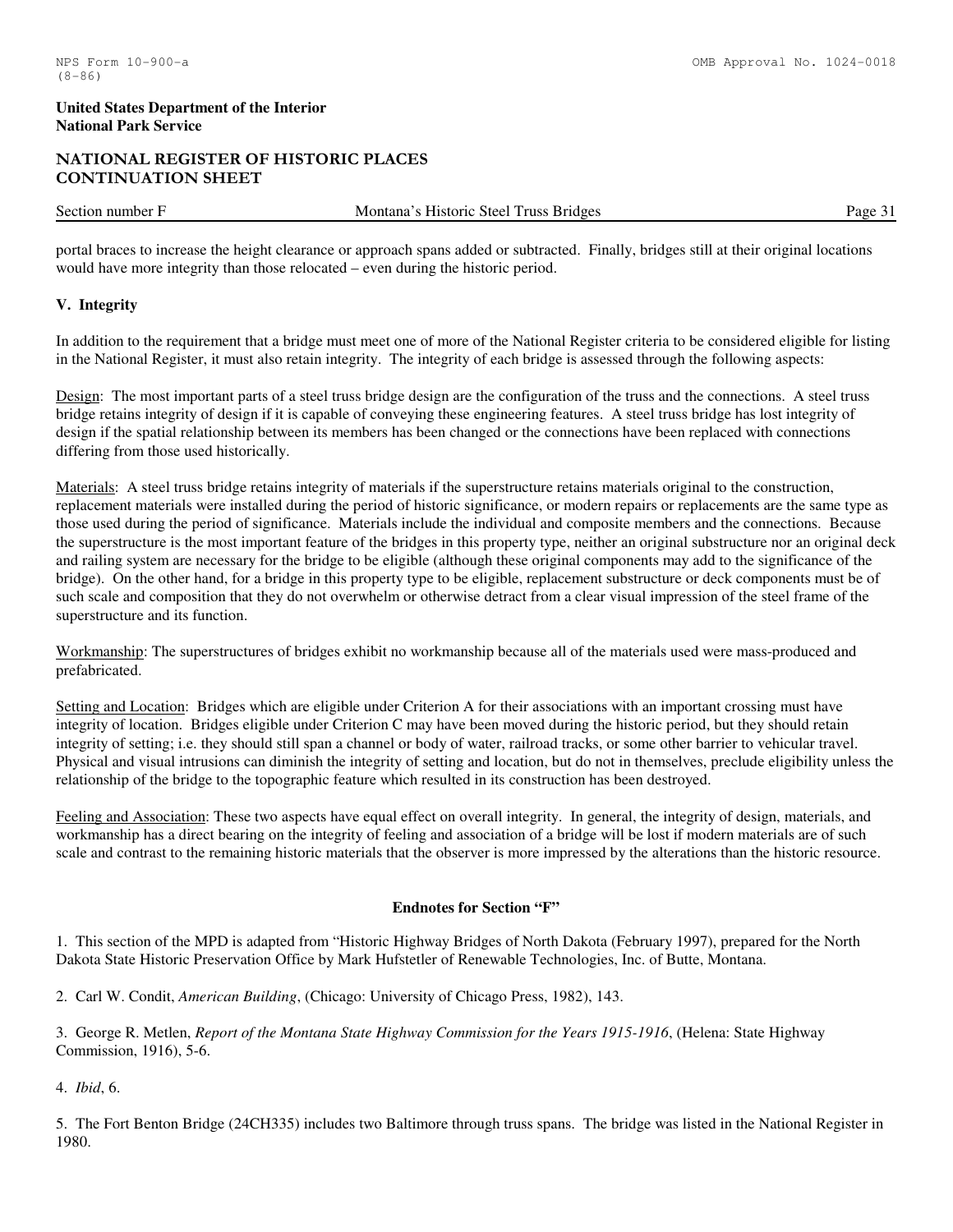# NATIONAL REGISTER OF HISTORIC PLACES CONTINUATION SHEET

Section number F Montana's Historic Steel Truss Bridges Page 32

6. Six Pratt trusses have been listed in the National Register since 1986. Two Warren trusses have been listed in the NRHP since 1988.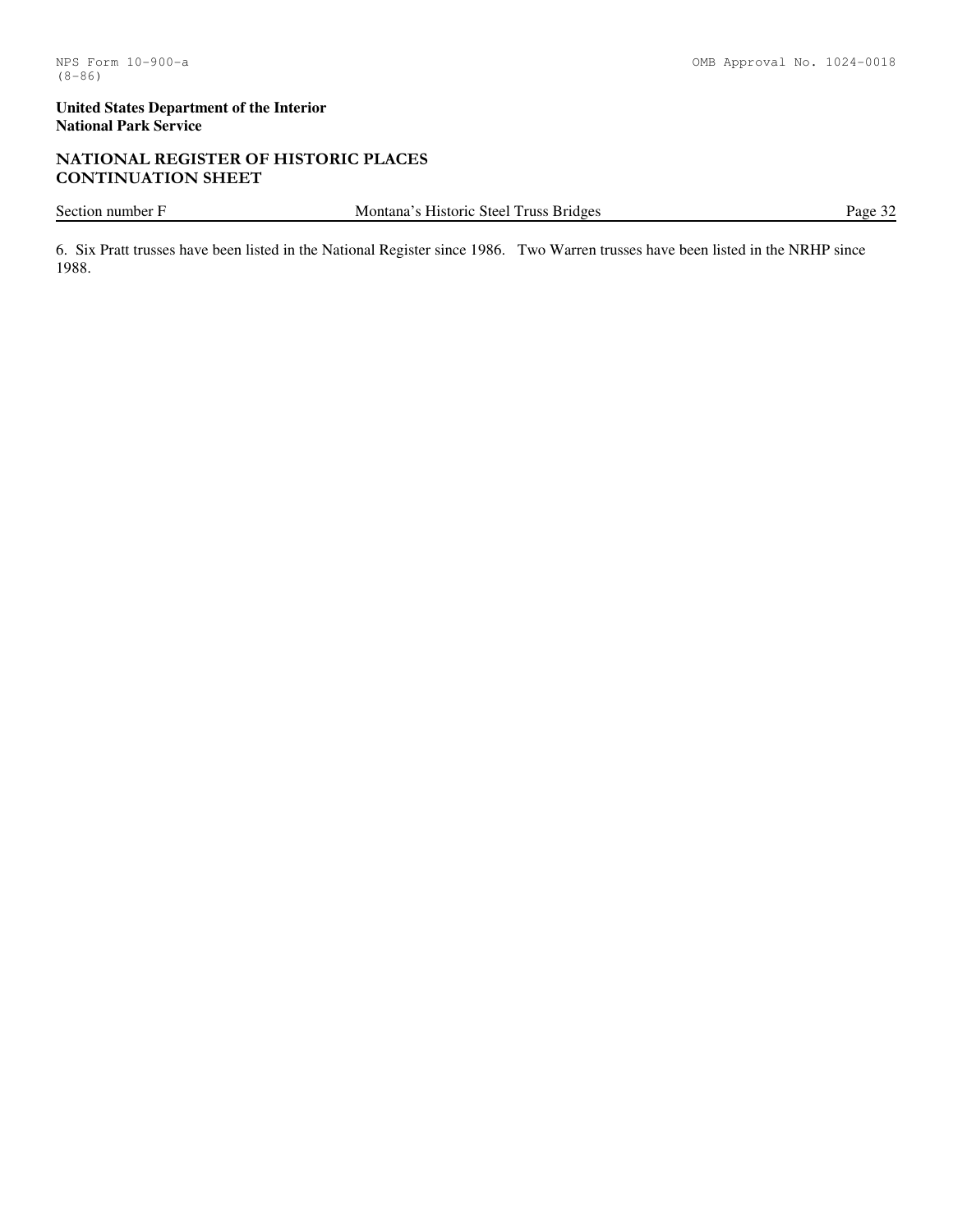# NATIONAL REGISTER OF HISTORIC PLACES CONTINUATION SHEET

Section number G, H Montana's Historic Steel Truss Bridges Page 33

# G. GEOGRAPHICAL DATA

This nomination applies to properties located within the present boundaries of the State of Montana.

# H. SUMMARY OF IDENTIFICATION AND EVALUATION METHODS

This Multiple Properties Nomination is a product of two distinct research and field survey projects: a statewide field inventory and context development for Montana steel truss highway bridges conducted between 1979 and 1980 and an update for steel truss bridges that had reached historic age completed in 2000. Two published works, *Historic Bridges in Montana* (Quivik 1982) and *Conveniences Sorely Needed: Montana's Historic Highway Bridges, 1860-1956* (Axline 2005) have also been produced that deal with Montana's bridges. The field surveys and published historic contexts (1982 and 2005) culminated in the preparation of this document and ten new individual National Register nominations. Each of the phases is discussed below.

Nine steel truss bridges have previously been listed in the National Register between 1980 and 2006. They are:

- 1. Fort Benton Bridge (24CH335; listed 1980)
- 2. Joliet Bridge (24CB1260; listed 1986)
- 3. Bell Street Bridge (24DW290; listed 1988),
- 4. Forsyth Bridge (24RB1028; listed 1990)
- 5. Wolf Point Bridge (24MC438/24RV438; listed 1997)
- 6. Hutchins Bridge (24MA1774; listed 1999)
- 7. Dearborn River High Bridge (24LC130; listed 2003)
- 8. Toston Bridge (24BW814; listed 2005)
- 9. Williams Street Bridge (24LC128; listed 2006)

# 1. Initial field survey and context development (1979-1985)

Montana initiated one of the first state-sponsored historic bridge inventories in the United States in 1979. In addition to recording steel truss, reinforced concrete, and steel girder bridges, the survey also included railroad bridges that were not under county or state jurisdiction. The field survey along with the background research provided the basis for additional historic bridge surveys conducted by the Montana Department of Transportation (MDT) in 1986 (treated timber bridges), 1999 (reinforced concrete bridges), and 2000 (truss bridges built between 1935 and 1946). Renewable Technologies, Inc. (RTI) of Butte, Montana conducted the 1979-1980 inventory, under contract to the MDT. Frederic Quivik and Gray Fitzsimons conducted the survey; Jet Lowe provided photographs of the bridges. The intensive field survey inventoried 477 historic highway and railroad bridges in the state, and also completed substantial primary and secondary research related to the history of Montana's bridges. That survey provided the basis for subsequent historic bridge surveys conducted in Montana. Primary research included construction files and plans at the MDT for on-system bridges. For off-system structures, RTI conducted research in city halls and county courthouses, specifically in the county commissioner and city council meeting minutes and road books. Secondary research included county histories, J.A.L. Waddell's *Bridge Engineering* (John Wiley & Sons 1916) and Milo Ketchum's *The Design of Highway Bridges* (McGraw-Hill 1912). In addition, to those sources, some bridges have dedication plates attached to them that provide the date of construction and the name of the contractor.

The MDT also initiated a bridge inspection program in 1979. The inspections included both on-system bridges administered by the MDT and off-system bridges under the jurisdiction of cities and counties. Because of this inspection program, the MDT was able to provide RTI with a list of bridges built before 1930 and their locations. The resulting field survey conducted by RTI included only those structures inspected by the MDT. In 1982, the MDT and the National Park Service published Quivik's *Historic Bridges in Montana*, a seminal work that was among the first publications in the United States to address historic bridges. The book provided the basis for additional Montana bridge surveys and for this document. It was not until 1985, however, that the MDT submitted a Determination of National Register Eligibility for historic bridges to the Montana State Historic Preservation Office (SHPO). The SHPO concurred in the determination that 77 bridges were eligible for the National Register and that 400 bridges were ineligible for the National Register. The criteria outlined in Section "F" above provided the basis for that first determination of eligibility for historic bridges in 1985.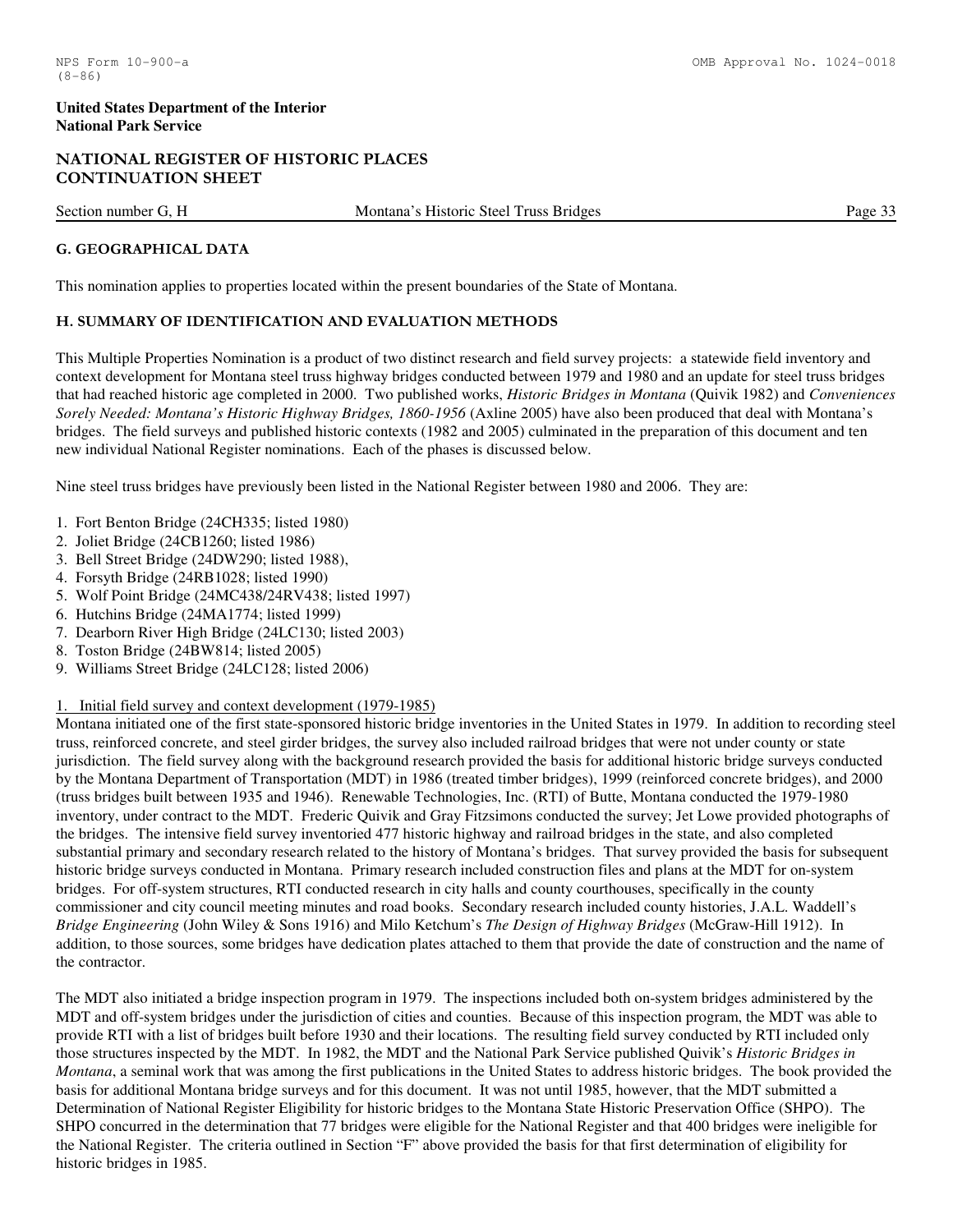# NATIONAL REGISTER OF HISTORIC PLACES CONTINUATION SHEET

Section number G, H Montana's Historic Steel Truss Bridges Page 34

RTI's historic bridge survey and the 1985 determinations of eligibility provided the basis for the MDT's management of historic bridges for the next twelve years. In 1989, the Montana SHPO, Federal Highway Administration (FHWA), Advisory Council on Historic Preservation (ACHP), and the MDT implemented a programmatic agreement concerning historic roads and bridges. The PA, the first of its kind in the United States, abrogated the MDT's requirement to further inventory historic roads and bridges within the state. Instead, it required the department to complete narrative and technical histories of road and bridge development in the state. Consequently, the MDT produced *Roads to Romance: The Origins and Development of the Road and Trail System in Montana* (Wyss 1992) and *Monuments Above the Water: Montana's Historic Highway Bridges* (Axline 1993). The agreement also specified that the MDT develop educational programs and an Adopt-A-Bridge Program. The PA remained in effect until supplanted by expanded agreement's in 1997 and 2007.

#### 2. 2000 Field Review

In 2000, the MDT initiated a second survey of historic truss bridges. This survey, which was conducted by MDT Historian Jon Axline, included all through, pony, and deck truss bridges built by the MDT and the counties between 1935 and 1946. The survey also included steel truss bridges unintentionally missed during the 1979-1980 survey conducted by RTI. In all, 23 additional steel truss bridges were inventoried. However, instead of treating them thematically as was done in 1985, the MDT made determinations of eligibility on a case-by-case basis per the terms of the expanded 1997 PA.

3. 2007 Programmatic Agreement and publication of *Conveniences Sorely Needed: Montana's Historic Highway Bridges, 1860-1956*. In 2007, the Montana SHPO, FHWA, ACHP, and the MDT implemented a new PA that better addressed the management of the state's remaining historic steel truss bridges than had the 1989 and 1997 documents. The document contains provisions for the development of an historic bridge database, the implementation of an historic bridge rehabilitation program, and the development of Multiple Properties Documents for steel truss, reinforced concrete, timber, and steel stringer and girder structures. The Adopt-A-Bridge Program was carried forward in the 2007 PA. Prior to 2007, however, the MDT amended the 1997 PA to better handle historic bridges that could not feasibly be relocated under the Adopt-A-Bridge Program. These included reinforced concrete and substantial steel stringer and steel girder structures. The amendment stipulated that the MDT and Montana Historical Society would cooperate in the production and publication of a book on Montana's historic highway bridges. The book built on the groundwork laid by RTI and Frederic Quivik and included additional research in both primary and secondary sources by the author, Jon Axline. The book provides an historic context for Montana bridges built between 1860 and 1956. Historic steel truss bridges built between 1888 and 1946 are included in the book and the historic context in the book provided the context statement for this MPD. The book, *Conveniences Sorely Needed: Montana's Historic Highway Bridges, 1860-1956*, was published by the Montana Historical Society Press in 2005.

# 4. National Register of Historic Places nominations (2008)

Stipulation 4(C) of the 2007 Programmatic Agreement states that the MDT will "develop National Register Multiple Property Documents (MPD's) for steel truss, reinforced concrete, steel stringer, girder, and timber bridges in Montana." To complete that stipulation, the MDT re-evaluated the remaining 148 on- and off-system steel truss vehicular bridges in Montana for possible nomination under an MPD in 2007. Consequently, ten bridges suitable for individual National Register nominations as part of an MPD submittal were developed by the MDT. All ten bridges meet the criteria described above and have not been programmed by the MDT or nominated by the counties for replacement. Six of the bridges are owned by the MDT and four are off-system and countyowned. Each of these bridges has been re-photographed, or in the case of three bridges not included in the original 1979-1980 inventory, photographed for the first time. Additional research in primary and secondary sources about each structure was completed and included in the individual National Register nomination forms.

Using the 1979-1980 research materials, supplemented by additional research done between 1990 and 2008, MDT Historian Jon Axline prepared this Multiple Properties form and the individual nomination forms during the summer of 2008. All products were submitted to the Montana SHPO in December 2008.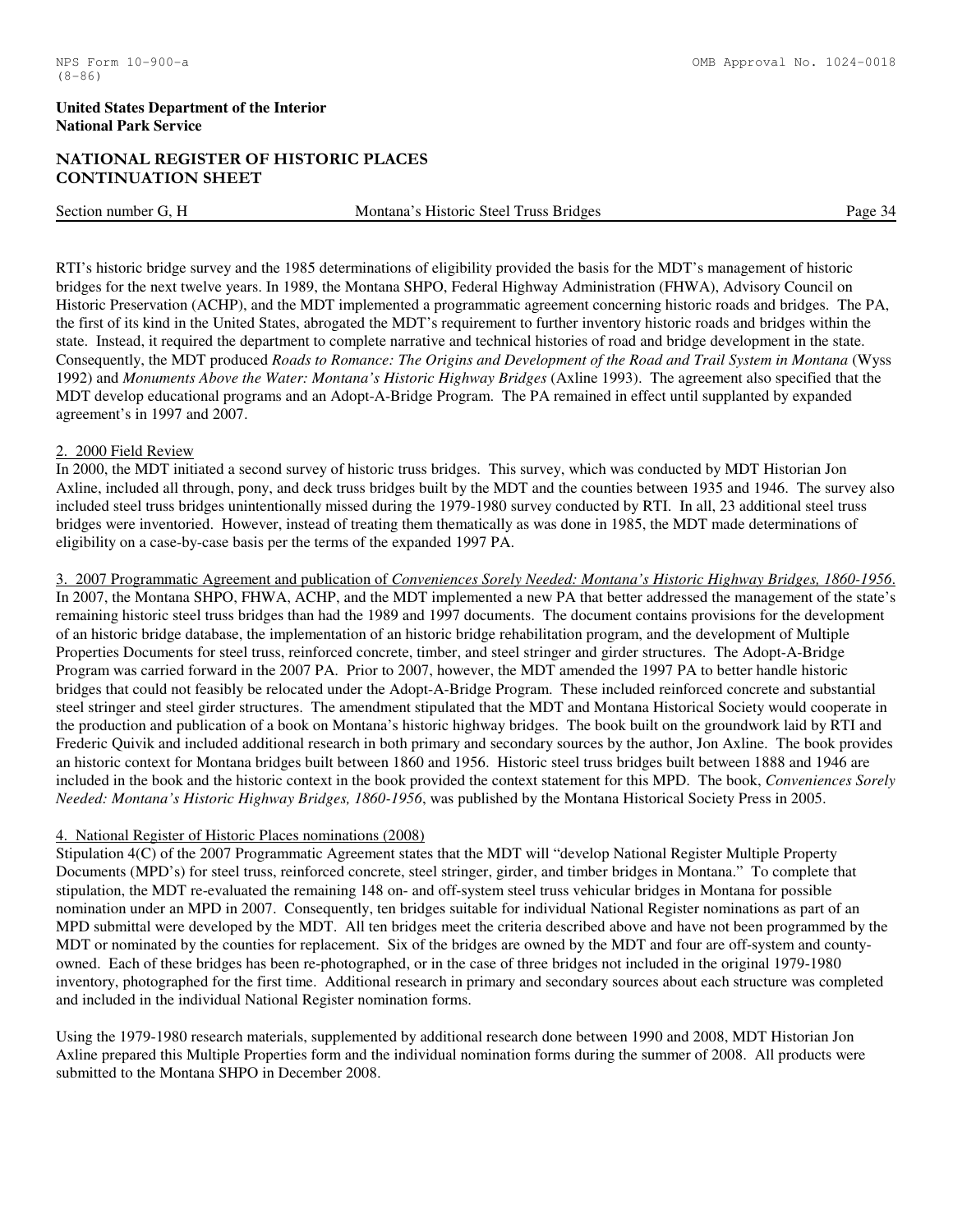### NATIONAL REGISTER OF HISTORIC PLACES CONTINUATION SHEET

Section number I Montana's Historic Steel Truss Bridges Page 35

#### **I. Major Bibliographic References**

- *Acts, Resolutions and Memorials of the Territory of Montana Passed by the First Legislative Assembly*. (Virginia City: D. W. Tilton & Co., 1866).
- American Association of State Highway Officials. *Standard Specifications for Highway Bridges*. Seven volumes (Washington DC: AASHO, 1921-1957).

"American Institute of Steel Award." *The Centerline* 2:6 (August, 1939).

Armstrong, Ellis L. *History of Public Works in the United States*. (Chicago: American Public Works Association, 1976).

- Automotive Safety Foundation. *Moving Ahead on Montana's Highways: An Engineering Study of Road and State Needs*. (Helena: State Highway Commission, 1956).
- Axline, Jon. *Conveniences Sorely Needed: Montana's Historic Highway Bridges, 1860-1956*. (Helena: Montana Historical Society, 2005).
- Bandy, William R. "Search for County Boundaries Inspires Investigation Into Exact Location of Historic Parsons Bridge Near Whitehall." *Montana The Magazine of Western History*. 13:4 (Autumn, 1963).

"Benedict Joseph Ornburn." *The Centerline*. 1:5 (May, 1938).

- Biographical Sketch of the Members of the Senate, Historical Society of Montana Library, 8 January 1959 (Vertical File, Montana Historical Society).
- Birney, Hoffman. *Roads to Roam*. (Philadelphia: Penn Publishing, 1930).
- Borth, Christy. *Mankind on the Move: The Story of Highways*. (Washington DC: Automotive Safety Foundation, 1969).
- Burlingame, Merrill G. *The Montana Frontier*. (Helena: State Publishing, 1942).
- Carbon County Bridge Record. Clerk & Recorders Office. Carbon County Courthouse, Red Lodge, Montana.
- Cheney, Roberta Carkeek. *Names on the Face of Montana: The Story of Montana's Place Names*. (Missoula: Mountain Press, 1990).
- Condit, Carl W. *American Building*. Second Ed (Chicago: University of Chicago: 1982).
- Conley, Frank. *Nineteenth Annual Report for the Montana State Prison for the Year Ending December 31, 1914*. (Deer Lodge: Montana State Prison, 1915).
- *Contributions to the Historical Society of Montana*. Vol. VI (Helena: The Historical Society of Montana, 1907).
- Cultural Resource Report: Montana Department of Transportation's Missouri River Ferries Rehabilitation Project (Control No. 4493), Prepared for Morrison-Maierle, Inc. by Historical Research Associates, (February, 2001).
- *Dearborn Country: A History of the Dearborn, Wolf Creek, and Craig Areas*. (Fairfield: Fairfield Times, 1976).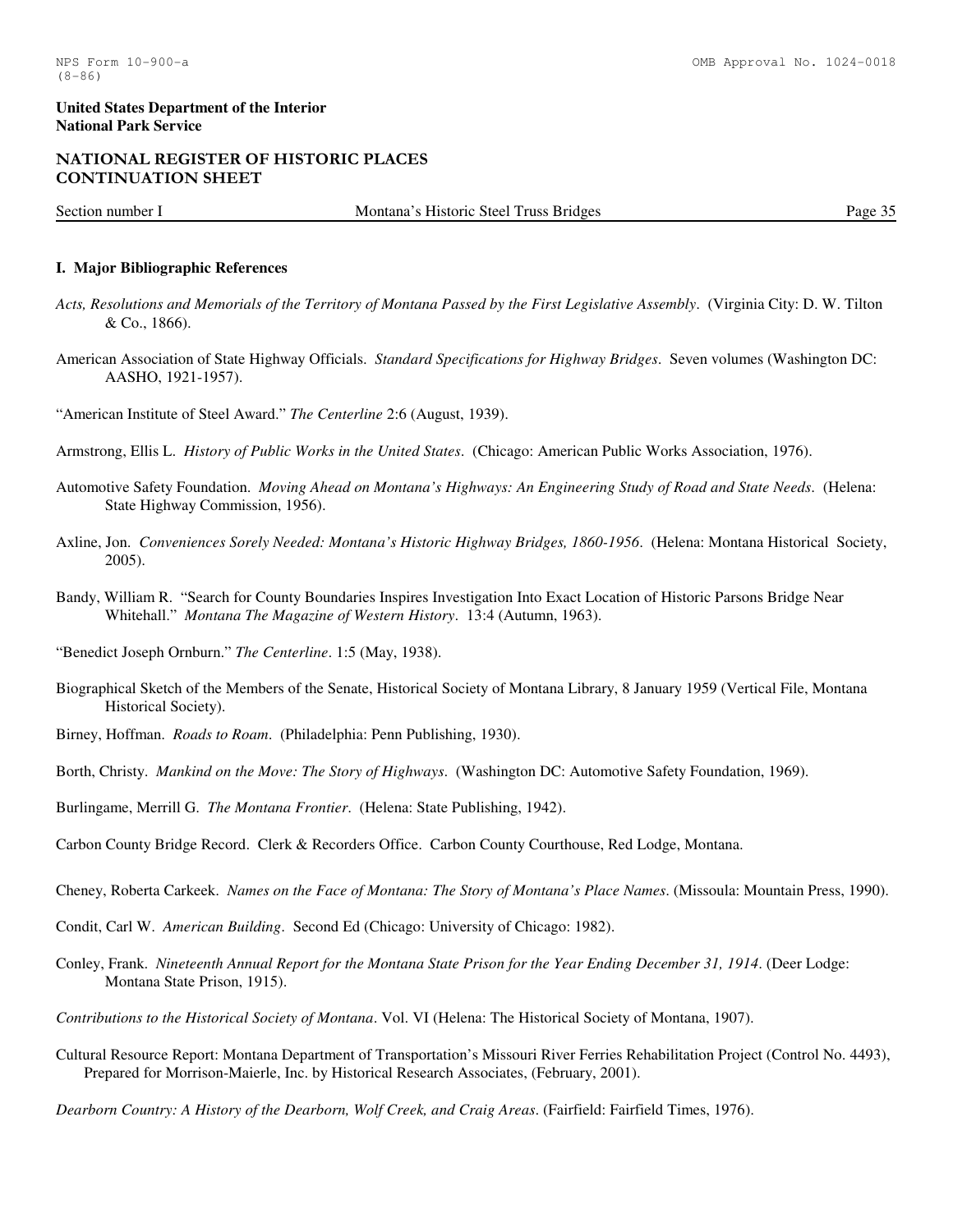# NATIONAL REGISTER OF HISTORIC PLACES CONTINUATION SHEET

Section number I Montana's Historic Steel Truss Bridges Page 36

- Deaver, Ken and Sheri Deaver. Archeological Site Testing and Evaluation on the Beartrap Canyon of Madison County, Montana. Report prepared for the Bureau of Land Management (1984).
- "Did You Know That . . . ." *The Centerline*. 3:7 (July, 1940).
- *Directory of Billings, Red Lodge and Yellowstone and Carbon Counties*, (Billings: R. L. Polk, 1909).
- Eckel, C. L. "The Development of Simple Types of Bridge Structures in the United States." *The Colorado Engineer*, 25 (November, 1928).
- Federal Highway Administration. *America's Highways, 1776-1976: A History of the Federal-Aid Program*. (Washington DC: Government Printing Office, 1976).
- *General Laws, Memorials and Resolutions of the Territory of Montana, 1867*. (Virginia City, Montana Territory: D. W. Tilton, 1868).
- Gies, Joseph. *Bridges and Men*. (New York: Doubleday, 1963).
- Goff, John V. *Miles City, Montana: An Architectural History*. (Miles City: Custer County Society for the Preservation of Local Folklore, Legend, History, and Tradition, 1987).
- *Golden Jubilee, 1915-1965: A Brief History of the Development and Progress of Wolf Point, Montana*. (Wolf Point: Golden Jubilee History Committee, 1965).
- Hall, William L. *Financing Modern Highways for Montana*. (Helena: Montana Fact Finding Committee on Highways, Streets, and Bridges, 1956).
- Harbison, Gertrude. "Story of Parsons' Bridge as Told to Me by Mrs. Z. D. Foster, a Matron in the 1860s 1870s," Unpublished Manuscript, Vertical Files, Montana Historical Society
- Hewett, Maurice W. "William Sherman Hewett," (Unpublished Manuscript, 1956).
- *History of Beaverhead County*. Vol. 1 (Dillon: Beaverhead County History Book Association, 1990).
- Hopkins, H. J. *A Span of Bridges*. (New York: Praeger Publishers, 1970).
- *House Journal of the Twenty-Ninth Legislative Assembly of the State of Montana*, (Helena: State Publishing, 1945).
- Hoye, Leota ed., *Roosevelt County's "Treasured Years,"* (Wolf Point: Roosevelt County Bicentennial Committee, 1976),
- Ingram, Patricia M. Historic Transportation Routes Through Southwestern Montana. Unpublished manuscript. Bureau of Land Management, 1976.
- Jacobs, David and Anthony E. Neville. *Bridges, Canals and Tunnels: The Engineering Conquest of America*. (Washington DC: American Heritage Publishing, 1968).
- Ketchum, Milo S. *The Design of Highway Bridges of Steel, Timber, and Concrete*. (New York: McGraw-Hill, 1920).
- Lang, Theodore E. "Bringing Montana Out of the Mud: The Early Years of John Morrison, SR." *Montana The Magazine of Western History* 44:4 (Autumn, 1994).
- *Laws, Memorials and Resolutions of the Territory of Montana Passed at the Seventh Session of the Legislative Assembly*. (Deer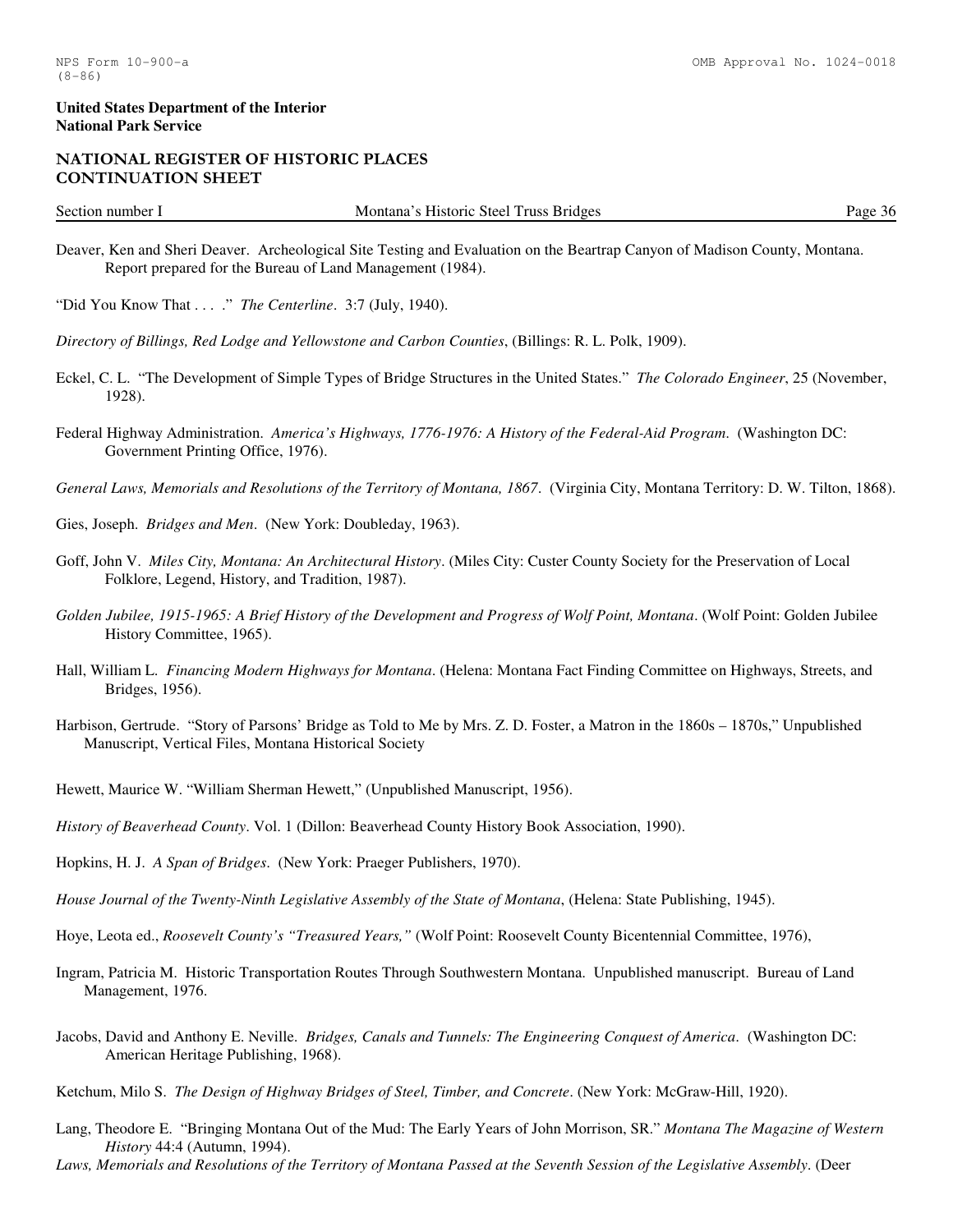#### NATIONAL REGISTER OF HISTORIC PLACES CONTINUATION SHEET

Section number I Montana's Historic Steel Truss Bridges Page 37

Lodge: James H. Mills, 1872).

- *Laws, Resolutions and Memorials of the State of Montana Passed by the Thirteenth Regular Session of the Legislative Assembly*. (Helena: State Publishing, 1913).
- *Laws, Resolutions and Memorials of the State of Montana Passed by the 14th Regular Session of the Legislative Assembly*. (Helena: State Publishing, 1915).
- *Laws, Resolutions, and Memorials of the State of Montana Passed by the Thirty-third (1953) Legislative Assembly in Regular Session*, (Helena: State Publishing, 1953).
- *Laws, Resolutions, and Memorials of the State of Montana Passed by the Thirty-fourth (1955) Legislative Assembly in Regular Session*. (Helena: State Publishing, 1955).
- Leeson, Michael A. *History of Montana, 1739-1885*. (Chicago: Warner, Beers, 1885).
- Lewis, Tom. *Divided Highway: Building the Interstate Highways, Transforming American Life*. (New York: Viking Press, 1997).
- Madsen, Betty M. and Brigham D. Madsen. *North to Montana! Jehus, Bullwhackers, and Mule Skinners on the Montana Trail*. (Salt Lake City: University of Utah, 1980).
- Malone, Michael P. Richard B. Roeder, and William L. Lang. *Montana: A History of Two Centuries*. Rev. Ed. (Seattle: University of Washington, 1991).
- Maun, Vere P. "Bridge Building." *The Centerline* 1:5 (May, 1938).
- McKay, Kathryn L. *Looking Back: A Pictorial History of the Flathead Valley, Montana*. (Kalispell: Northwest Valley Historical Society, 1997).
- . *Montana Main Streets: A Guide to Kalispell*. (Helena: Montana Historical Society, 2001).
- Meeks, Harold A. *On The Road to Yellowstone: The Yellowstone Trail and American Highways, 1900-1930*. (Missoula: Pictorial Histories, 2000).
- Metlen, George R. R*eport of the Montana State Highway Commission for the Years 1915 –1916*. (Helena: State Highway Commission, 1916).
- Montana Department of Highways Bridge Bureau Records, B 7: 1-7 (2004). Montana Historical Society, Helena.
- Montana Good Roads Congress. *Minutes of the Proceedings of the Montana Good Roads Convention Held at Billings, Montana, June 16th, 17th, 18th, 1910*. (Helena: Montana Lookout, 1910).
- Montana Highway Commission Meeting Minutes. Books 1-10. Montana Department of Transportation. Helena, Montana.
- Montana State Highway Commission. *Report of the Montana Fact Finding Commission on Highways, Streets, and Bridges to the Legislature of the State of Montana*. (Helena: State Highway Commission, 1956).
- Montana State Highway Planning Survey, *Preliminary Report on Highway Needs in Montana: Montana's Highway Problems*, (Helena: State Highway Commission, 1948),
- *More History of Beaverhead County, Montana*. Vol. 2 (Dillon: Beaverhead County Museum Association, 1997).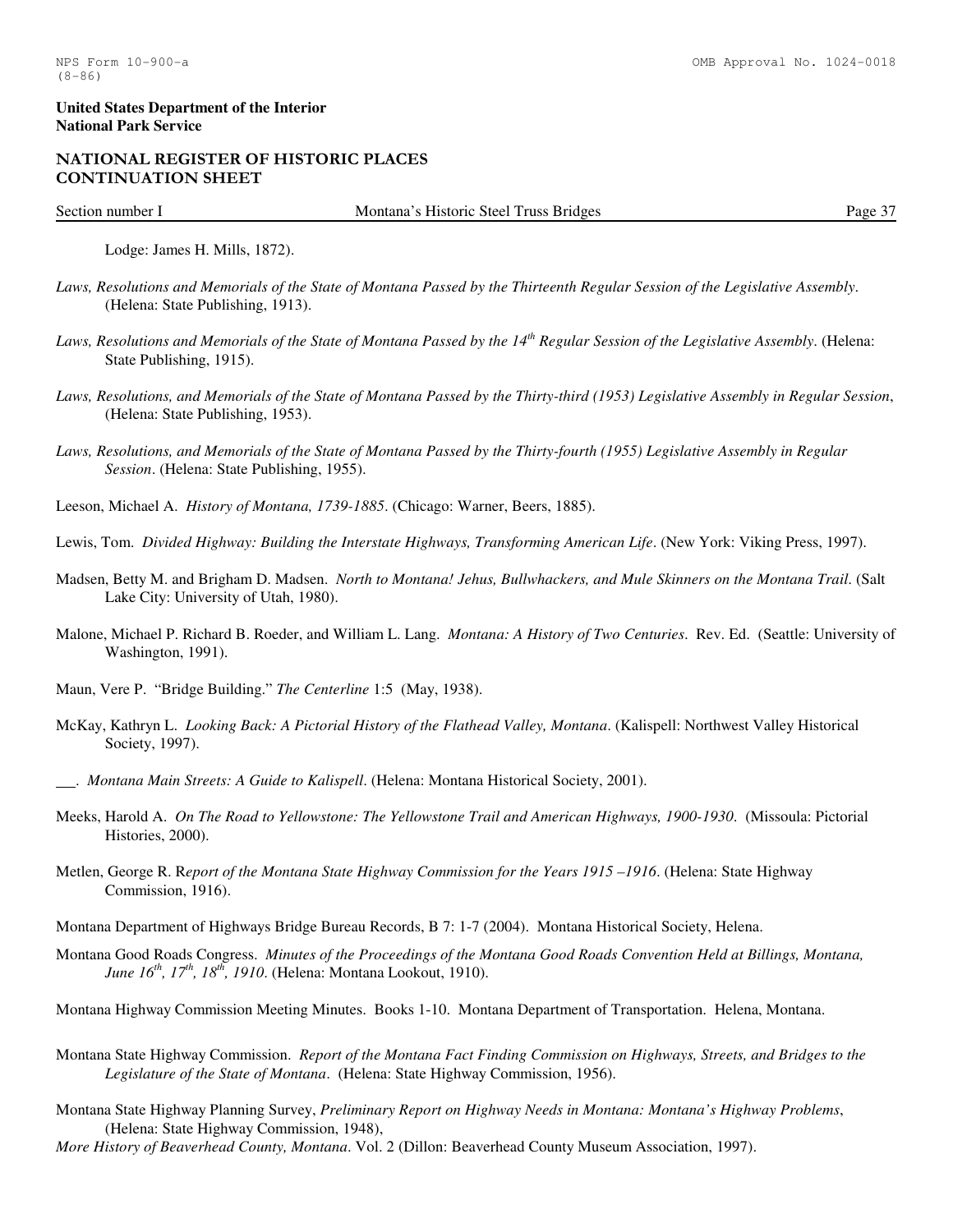# NATIONAL REGISTER OF HISTORIC PLACES CONTINUATION SHEET

Section number I Montana's Historic Steel Truss Bridges Page 38

Morris, Patrick M. "The Good Roads Movement and Montana to 1916." (Master's Thesis, University of Montana, 1967).

- Moulton, Gary E. ed. *The Definitive Journals of the Lewis & Clark Expedition: From Fort Mandan to Three Forks*. Volume 4 (Lincoln: University of Nebraska, 1987).
- Mullan, John. *Report on the Construction of a Military Road From Fort Walla-Walla to Fort Benton*. (Washington DC: General Printing Office, 1863).
- . *Miners and Travelers' Guide*. (New York: W. M. Franklin, 1865).

"New Highway Era." *Engineering News-Record* Annual Highway Number. (January 19, 1934).

Newberry, Robert and H. W. Guy Meyer. "Ordinary Iron Highway Bridges," *Wisconsin Academy Review*, 30 (March, 1984).

- Oviatt, Alton B. "The Movement for a Northern Trail: The Mullan Road, 1859 1869." (Ph.D. diss., University of California, Berkeley, 1947).
- Patterson, James T. *The New Deal and the States: Federalism in Transition*. (Princeton: Princeton University Press, 1969).

*Pioneer Trails and Trials: Madison County, 1863-1920*, (Twin Bridges: Madison County History Association, 1976).

Planning Survey Division. *Montana Highway History, 1943 – 1959*. (Helena: State Highway Commission, 1960).

Plowden, David. *Bridges: The Spans of North America*. (New York: Viking Press, 1974).

- Potter, James E. and L. Robert Puschendorf, ed. *Spans in Time: A History of Nebraska Bridges*. (Lincoln Nebraska State Historical Society, 1999).
- *Progressive Men of the State of Montana*. (Chicago: A. W. Bowen, 1902).

Quivik, Fredric L. *Historic Bridges in Montana*. (Washington DC: National Park Service, 1982).

. "Montana's Minneapolis Bridge Builders." *IA: The Journal of the Society for Industrial Archeology* 10 (1984).

Rae, John B. *The Road and the Car in American Life*. (Boston: Massachusetts Institute of Technology, 1971).

- Reeder, George C., ed., *Theodore Roosevelt International Highway: Guide Through Montana*. (Glasgow: Montana Division of the Theodore Roosevelt International Highway, 1923).
- *Report of State Highway Commission for Period Ending December, 1928*. (Helena: State Highway Commission, 1929).

*Report of State Highway Commission for Biennium Ending December, 1930*. (Helena: SHC, 1930).

*Report of State Highway Commission of Montana for Biennium Ending December 1932.* (Helena: State Highway Commission, 1933).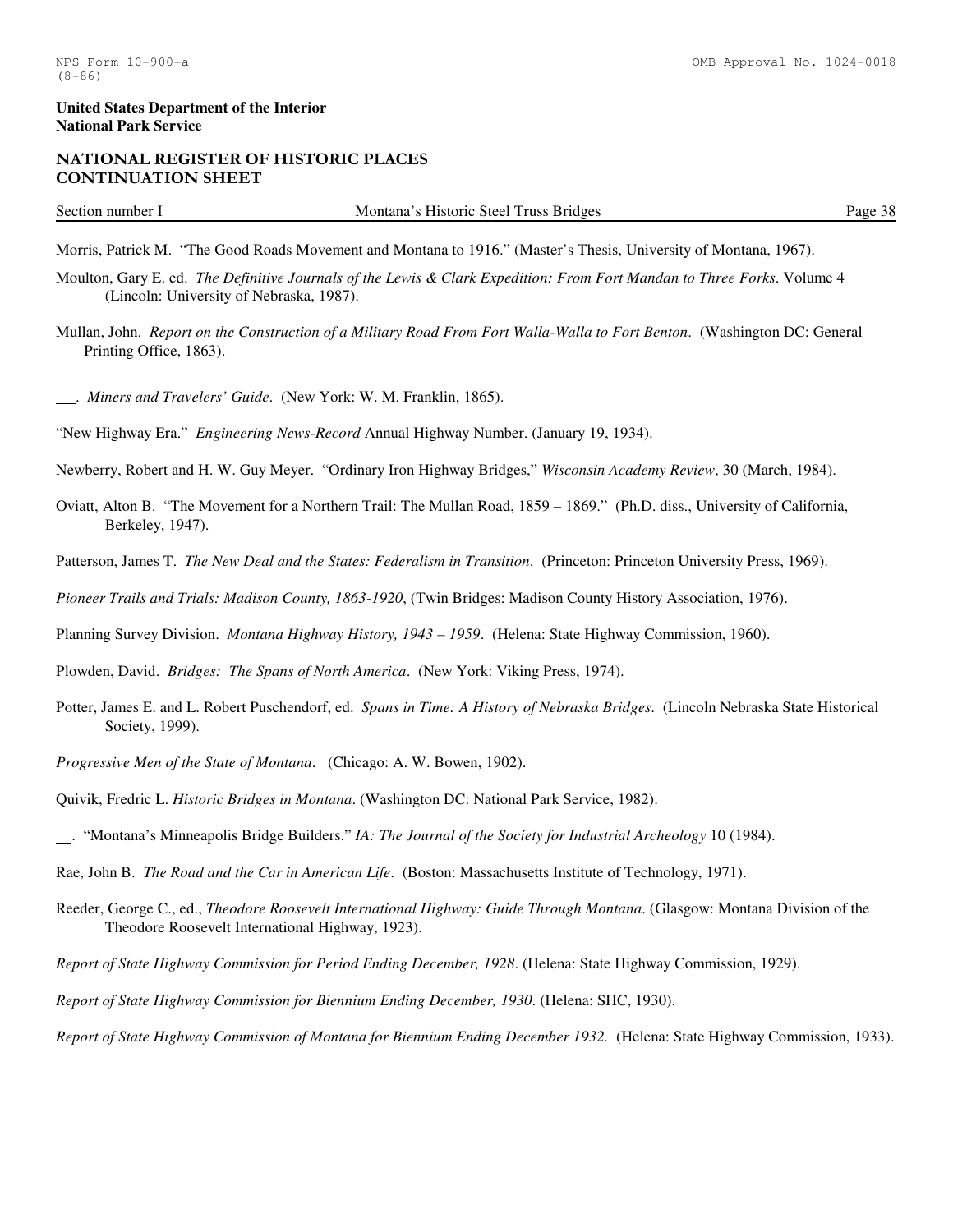# NATIONAL REGISTER OF HISTORIC PLACES CONTINUATION SHEET

Section number I Montana's Historic Steel Truss Bridges Page 39

- *The Revised Statutes of Montana Enacted at the Regular Session of the Twelfth Legislative Assembly of Montana*. (Helena: George E. Boos, 1879).
- Ridge, Alice A. and John Wm Ridge. *Introducing the Yellowstone Trail: A Good Road from Plymouth Rock to Puget Sound*. (Altoona, Wisconsin: Yellowstone Trail Publishers, 2000).
- Rings, Frederick. *Reinforced Concrete Bridges*. (New York: Van Nostrand, 1913).
- Schwantes, Carlo Arnaldo. *Long Day's Journey: The Steamboat & Stagecoach Era in the Northern West*. (Seattle: University of Washington Press, 1999).
- *Second Biennial Report State Highway Commission of Montana, 1919-1920*. (Helena: State Highway Commission, 1921).
- Segars, Loretta. *100 Years in Culbertson, 1887-1987*. (Culbertson: Culbertson Centennial Steering Committee, 1986).
- *Senate Journal of the Fifth Session of the Legislative Assembly of the State of Montana*. (Helena: State Publishing, 1897).
- Sherman, William Tecumseh. *Travel Accounts of General William T. Sherman to Spokan Falls, Washington Territory, in the Summers of 1877 and 1883.* (Fairfield, Washington: Galleon Press, 1984).
- Spritzer, Don. *Roadside History of Montana*, (Missoula: Mountain Press, 1999)
- Steere, M. J. *History of the Montana State Highway Department, 1913 1942*. (Helena: State Highway Commission, 1943).
- Stephenson, R. A. "Bridge Building in Montana." *The Centerline.* 1:9 (September, 1938).
- Stout, Tom. *Montana: Its Story and Biography*. Three volumes (Chicago: American Historical Society, 1921).
- Stuart, Mrs. Granville. "When Virginia City was the Capital of Montana." *The Montana Magazine of History* 3:1 (January, 1953).
- *Third Biennial Report State Highway Commission of Montana, 1921-1922*. (Helena: State Highway Commission, 1923).
- *Thirteenth Annual Report of the Water Department, City of Kalispell, Montana Ending December 31, 1926*. (Kalispell: City of Kalispell, 1927).
- Toole, K. Ross and Merrill G. Burlingame, *A History of Montana*, Volume 3 (New York: Lewis Publishing, 1957),
- "Twin Bridges and the Normal School." *The Rockies* 2:4 (April, 1892).
- Tyrell, Henry Grattan. *History of Bridge Engineering*. (Chicago: The Author, 1911).
- Waddell, J. A. L. *Bridge Engineering*. Two volumes. (New York: John Wiley & Sons, 1925).
- "Warren C. Gillette Crosses Great Divide," Undated Obituary.
- Watkins, T. H. *The Great Depression: America in the 1930s*. (Boston: Little, Brown and Company, 1993).
- Whithorn, Doris. *Yankee Jim's National Park Toll Road and the Yellowstone Trail*. (Privately Published, 1989).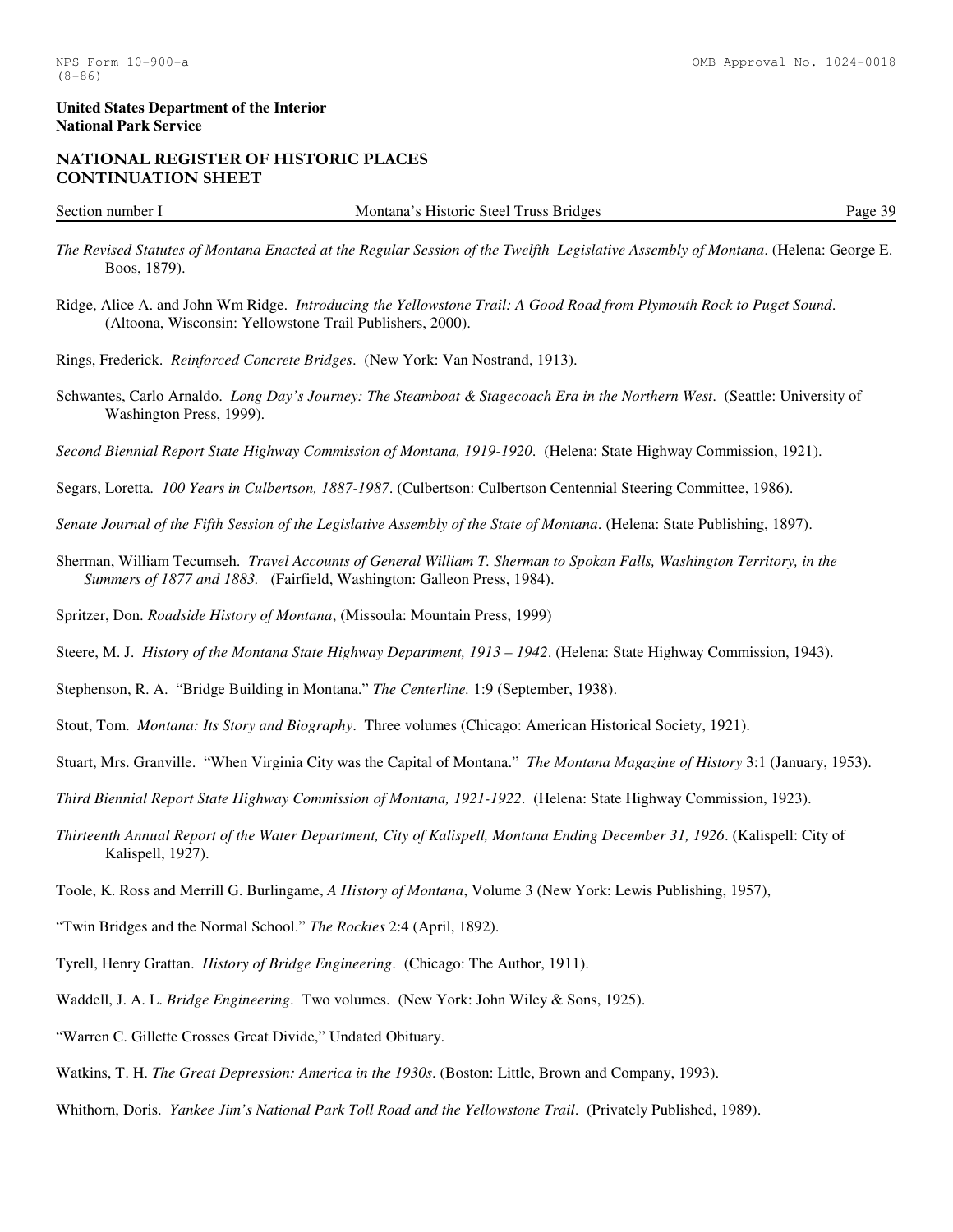# NATIONAL REGISTER OF HISTORIC PLACES CONTINUATION SHEET

Section number I Montana's Historic Steel Truss Bridges Page 40

Whithorn, Doris and Bill. *Photo History of Gardiner, Jardine, Crevasse: Entrance to Yellowstone National Park Wonderland*. (Livingston: Park County News, 1972).

Whitney, Charles S. *Bridges: A Study in Their Art, Science, and Evolution*. (New York: William Edwin Rudge, 1929).

Wohlgenant, Carl F. "Development of the Federal-Aid Highway System in Montana." (Master's Thesis, University of Montana, 1954).

Wyss, Marilyn. *Roads to Romance: The Origins and Development of the Road and Trail System in Montana*. (Helena: Montana Department of Transportation, 1992).

# **Newspapers Consulted**

*Billings Gazette* 

*Culbertson Searchlight*

*Dillon Examiner* 

*Polson Flathead Courier*

*Fort Benton River Press*

*Great Falls Tribune* 

*Hardin Tribune-Herald* 

*Helena Independent* 

*Helena Independent Record* 

*Kalispell Daily Inter Lake* 

*Kalispell Graphic* 

*Laurel Outlook* 

*Liberty County Times* 

*Madisonian* 

*White Sulphur Springs Meagher Republican*

*Miles City Yellowstone Journal*

*Missoulian* 

*Montana Post* 

*Phillips County News*